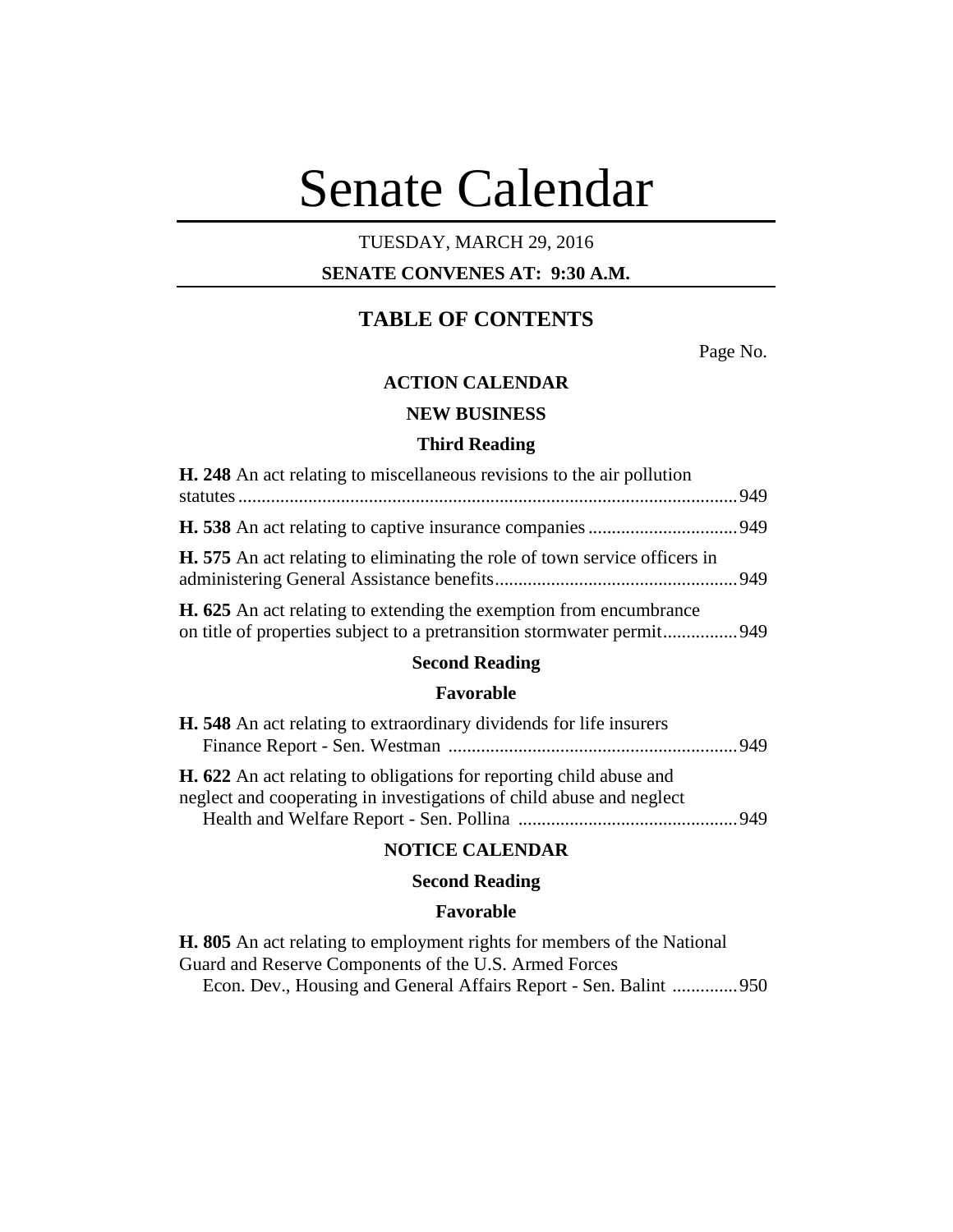## **Favorable with Recommendation of Amendment**

| S. 230 An act relating to improving the siting of energy projects |  |
|-------------------------------------------------------------------|--|
|                                                                   |  |
|                                                                   |  |
|                                                                   |  |
| S. 243 An act relating to combating opioid abuse in Vermont       |  |
|                                                                   |  |
|                                                                   |  |
|                                                                   |  |
|                                                                   |  |

## **Senate Resolution for Second Reading**

**S.R. 9** Senate resolution relating to the proposed Trans-Pacific Partnership Agreement

Econ. Dev., Housing and General Affairs Report - Sen. Mullin ...........1004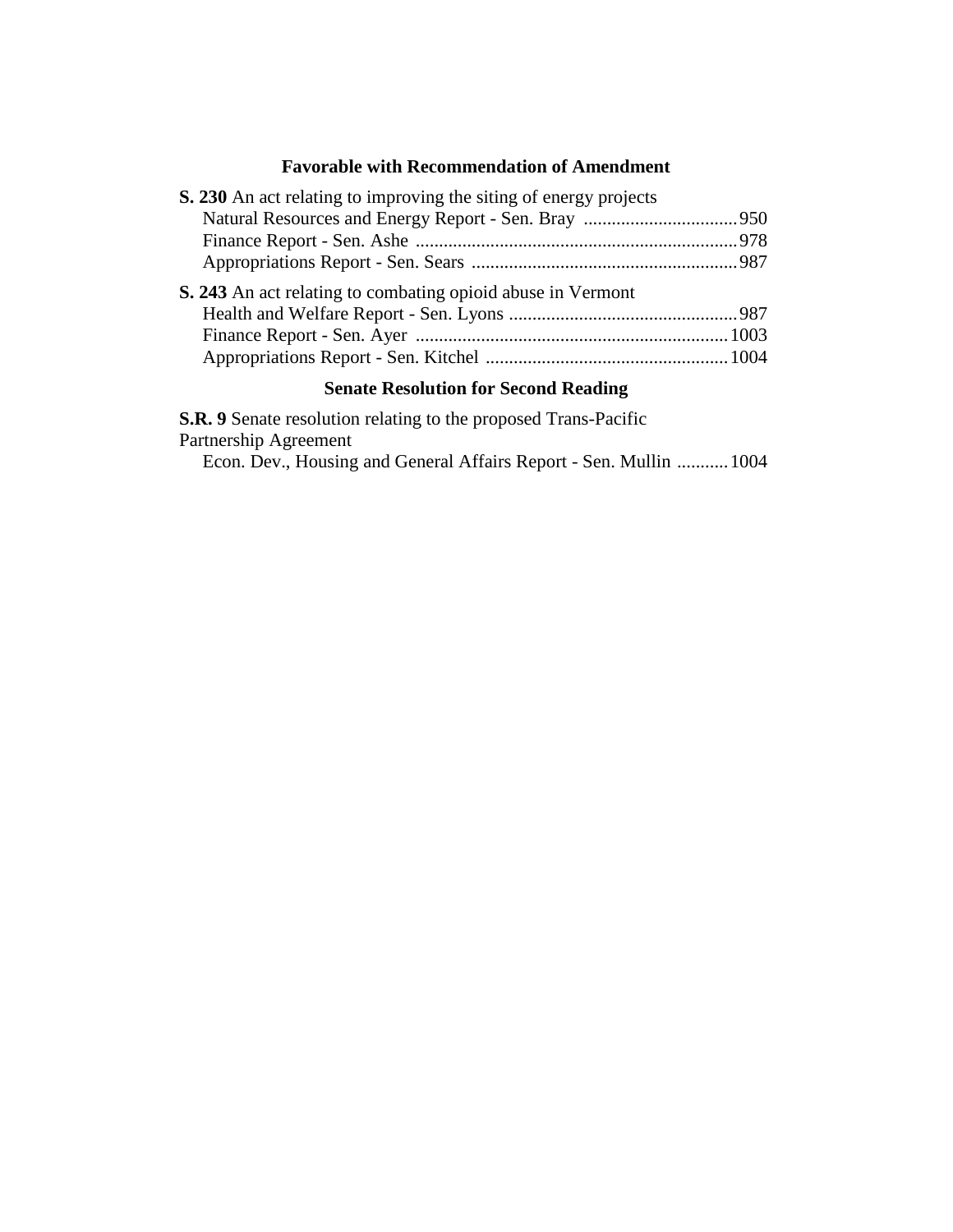#### **ORDERS OF THE DAY**

#### **ACTION CALENDAR**

#### **NEW BUSINESS**

#### **Third Reading**

## **H. 248.**

An act relating to miscellaneous revisions to the air pollution statutes.

#### **H. 538.**

An act relating to captive insurance companies.

#### **H. 575.**

An act relating to eliminating the role of town service officers in administering General Assistance benefits.

#### **H. 625.**

An act relating to extending the exemption from encumbrance on title of properties subject to a pretransition stormwater permit.

#### **Second Reading**

#### **Favorable**

#### **H. 548.**

An act relating to extraordinary dividends for life insurers.

**Reported favorably by Senator Westman for the Committee on Finance.**

(Committee vote: 6-0-1)

(No House amendments)

#### **H. 622.**

An act relating to obligations for reporting child abuse and neglect and cooperating in investigations of child abuse and neglect.

## **Reported favorably by Senator Pollina for the Committee on Health & Welfare.**

(Committee vote: 5-0-0)

(For House amendments, see House Journal of February 11, 2016, page 187 and February 19, 2016, page 255)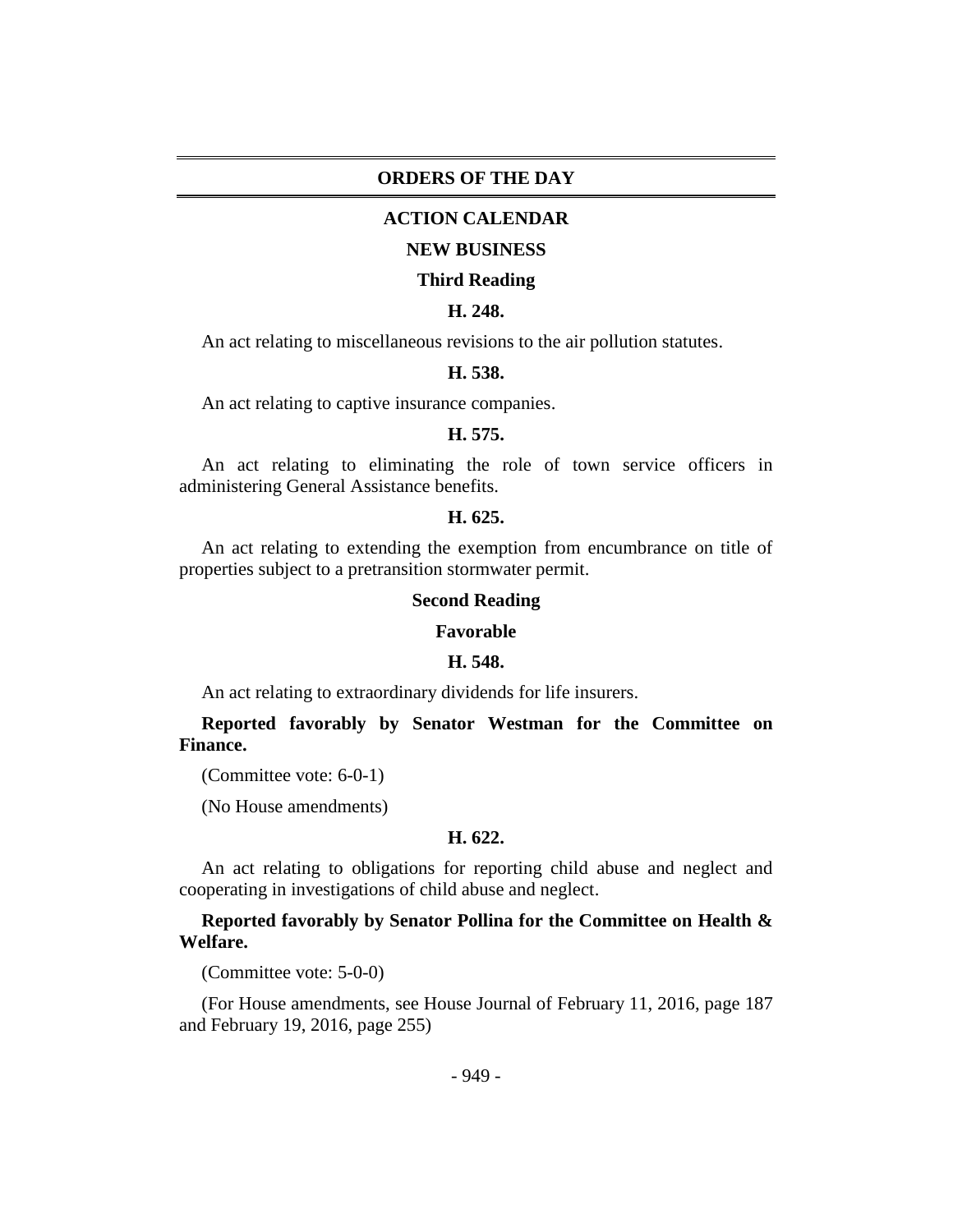#### **NOTICE CALENDAR**

#### **Second Reading**

#### **Favorable**

#### **H. 805.**

An act relating to employment rights for members of the National Guard and Reserve Components of the U.S. Armed Forces.

## **Reported favorably by Senator Balint for the Committee on Economic Development, Housing & General Affairs.**

(Committee vote: 4-0-1)

(For House amendments, see House Journal of March 16, 2016, page 439)

#### **Favorable with Recommendation of Amendment**

**S. 230.**

An act relating to improving the siting of energy projects.

## **Reported favorably with recommendation of amendment by Senator Bray for the Committee on Natural Resources & Energy.**

The Committee recommends that the bill be amended by striking out all after the enacting clause and inserting in lieu thereof the following:

\* \* \* Designation \* \* \*

#### Sec. 1. DESIGNATION OF ACT

This act shall be referred to as the Energy Development Improvement Act.

\* \* \* Integration of Energy and Land Use Planning \* \* \*

Sec. 2. 24 V.S.A. § 4302 is amended to read:

§ 4302. PURPOSE; GOALS

\* \* \*

(c) In addition, this chapter shall be used to further the following specific goals:

(1) To plan development so as to maintain the historic settlement pattern of compact village and urban centers separated by rural countryside.

(A) Intensive residential development should be encouraged primarily in areas related to community centers, and strip development along highways should be discouraged.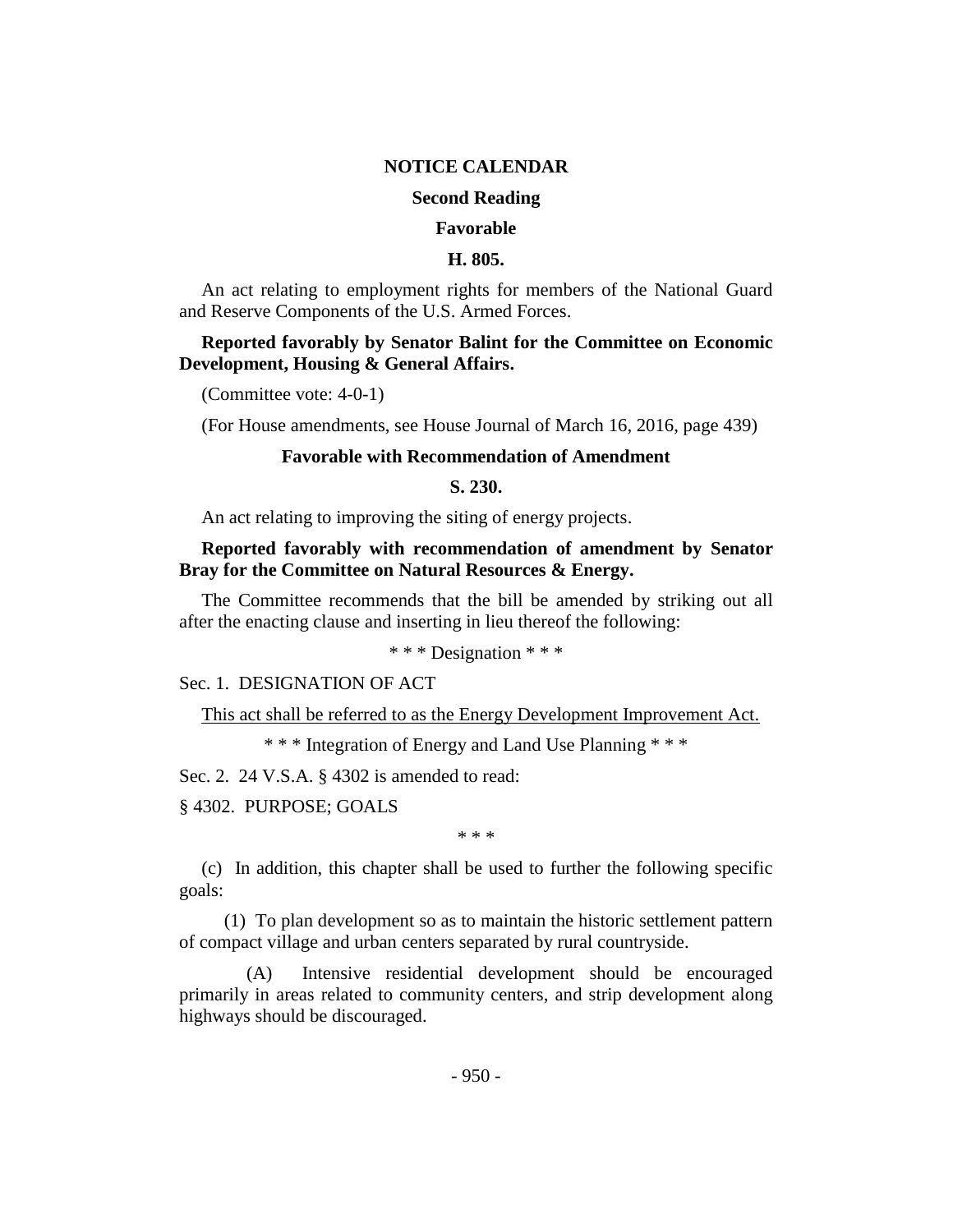(B) Economic growth should be encouraged in locally designated growth areas, employed to revitalize existing village and urban centers, or both, and should be encouraged in growth centers designated under chapter 76A of this title.

(C) Public investments, including the construction or expansion of infrastructure, should reinforce the general character and planned growth patterns of the area.

(D) Development should be undertaken in accordance with smart growth principles as defined in subdivision 2791(13) of this title.

(2) To provide a strong and diverse economy that provides satisfying and rewarding job opportunities and that maintains high environmental standards, and to expand economic opportunities in areas with high unemployment or low per capita incomes.

\* \* \*

(4) To provide for safe, convenient, economic, and energy efficient transportation systems that respect the integrity of the natural environment, including public transit options and paths for pedestrians and bicyclers.

(A) Highways, air, rail, and other means of transportation should be mutually supportive, balanced, and integrated.

(5) To identify, protect, and preserve important natural and historic features of the Vermont landscape, including:

(A) significant natural and fragile areas;

(B) outstanding water resources, including lakes, rivers, aquifers, shorelands, and wetlands;

(C) significant scenic roads, waterways, and views;

(D) important historic structures, sites, or districts, archaeological sites, and archaeologically sensitive areas.

(6) To maintain and improve the quality of air, water, wildlife, and land resources.

(A) Vermont's air, water, wildlife, mineral, and land resources should be planned for use and development according to the principles set forth in 10 V.S.A. § 6086(a).

(B) Vermont's water quality should be maintained and improved according to the policies and actions developed in the basin plans established by the Secretary of Natural Resources under 10 V.S.A. § 1253.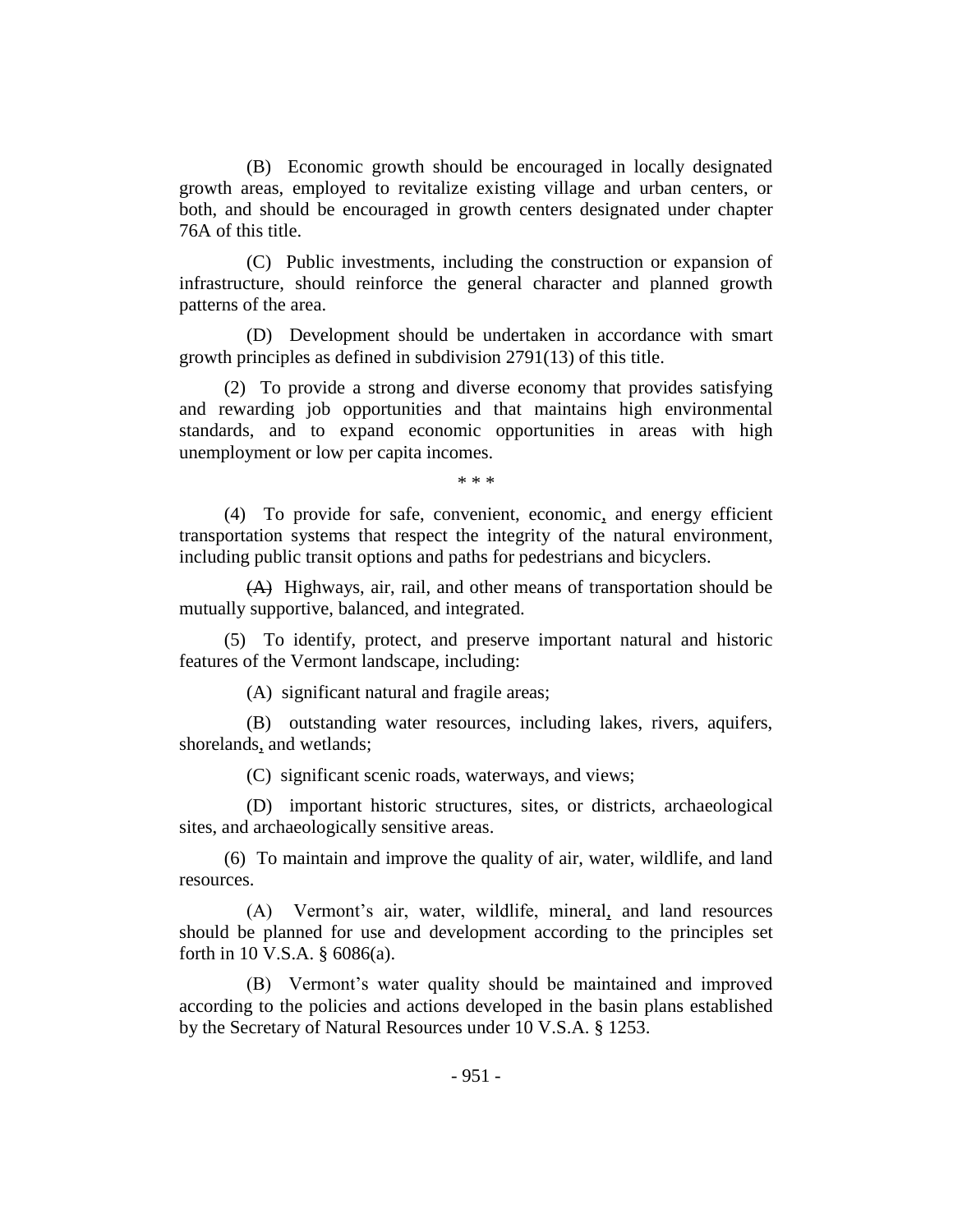(7) To encourage the efficient use of energy and the development of renewable energy resources, consistent with the following:

(A) Vermont's greenhouse gas reduction goals under 10 V.S.A. § 578(a);

(B) Vermont's 25 by 25 goal for renewable energy under 10 V.S.A. § 580;

(C) Vermont's building efficiency goals under 10 V.S.A. § 581;

(D) State energy policy under 30 V.S.A. § 202a and the specific recommendations identified in the State energy plans adopted pursuant to 30 V.S.A. §§ 202 and 202b pertaining to the efficient use of energy and the siting and development of renewable energy resources; and

(E) the distributed renewable generation and energy transformation categories of resources to meet the requirements of the Renewable Energy Standard under 30 V.S.A. §§ 8004 and 8005.

\* \* \*

(9) To encourage and strengthen agricultural and forest industries.

(A) Strategies to protect long-term viability of agricultural and forest lands should be encouraged and should include maintaining low overall density.

(B) The manufacture and marketing of value-added agricultural and forest products should be encouraged.

(C) The use of locally-grown food products should be encouraged.

(D) Sound forest and agricultural management practices should be encouraged.

(E) Public investment should be planned so as to minimize development pressure on agricultural and forest land.

\* \* \*

Sec. 3. 24 V.S.A. § 4345 is amended to read:

## § 4345. OPTIONAL POWERS AND DUTIES OF REGIONAL PLANNING **COMMISSIONS**

Any regional planning commission created under this chapter may:

\* \* \*

(6) Undertake studies and make recommendations on land development, urban renewal, transportation, economic, industrial, commercial, and social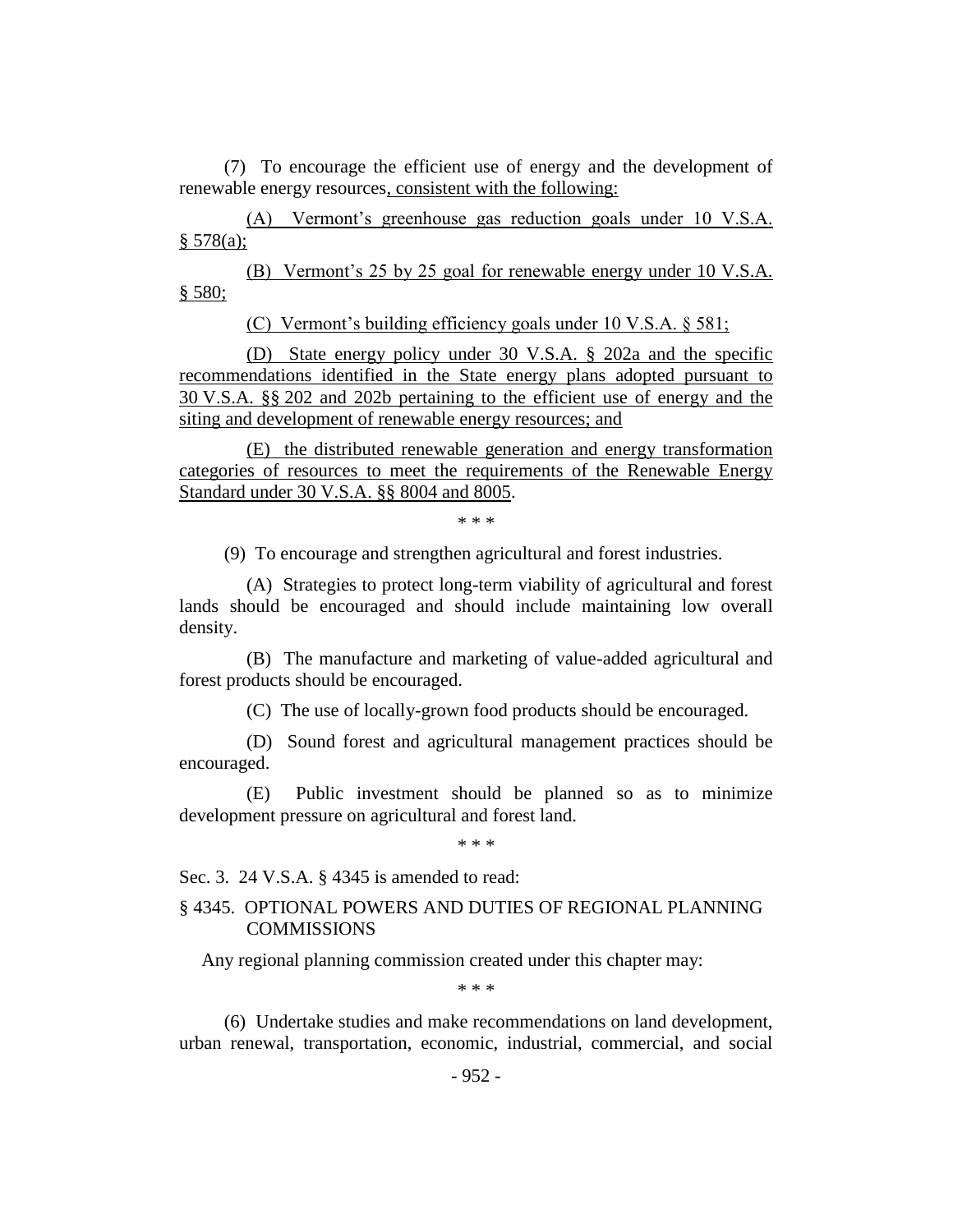development, urban beautification and design improvements, historic and scenic preservation, the conservation of energy and the development of renewable energy resources, State capital investment plans, and wetland protection.

\* \* \*

Sec. 4. 24 V.S.A. § 4345a is amended to read:

#### § 4345a. DUTIES OF REGIONAL PLANNING COMMISSIONS

A regional planning commission created under this chapter shall:

\* \* \*

(14) Appear before the Public Service Board to aid the Board in making determinations under 30 V.S.A. § 248 and shall have the right to appear and participate in proceedings under that statute.

\* \* \*

(19) Undertake studies and make recommendations on the conservation of energy and the development of renewable energy resources.

Sec. 5. CLARIFICATION OF EXISTING LAW

Sec. 4 of this act, amending 24 V.S.A. § 4345a(14) (participation in Section 248 proceedings), clarifies existing law.

Sec. 6. 24 V.S.A. § 4348a is amended to read:

§ 4348a. ELEMENTS OF A REGIONAL PLAN

(a) A regional plan shall be consistent with the goals established in section 4302 of this title and shall include the following:

(1) A statement of basic policies of the region to guide the future growth and development of land and of public services and facilities, and to protect the environment.

(2) A land use element, which shall consist of a map and statement of present and prospective land uses:

(A) indicating those areas proposed for forests, recreation, agriculture (using the agricultural lands identification process established in 6 V.S.A. § 8), residence, commerce, industry, public, and semi-public uses, open spaces, and areas identified by the State, regional planning commissions or municipalities, which require special consideration for aquifer protection, wetland protection, or for other conservation purposes;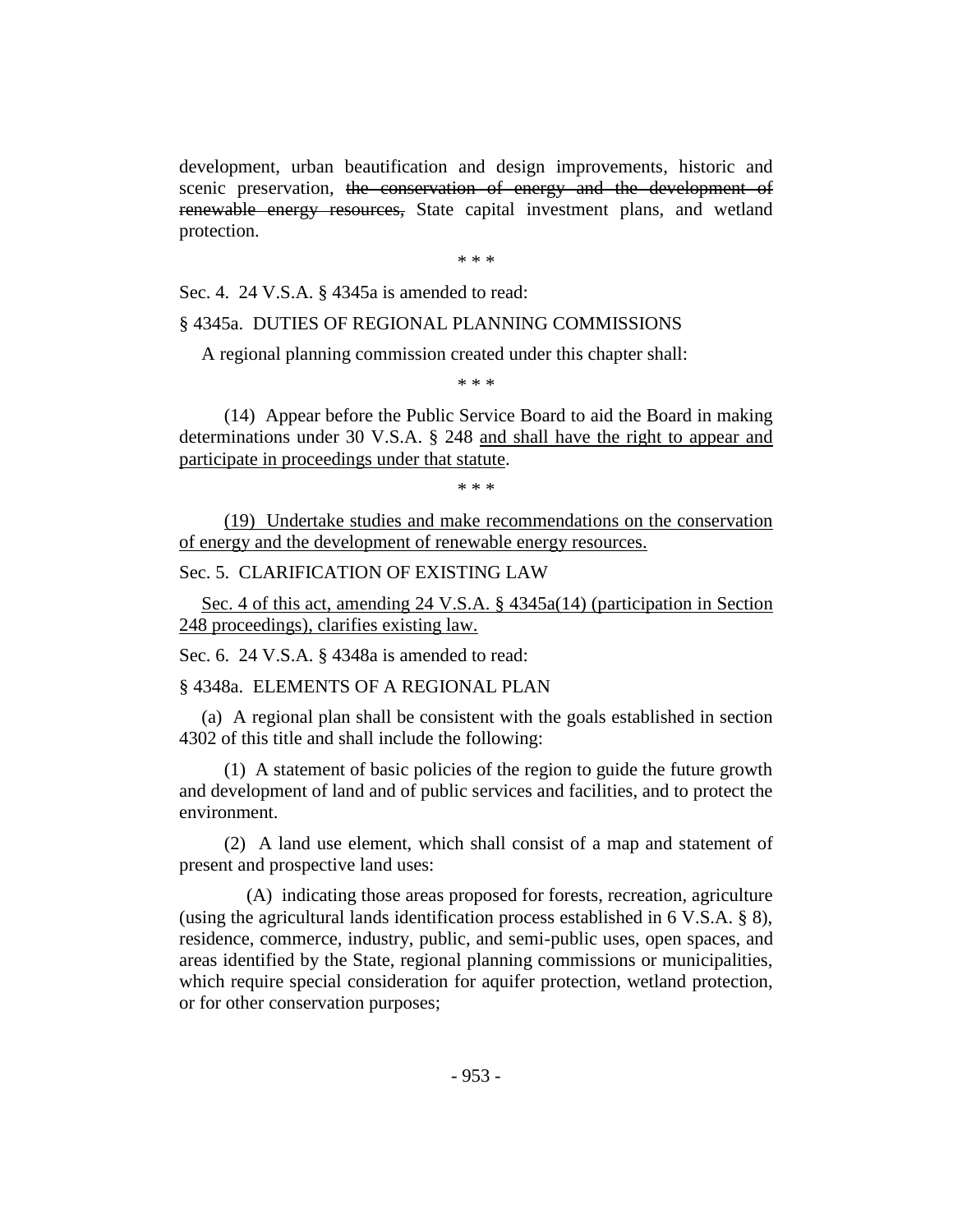(B) indicating those areas within the region that are likely candidates for designation under sections 2793 (downtown development districts), 2793a (village centers), 2793b (new town centers), and 2793c (growth centers) of this title;

(C) indicating locations proposed for developments with a potential for regional impact, as determined by the regional planning commission, including flood control projects, surface water supply projects, industrial parks, office parks, shopping centers and shopping malls, airports, tourist attractions, recreational facilities, private schools, public or private colleges, and residential developments or subdivisions;

(D) setting forth the present and prospective location, amount, intensity, and character of such land uses and the appropriate timing or sequence of land development activities in relation to the provision of necessary community facilities and services;

(E) indicating those areas that have the potential to sustain agriculture and recommendations for maintaining them which may include transfer of development rights, acquisition of development rights, or farmer assistance programs.

(3) An energy element, which may include an a comprehensive analysis of energy resources, needs, scarcities, costs, and problems within the region, across all energy sectors, including electric, thermal, and transportation; a statement of policy on the conservation and efficient use of energy and the development and siting of distributed and utility-scale renewable energy resources, and; a statement of policy on patterns and densities of land use and control devices likely to result in conservation of energy; and a statement of policy on and identification of potential areas for the development and siting of renewable energy resources and areas that are inappropriate for siting those resources or particular categories or sizes of those resources.

(4) A transportation element, which may consist of a statement of present and prospective transportation and circulation facilities, and a map showing existing and proposed highways, including limited access highways, and streets by type and character of improvement, and where pertinent, anticipated points of congestion, parking facilities, transit routes, terminals, bicycle paths and trails, scenic roads, airports, railroads and port facilities, and other similar facilities or uses, and recommendations to meet future needs for such facilities, with indications of priorities of need, costs, and method of financing.

\* \* \*

Sec. 7. 24 V.S.A. § 4352 is added to read: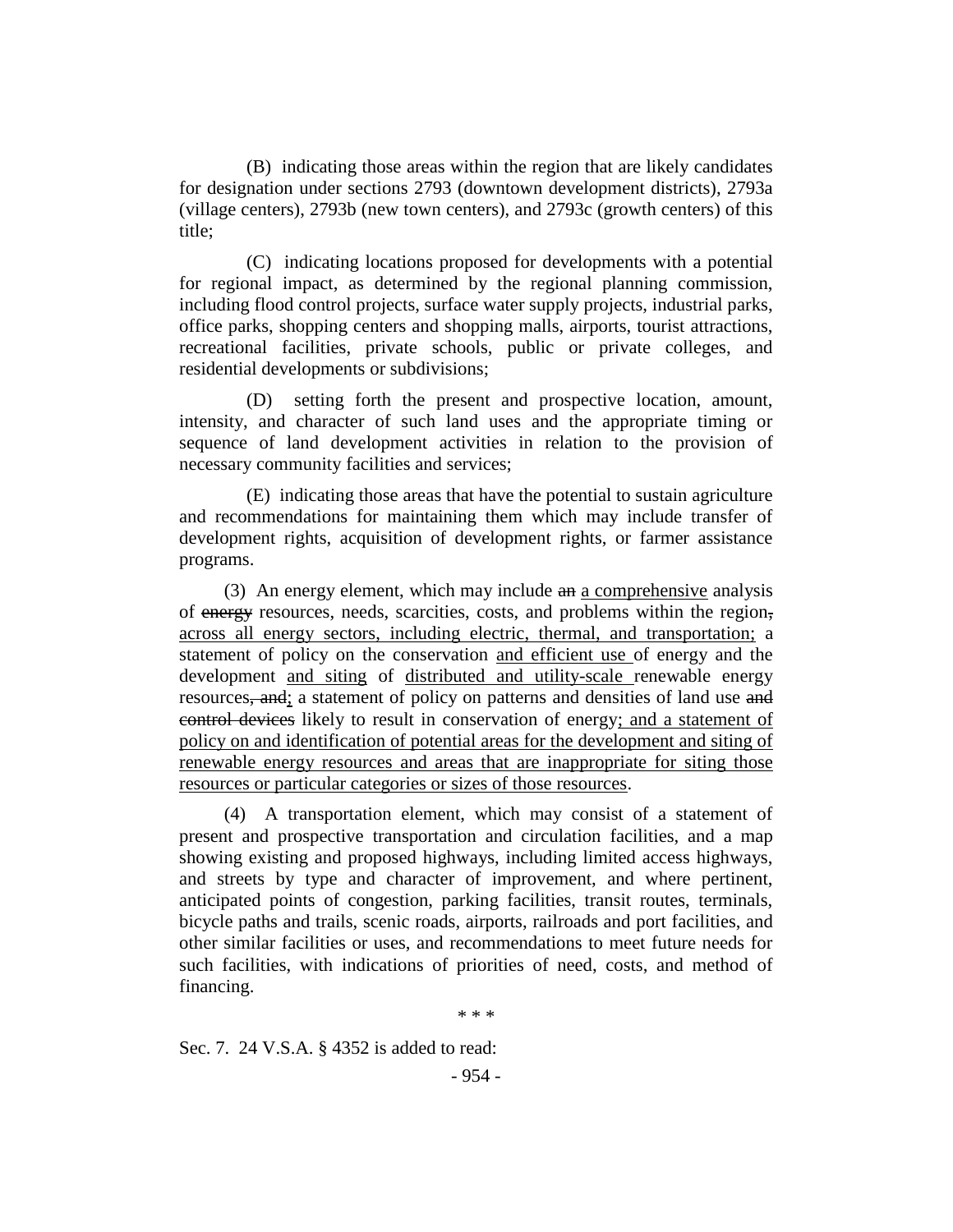## § 4352. CERTIFICATION OF ENERGY COMPLIANCE; REGIONAL AND MUNICIPAL PLANS

(a) Regional plan certification. A regional planning commission may submit its adopted regional plan to the Commissioner of Public Service appointed under 30 V.S.A. § 1 for a certification of energy compliance. The Commissioner shall issue such a certification on finding that the regional plan is consistent with the statutes, goals, and policies listed in subdivision  $4302(c)(7)$  of this title.

(b) Municipal plan certification. If the Commissioner of Public Service has certified a regional plan that is in effect, a municipal legislative body within the region may submit its adopted municipal plan to the regional planning commission for a certification of energy compliance. Such a submission may be made separately from or at the same time as a request for review and approval of the municipal plan under section 4350 of this title. The regional planning commission shall issue such a certification on finding that the regional plan is consistent with the statutes, goals, and policies listed in subdivision  $4302(c)(7)$  of this title and the portions of the regional plan that implement those statutes, goals, and policies.

(c) Standards. In determining whether to issue a certification of energy compliance under this section, the Commissioner or regional planning commission shall employ the standards for issuing such a certification developed pursuant to 30 V.S.A.  $\S$ § 202(b)(6) and 202b(a)(3).

(d) Process. Review of whether to issue a certification under this section shall include a public hearing noticed at least 15 days in advance by direct mail to the requesting regional planning commission or municipal legislative body, posting on the website of the entity from which the certification is requested, and publication in a newspaper of general publication in the region or municipality affected. The Commissioner or regional planning commission shall grant or deny certification within two months of the receipt of a request for certification. If certification is denied, the Commissioner or regional planning commission shall state the reasons for denial in writing and, if appropriate, suggest acceptable modifications. Submissions for certification that follow a denial shall receive a grant or denial of certification within 45 days.

## Sec. 8. 24 V.S.A. § 4382 is amended to read:

## § 4382. THE PLAN FOR A MUNICIPALITY

(a) A plan for a municipality may shall be consistent with the goals established in section 4302 of this title and compatible with approved plans of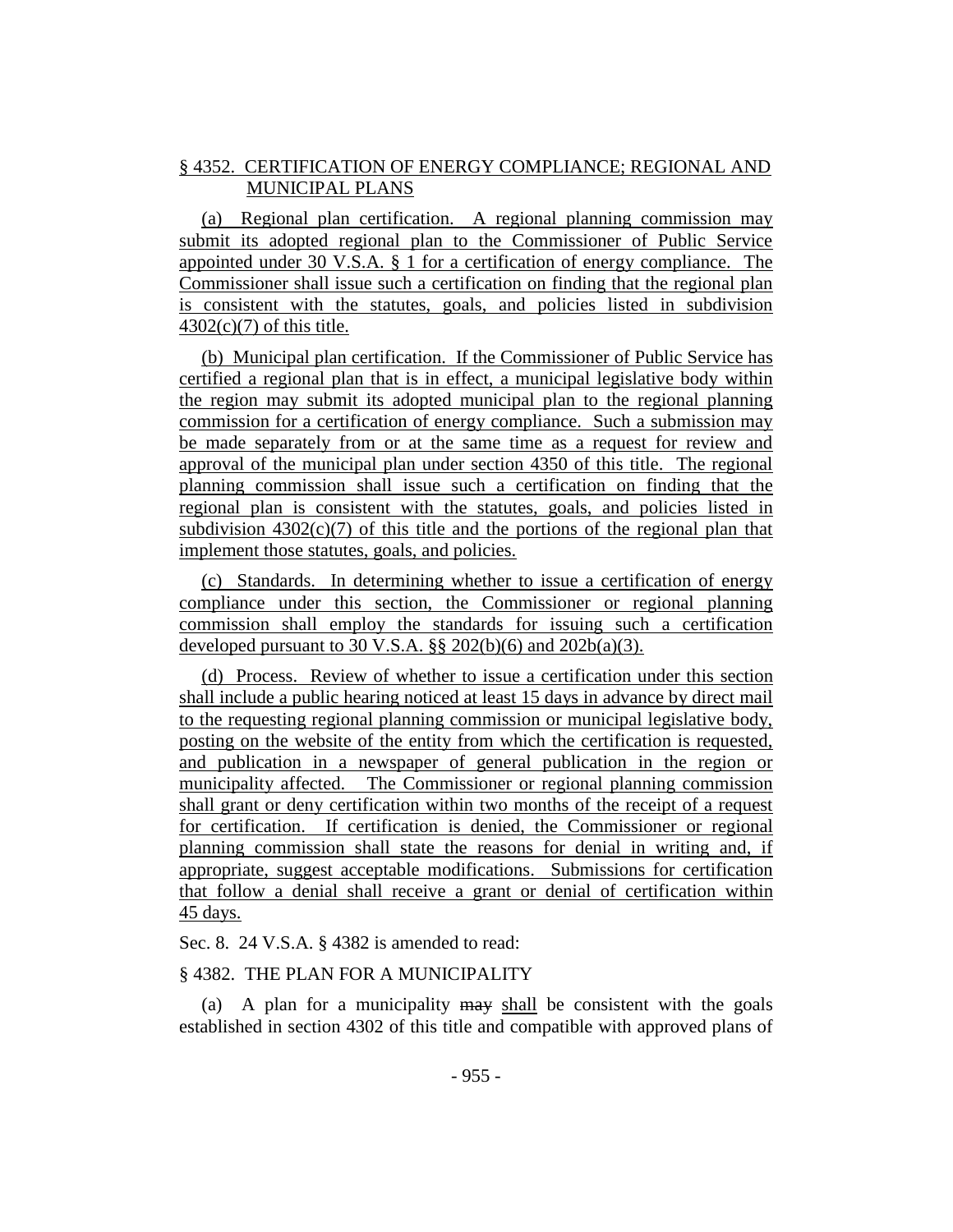other municipalities in the region and with the regional plan and shall include the following:

(1) A statement of objectives, policies, and programs of the municipality to guide the future growth and development of land, public services, and facilities, and to protect the environment.

(2) A land use plan:

(A) consisting of a map and statement of present and prospective land uses, indicating those areas proposed for forests, recreation, agriculture (using the agricultural lands identification process established in 6 V.S.A. § 8), residence, commerce, industry, public, and semi-public uses and open spaces reserved for flood plain, wetland protection, or other conservation purposes;

(B) setting forth the present and prospective location, amount, intensity, and character of such land uses and the appropriate timing or sequence of land development activities in relation to the provision of necessary community facilities and service; and

(C) identifying those areas, if any, proposed for designation under chapter 76A of this title, together with, for each area proposed for designation, an explanation of how the designation would further the plan's goals and the goals of section 4302 of this title, and how the area meets the requirements for the type of designation to be sought.

(3) A transportation plan, consisting of a map and statement of present and prospective transportation and circulation facilities showing existing and proposed highways and streets by type and character of improvement, and where pertinent, parking facilities, transit routes, terminals, bicycle paths and trails, scenic roads, airports, railroads, and port facilities, and other similar facilities or uses, with indications of priority of need.

(4) A utility and facility plan, consisting of a map and statement of present and prospective community facilities and public utilities showing existing and proposed educational, recreational and other public sites, buildings and facilities, including hospitals, libraries, power generating plants and transmission lines, water supply, sewage disposal, refuse disposal, storm drainage, and other similar facilities and activities, and recommendations to meet future needs for community facilities and services, with indications of priority of need, costs and method of financing.

(5) A statement of policies on the preservation of rare and irreplaceable natural areas, and scenic and historic features and resources.

\* \* \*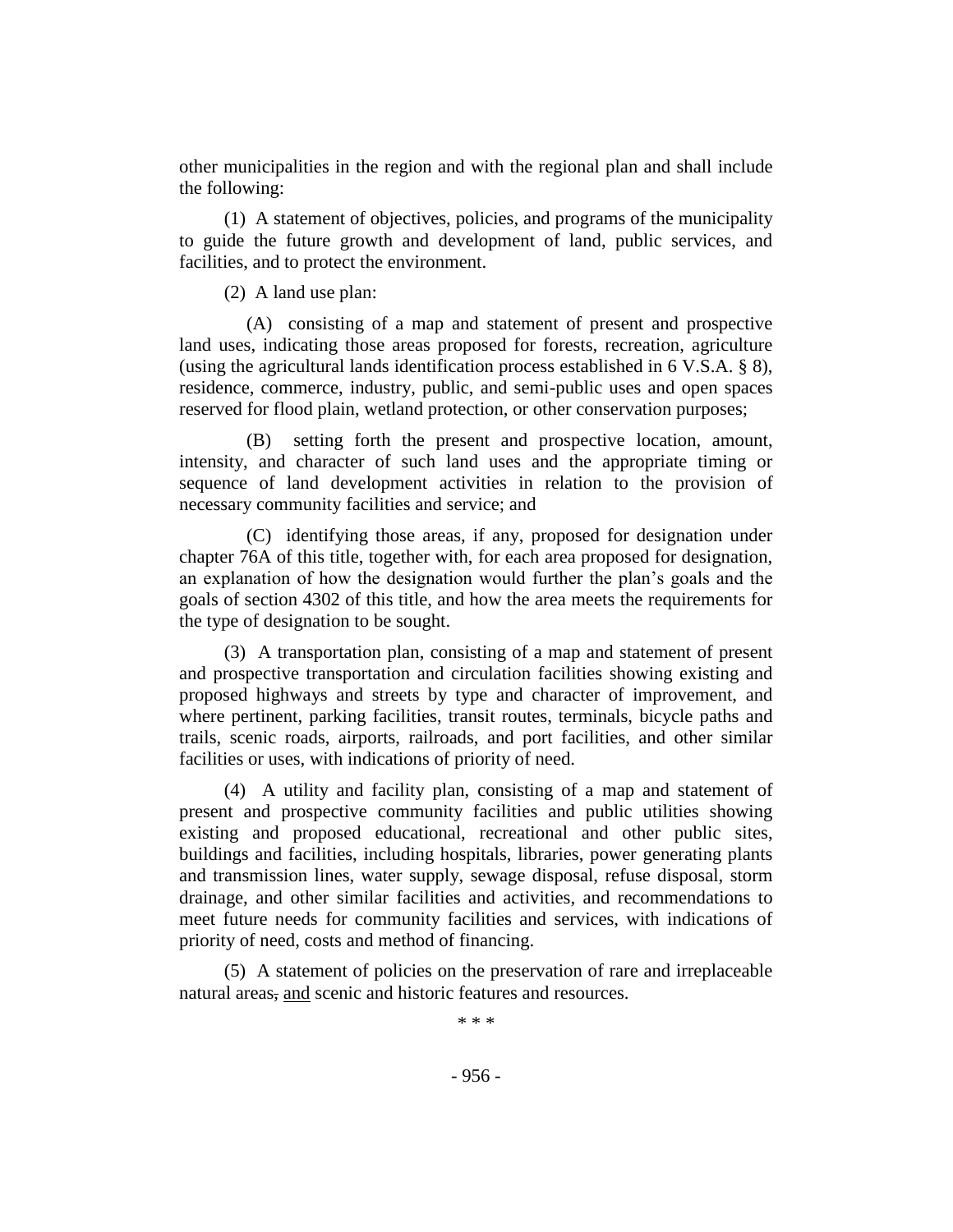(9) An energy plan, including an a comprehensive analysis of energy resources, needs, scarcities, costs, and problems within the municipality, across all energy sectors, including electric, thermal, and transportation; a statement of policy on the conservation and efficient use of energy, including programs, such as thermal integrity standards for buildings, to implement that policy,; a statement of policy on the development and siting of distributed and utility-scale renewable energy resources,; a statement of policy on patterns and densities of land use likely to result in conservation of energy and a statement of policy on and identification of potential areas for the development and siting of renewable energy resources and areas that are inappropriate for siting those resources or particular categories or sizes of those resources.

\* \* \*

#### Sec. 9. 30 V.S.A. § 202 is amended to read:

#### § 202. ELECTRICAL ENERGY PLANNING

(a) The Department of Public Service, through the Director for Regulated Utility Planning, shall constitute the responsible utility planning agency of the State for the purpose of obtaining for all consumers in the State proper utility service at minimum cost under efficient and economical management consistent with other public policy of the State. The Director shall be responsible for the provision of plans for meeting emerging trends related to electrical energy demand, supply, safety, and conservation.

(b) The Department, through the Director, shall prepare an electrical energy plan for the State. The Plan shall be for a 20-year period and shall serve as a basis for State electrical energy policy. The Electric Energy Plan shall be based on the principles of "least cost integrated planning" set out in and developed under section 218c of this title. The Plan shall include at a minimum:

(1) an overview, looking 20 years ahead, of statewide growth and development as they relate to future requirements for electrical energy, including patterns of urban expansion, statewide and service area economic growth, shifts in transportation modes, modifications in housing types, and design, conservation, and other trends and factors which, as determined by the Director, will significantly affect State electrical energy policy and programs;

(2) an assessment of all energy resources available to the State for electrical generation or to supply electrical power, including, among others, fossil fuels, nuclear, hydro-electric, biomass, wind, fuel cells, and solar energy and strategies for minimizing the economic and environmental costs of energy supply, including the production of pollutants, by means of efficiency and emission improvements, fuel shifting, and other appropriate means;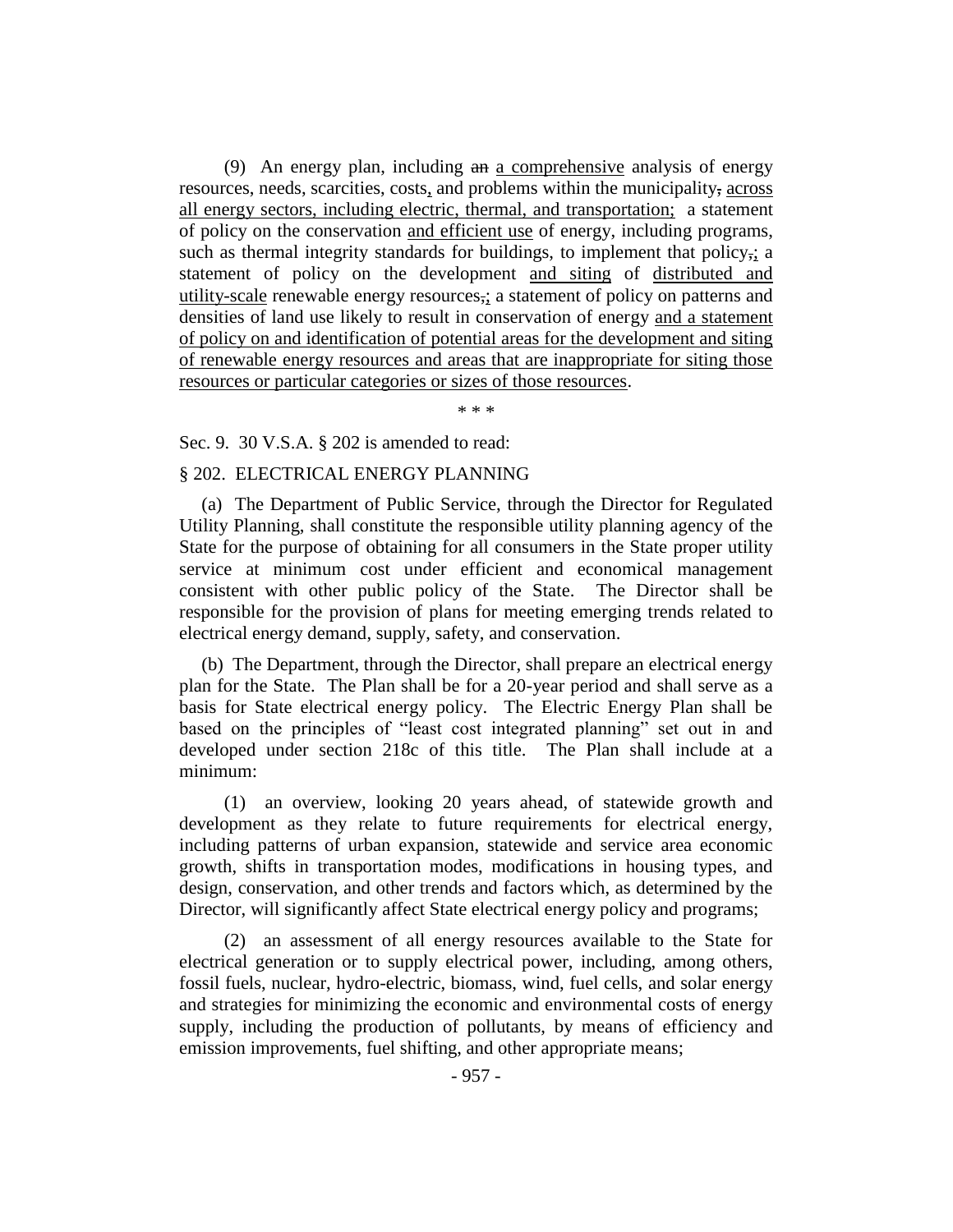(3) estimates of the projected level of electrical energy demand;

(4) a detailed exposition, including capital requirements and the estimated cost to consumers, of how such demand shall be met based on the assumptions made in subdivision (1) of this subsection and the policies set out in subsection (c) of this section; and

(5) specific strategies for reducing electric rates to the greatest extent possible in Vermont over the most immediate six-year period, for the next succeeding six-year period, and long-term sustainable strategies for achieving and maintaining the lowest possible electric rates over the full 20-year planning horizon consistent with the goal of maintaining a financially stable electric utility industry in Vermont; and

(6) the following for use as guidance to municipal and regional planning commissions in preparing municipal and regional plans under 24 V.S.A. chapter 117 that are consistent with the statutes listed in 24 V.S.A.  $§$  4302(c)(7) and with the Plan and in obtaining a certification of energy compliance under that chapter:

(A) specific recommendations on the conservation and efficient use of electric energy and the development and siting of renewable electric generation, developed in accordance with 24 V.S.A. § 4302(c)(7); and

(B) based on 24 V.S.A. § 4302(c)(7) and the recommendations developed under subdivision (A) of this subdivision (6), a list of standards for use in determining whether municipal and regional plans should receive a certificate of energy compliance under 24 V.S.A. § 4352.

(c) In developing the Plan, the Department shall take into account the protection of public health and safety; preservation of environmental quality; the goals of 24 V.S.A. § 4302; the potential for reduction of rates paid by all retail electricity customers; the potential for reduction of electrical demand through conservation, including alternative utility rate structures; use of load management technologies; efficiency of electrical usage; utilization of waste heat from generation; and utility assistance to consumers in energy conservation.

(d) In establishing plans, the Director shall:

- (1) Consult with:
	- (A) the public;
	- (B) Vermont municipal utilities and planning commissions;
	- (C) Vermont cooperative utilities;
	- (D) Vermont investor-owned utilities;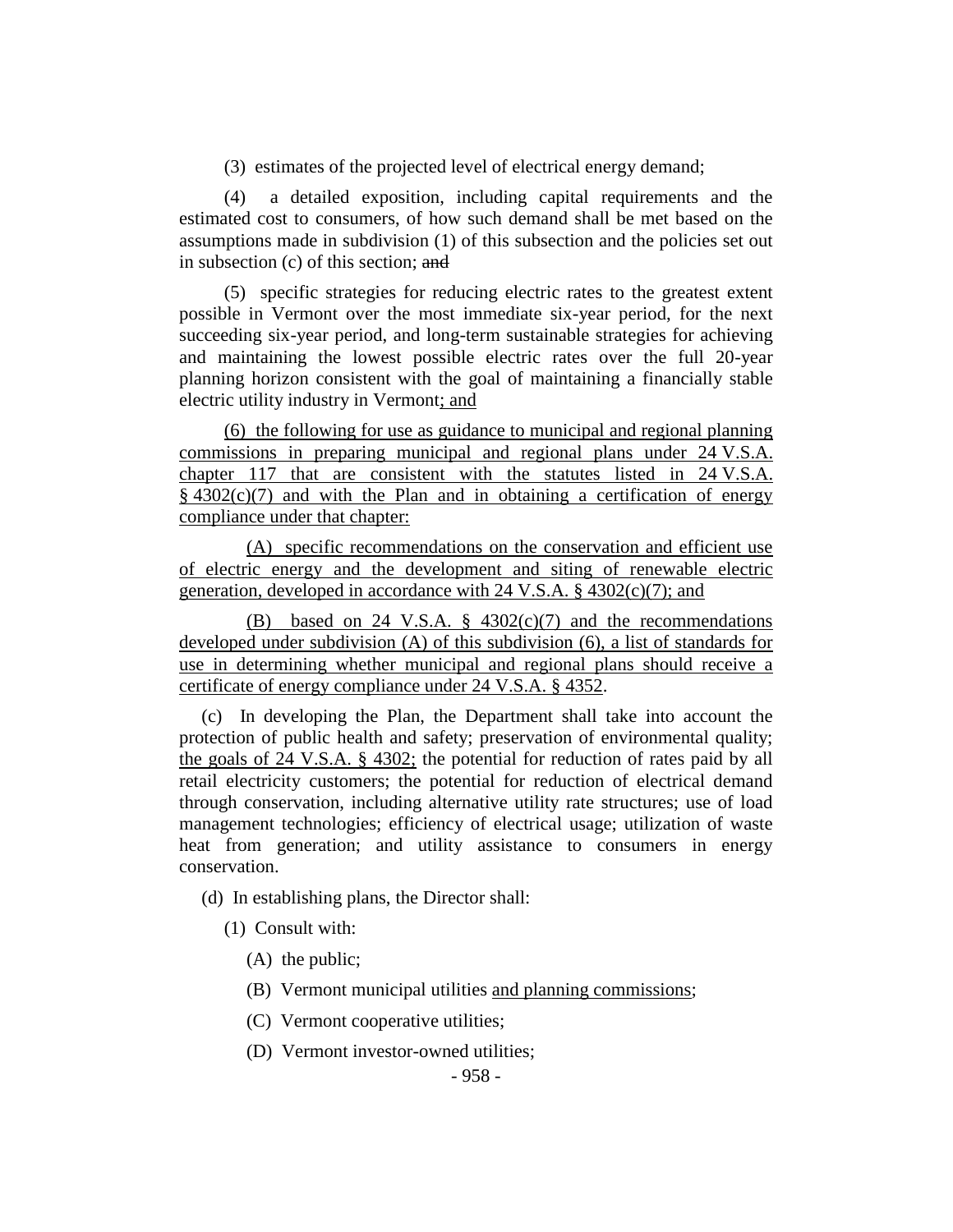(E) Vermont electric transmission companies;

(F) environmental and residential consumer advocacy groups active in electricity issues;

(G) industrial customer representatives;

(H) commercial customer representatives;

(I) the Public Service Board;

(J) an entity designated to meet the public's need for energy efficiency services under subdivision  $218c(a)(2)$  of this title;

(K) other interested State agencies; and

(L) other energy providers; and

(M) the regional planning commissions.

\* \* \*

(h) The Plans adopted under this section shall become the electrical energy portion of the State Energy Plan.

\* \* \*

Sec. 10. 30 V.S.A. § 202b is amended to read:

§ 202b. STATE COMPREHENSIVE ENERGY PLAN

(a) The Department of Public Service, in conjunction with other State agencies designated by the Governor, shall prepare a State Comprehensive Energy Plan covering at least a 20-year period. The Plan shall seek to implement the State energy policy set forth in section 202a of this title and shall be consistent with the goals of 24 V.S.A. § 4302. The Plan shall include:

(1) a comprehensive analysis and projections regarding the use, cost, supply, and environmental effects of all forms of energy resources used within Vermont; and

(2) recommendations for State implementation actions, regulation, legislation, and other public and private action to carry out the comprehensive energy plan; and

(3) the following for use as guidance to municipal and regional planning commissions in preparing municipal and regional plans under 24 V.S.A. chapter 117 that are consistent with the statutes listed in 24 V.S.A.  $§$  4302(c)(7) and with the Plan and in obtaining a certification of energy compliance under that chapter: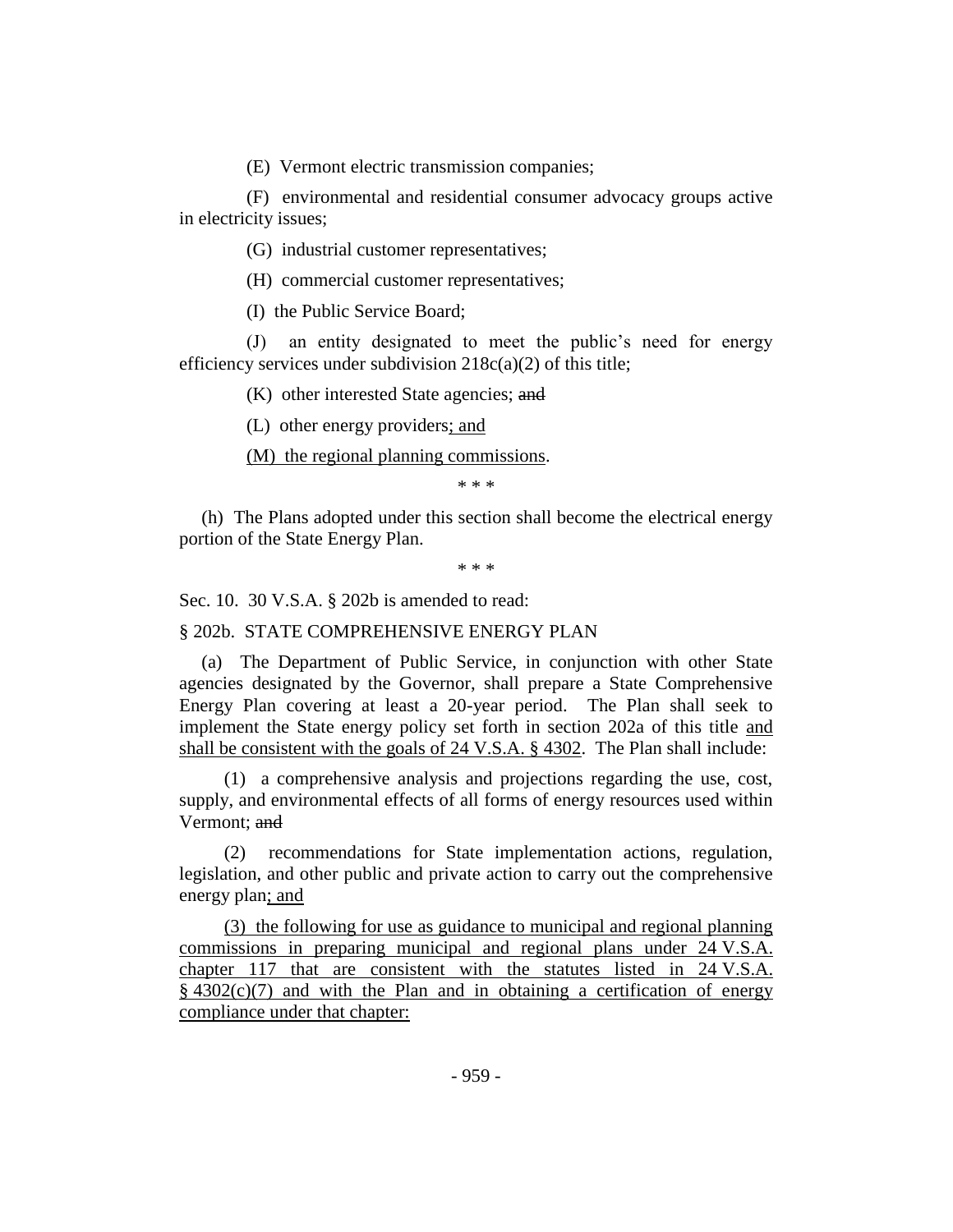(A) specific recommendations on the conservation and efficient use of energy and the development and siting of energy facilities, developed in accordance with 24 V.S.A.  $\S$  4302(c)(7); and

(B) based on 24 V.S.A.  $\S$  4302(c)(7) and the policies developed under subdivision (A) of this subdivision (3), a list of standards for use in determining whether municipal and regional plans should receive a certificate of energy compliance under 24 V.S.A. § 4352.

(b) In developing or updating the Plan's recommendations, the Department of Public Service shall seek public comment by holding public hearings in at least five different geographic regions of the State on at least three different dates, and by providing notice through publication once a week and at least seven days apart for two or more successive weeks in a newspaper or newspapers of general circulation in the regions where the hearings will be held, and by delivering notices to all licensed commercial radio and television stations with transmitting facilities within the State, plus Vermont Public Radio and Vermont Educational Television.

(c) The Department shall adopt a State Energy Plan on or before January 1, 2016 and shall readopt the Plan by every sixth January 1 thereafter. On adoption or readoption, the Plan shall be submitted to the General Assembly. The provisions of 2 V.S.A. § 20(d)(expiration of required reports) shall not apply to such submission.

(1) Upon adoption of the Plan, analytical portions of the Plan may be updated and published biennially.

(2) Every fourth year after the adoption or readoption of a Plan under this section, the Department shall publish the manner in which the Department will engage the public in the process of readopting the Plan under this section.

(3) The publication requirements of subdivisions (1) and (2) of this subsection may be met by inclusion of the subject matter in the Department's biennial report.

(4) The Plan's implementation recommendations shall be updated by the Department no less frequently than every six years. These recommendations shall be updated prior to the expiration of six years if the General Assembly passes a joint resolution making a request to that effect. If the Department proposes or the General Assembly requests the revision of implementation recommendations, the Department shall hold public hearings on the proposed revisions.

(d) Distribution of the Plan to members of the General Assembly shall be in accordance with the provisions of  $2 \text{ V.S.A.} \$   $20(a)-(c)$ .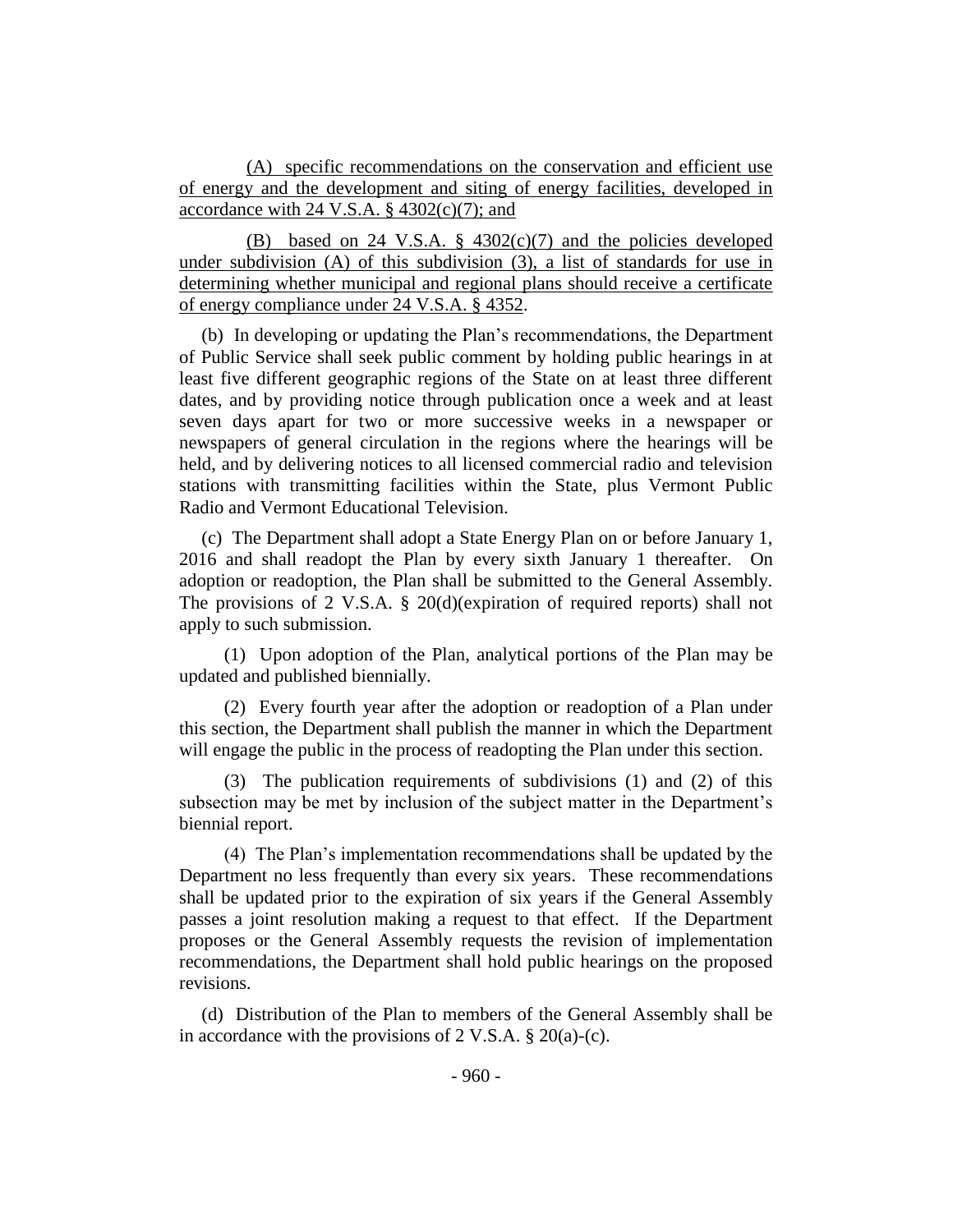#### Sec. 11. INITIAL IMPLEMENTATION; CERTIFICATION **STANDARDS**

(a) On or before October 1, 2016, the Department of Public Service shall publish specific recommendations and standards in accordance with 30 V.S.A.  $\S$ § 202(b)(6) and 202b(a)(3) as enacted by Secs. 8 and 10 of this act. Prior to issuing these recommendations and standards, the Department shall post on its website a draft set of initial recommendations and standards and provide notice and an opportunity to comment and request a public hearing to all persons listed in 30 V.S.A. § 202(d)(1). The Commissioner may elect to hold one or more public hearings on the Commissioner's own initiative.

(b) On publication under subsection (a) of this section, the specific recommendations and standards shall be considered an appendix to the currently adopted plans under 30 V.S.A. §§ 202 and 202b. After this publication, the Department may revise these policies and procedures in accordance with the procedures for adopting and revising plans under those statutes.

Sec. 12. 30 V.S.A. § 248(b) is amended to read:

(b) Before the Public Service Board issues a certificate of public good as required under subsection (a) of this section, it shall find that the purchase, investment, or construction:

(1) With respect to an in-state facility, will not unduly interfere with the orderly development of the region with due consideration having been given to the recommendations of the municipal and regional planning commissions, the recommendations of the municipal legislative bodies, and the land conservation measures contained in the plan of any affected municipality. However:

(A) with With respect to a natural gas transmission line subject to Board review, the line shall be in conformance with any applicable provisions concerning such lines contained in the duly adopted regional plan; and, in addition, upon application of any party, the Board shall condition any certificate of public good for a natural gas transmission line issued under this section so as to prohibit service connections that would not be in conformance with the adopted municipal plan in any municipality in which the line is located; and.

(B) with With respect to a ground-mounted solar electric generation facility, the facility shall comply with the screening requirements of a municipal bylaw adopted under 24 V.S.A. § 4414(15) or a municipal ordinance adopted under 24 V.S.A. § 2291(28), and the recommendation of a municipality applying such a bylaw or ordinance, unless the Board finds that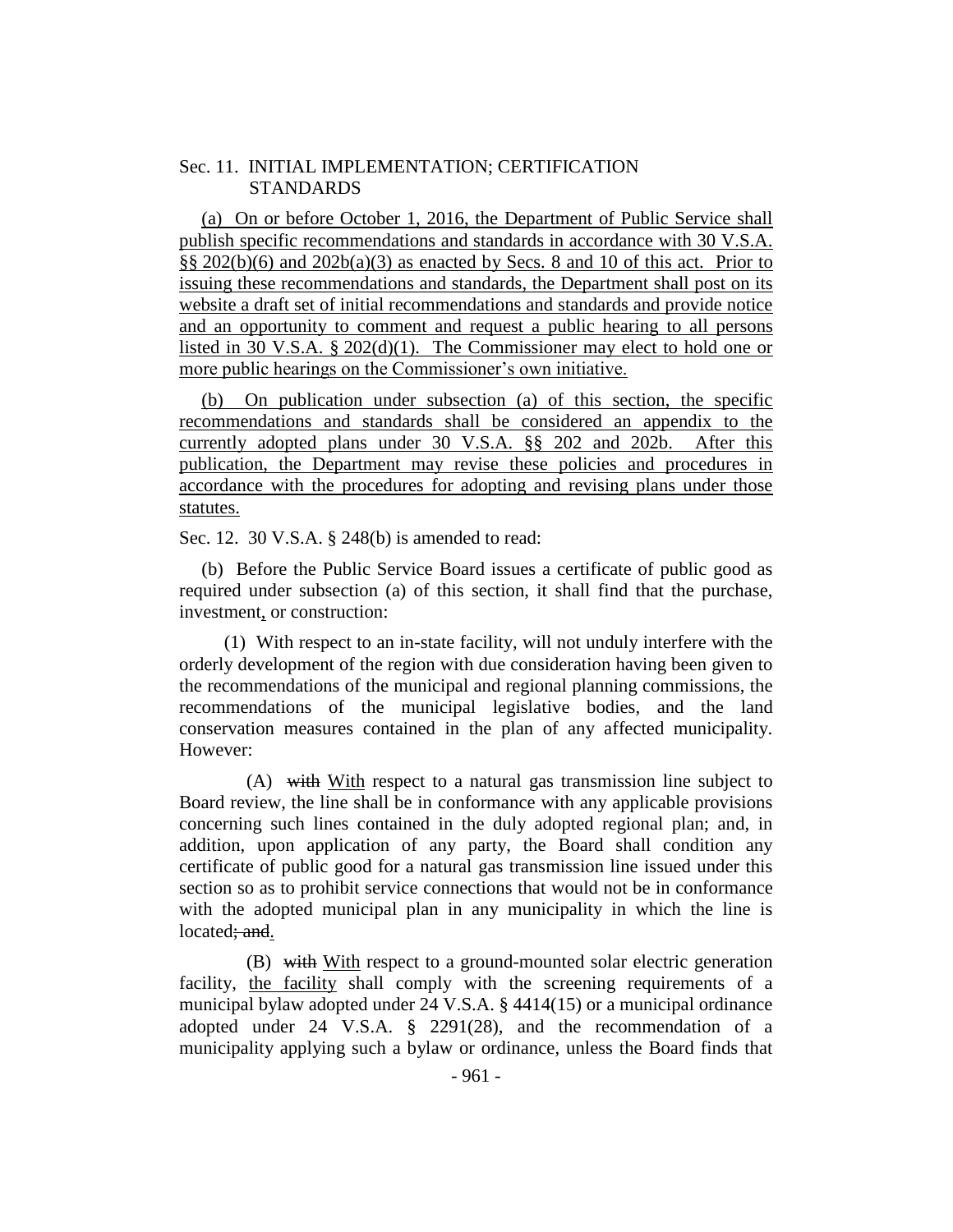requiring such compliance would prohibit or have the effect of prohibiting the installation of such a facility or have the effect of interfering with the facility's intended functional use.

(C) With respect to an in-state electric generation facility, the Board shall give substantial deference to the land conservation measures and specific policies contained in a duly adopted regional and municipal plan that has received a certificate of energy compliance under 24 V.S.A. § 4352. In this subdivision (C), "substantial deference" means that a land conservation measure or specific policy shall be applied in accordance with its terms unless there is a clear and convincing demonstration that other factors affecting the general good of the State outweigh the application of the measure or policy.

\* \* \*

\* \* \* Regulatory and Financial Incentives; Preferred Locations \* \* \*

Sec. 13. 30 V.S.A. § 8002(30) is added to read:

(30) "Preferred location" means a site within the State on which a renewable energy plant will be located that is one of the following:

(A) A new or existing structure, including a commercial or residential building, a parking lot, or parking lot canopy, whose primary use is not the generation of electricity or providing support for the placement of equipment that generates electricity.

(B) A tract previously developed for a use other than siting a plant on which a structure or impervious surface was lawfully in existence and use prior to January 1 of the year in which an application for a certificate of public good under section 248 of this title for the plant is filed or in which the plant seeks an award of a contract under the standard offer program under section 8005a of this title, whichever is earlier. To qualify under this subdivision (B), the limits of disturbance of a proposed renewable energy plant must include either the existing structure or impervious surface and shall not include any headwaters, streams, shorelines, floodways, rare and irreplaceable natural areas, necessary wildlife habitat, wetlands, endangered species, productive forestlands, and primary agricultural soils, all of which are as defined in 10 V.S.A. chapter 151.

(C) Land certified by the Secretary of Natural Resources to be a brownfield site as defined under 10 V.S.A. § 6642.

(D) A sanitary landfill as defined in 10 V.S.A. § 6602, provided that the Secretary of Natural Resources certifies that the land constitutes such a landfill and is suitable for the development of the plant.

(E) The disturbed portion of a gravel pit, quarry, or similar site for the extraction of a mineral resource, provided that all activities pertaining to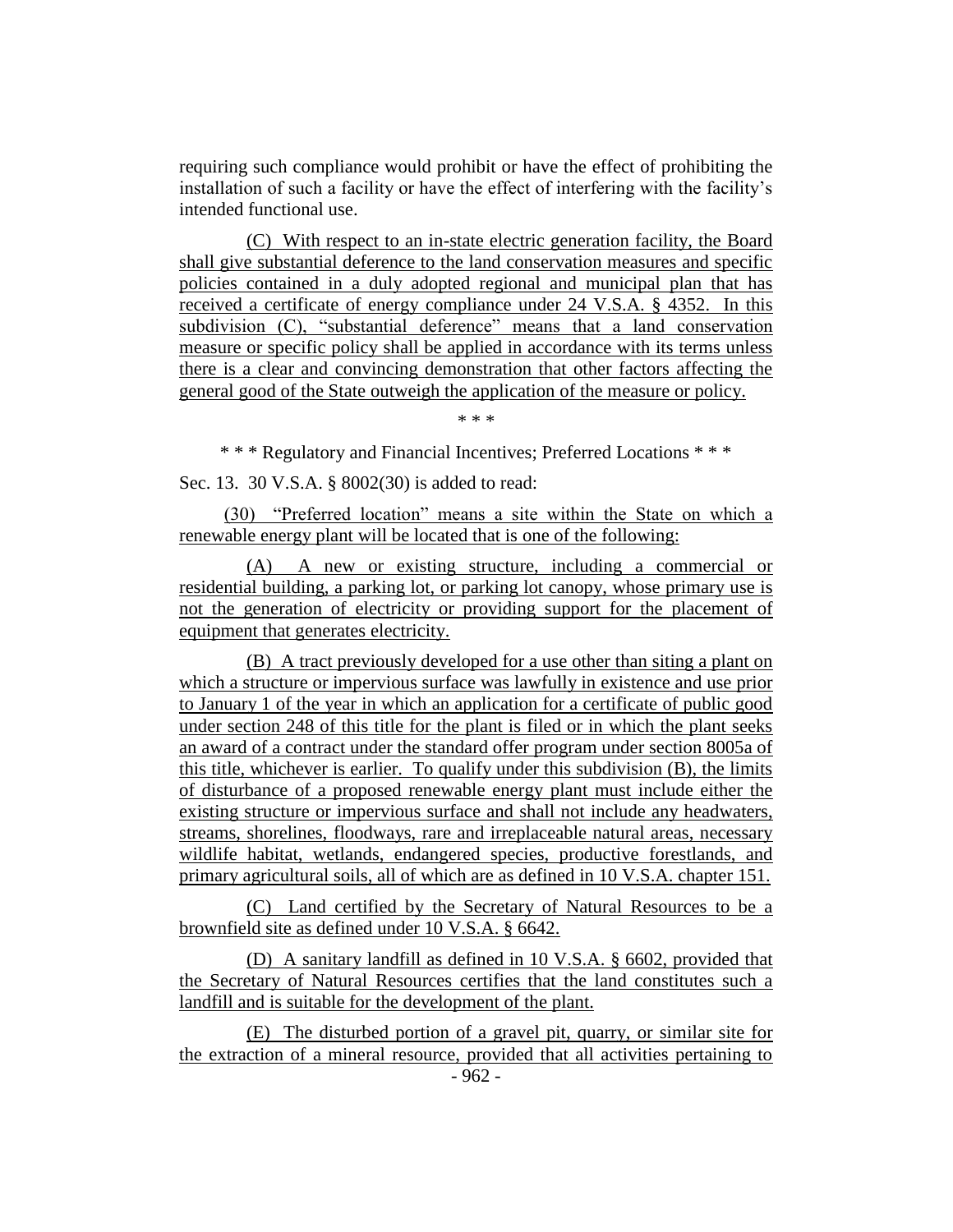site reclamation required by applicable law or permit condition are satisfied prior to the installation of the plant.

(F) A specific location designated in a duly adopted municipal plan under 24 V.S.A. chapter 117 for the siting of a renewable energy plant or specific type or size of renewable energy plant, provided that the plant meets any siting criteria recommended in the plan for the location. On or after January 1, 2019, to qualify under this subdivision (F), the plan must be certified under 24 V.S.A. § 4352.

(G) If the plant constitutes a net metering system, then in addition to subdivisions (A) through (F) of this subdivision (30), a site designated by Board rule as a preferred location.

Sec. 14. 30 V.S.A. § 8004(g) is added to read:

(g) Preferred locations. With respect to a renewable energy plant to be located in the State whose energy or environmental attributes may be used to satisfy the requirements of the RES, the Board shall exercise its authority under this section and sections 8005 and 8006 of this title to promote siting such a plant in a preferred location.

Sec. 15. 30 V.S.A. § 8005a is amended to read:

#### § 8005a. STANDARD OFFER PROGRAM

(a) Establishment. A standard offer program is established. To achieve the goals of section 8001 of this title, the Board shall issue standard offers for renewable energy plants that meet the eligibility requirements of this section. The Board shall implement these standard offers by rule, order, or contract and shall appoint a Standard Offer Facilitator to assist in this implementation. For the purpose of this section, the Board and the Standard Offer Facilitator constitute instrumentalities of the State.

(b) Eligibility. To be eligible for a standard offer under this section, a plant must constitute a qualifying small power production facility under 16 U.S.C. § 796(17)(C) and 18 C.F.R. part 292, must not be a net metering system under section 219a of this title, and must be a new standard offer plant. In this section, "new standard offer plant" means a renewable energy plant that is located in Vermont, that has a plant capacity of 2.2 MW or less, and that is commissioned on or after September 30, 2009.

(c) Cumulative capacity. In accordance with this subsection, the Board shall issue standard offers to new standard offer plants until a cumulative plant capacity amount of 127.5 MW is reached.

(1) Pace. Annually commencing April 1, 2013, the Board shall increase the cumulative plant capacity of the standard offer program (the annual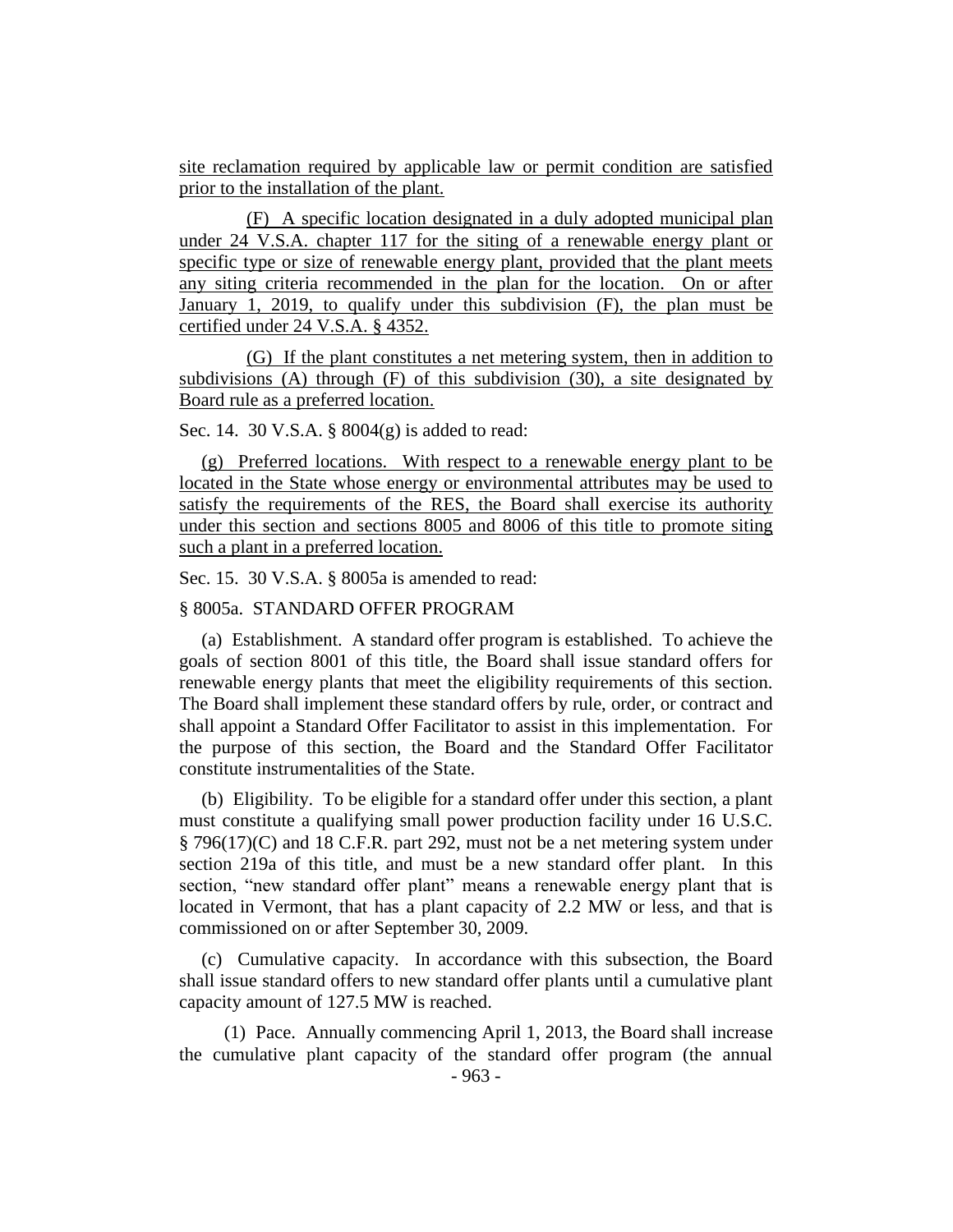increase) until the 127.5-MW cumulative plant capacity of this subsection is reached.

(A) Annual amounts. The amount of the annual increase shall be five MW for the three years commencing April 1, 2013, 7.5 MW for the three years commencing April 1, 2016, and 10 MW commencing April 1, 2019.

(B) Blocks. Each year, a portion of the annual increase shall be reserved for new standard offer plants proposed by Vermont retail electricity providers (the provider block), and the remainder shall be reserved for new standard offer plants proposed by persons who are not providers (the independent developer block).

(i) The portion of the annual increase reserved for the provider block shall be 10 percent for the three years commencing April 1, 2013, 15 percent for the three years commencing April 1, 2016, and 20 percent commencing April 1, 2019.

(ii) If the provider block for a given year is not fully subscribed, any unsubscribed capacity within that block shall be added to the annual increase for each following year until that capacity is subscribed and shall be made available to new standard offer plants proposed by persons who are not providers.

(iii) If the independent developer block for a given year is not fully subscribed, any unsubscribed capacity within that block shall be added to the annual increase for each following year until that capacity is subscribed and:

(I) shall be made available to new standard offer plants proposed by persons who are not providers; and

(II) may be made available to a provider following a written request and specific proposal submitted to and approved by the Board.

(C) Adjustment; greenhouse gas reduction credits. The Board shall adjust the annual increase to account for greenhouse gas reduction credits by multiplying the annual increase by one minus the ratio of the prior year's greenhouse gas reduction credits to that year's statewide retail electric sales.

(i) The amount of the prior year's greenhouse gas reduction credits shall be determined in accordance with subdivision 8006a(a) of this title.

(ii) The adjustment in the annual increase shall be applied proportionally to the independent developer block and the provider block.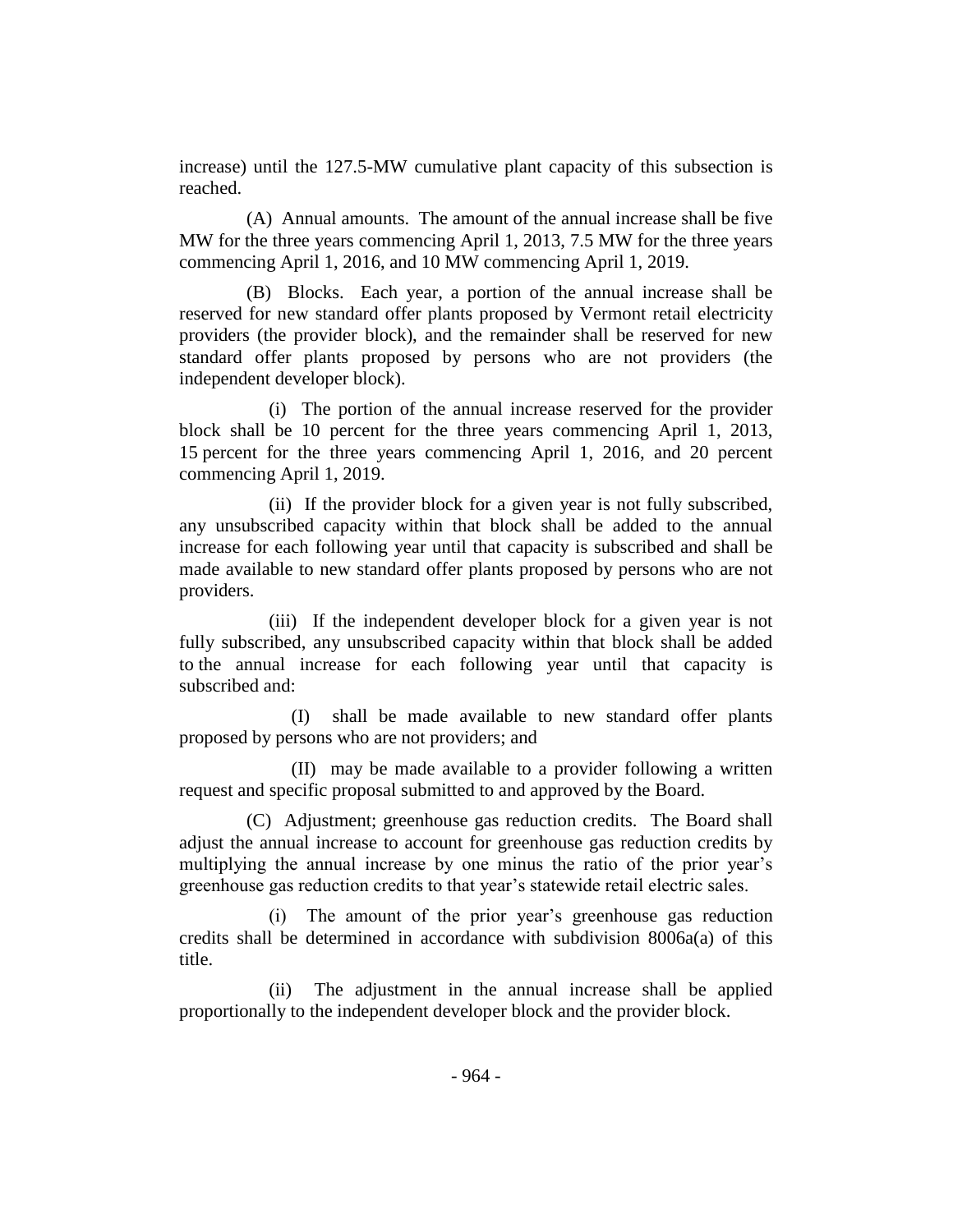(iii) Greenhouse gas reduction credits used to diminish a provider's obligation under section 8004 of this title may be used to adjust the annual increase under this subsection (c).

(D) Pilot project; preferred locations. For a period of three years commencing on January 1, 2017:

(i) The Board shall allocate the following portions of the annual increase to new standard offer plants that will be wholly located in one or more preferred locations other than parking lots or parking lot canopies:

(I) one-sixth of the annual increase, during the first year;

(II) one-quarter of the annual increase, during the second year; and

(III) one-third of the annual increase, during the third year.

(ii) The Board separately shall allocate the following portions of the annual increase to new standard offer plants that will be wholly located on parking lots or parking lot canopies:

(I) one-sixth of the annual increase, during the first year;

(II) one-quarter of the annual increase, during the second year; and

(III) one-third of the annual increase, during the third year.

(iii) To qualify for these allocations, the plant shall not require the construction of a new substation by the interconnecting retail electricity provider or by increasing the capacity of one or more of the provider's existing facilities.

(iv) These allocations shall apply proportionally to the independent developer block and provider block.

(v) If in a given year an allocation under this pilot project is not fully subscribed, the Board in the same year shall allocate the unsubscribed capacity to new standard offer plants outside the pilot project.

(2) Technology allocations. The Board shall allocate the 127.5-MW cumulative plant capacity of this subsection among different categories of renewable energy technologies. These categories shall include at least each of the following: methane derived from a landfill; solar power; wind power with a plant capacity of 100 kW or less; wind power with a plant capacity greater than 100 kW; hydroelectric power; and biomass power using a fuel other than methane derived from an agricultural operation or landfill.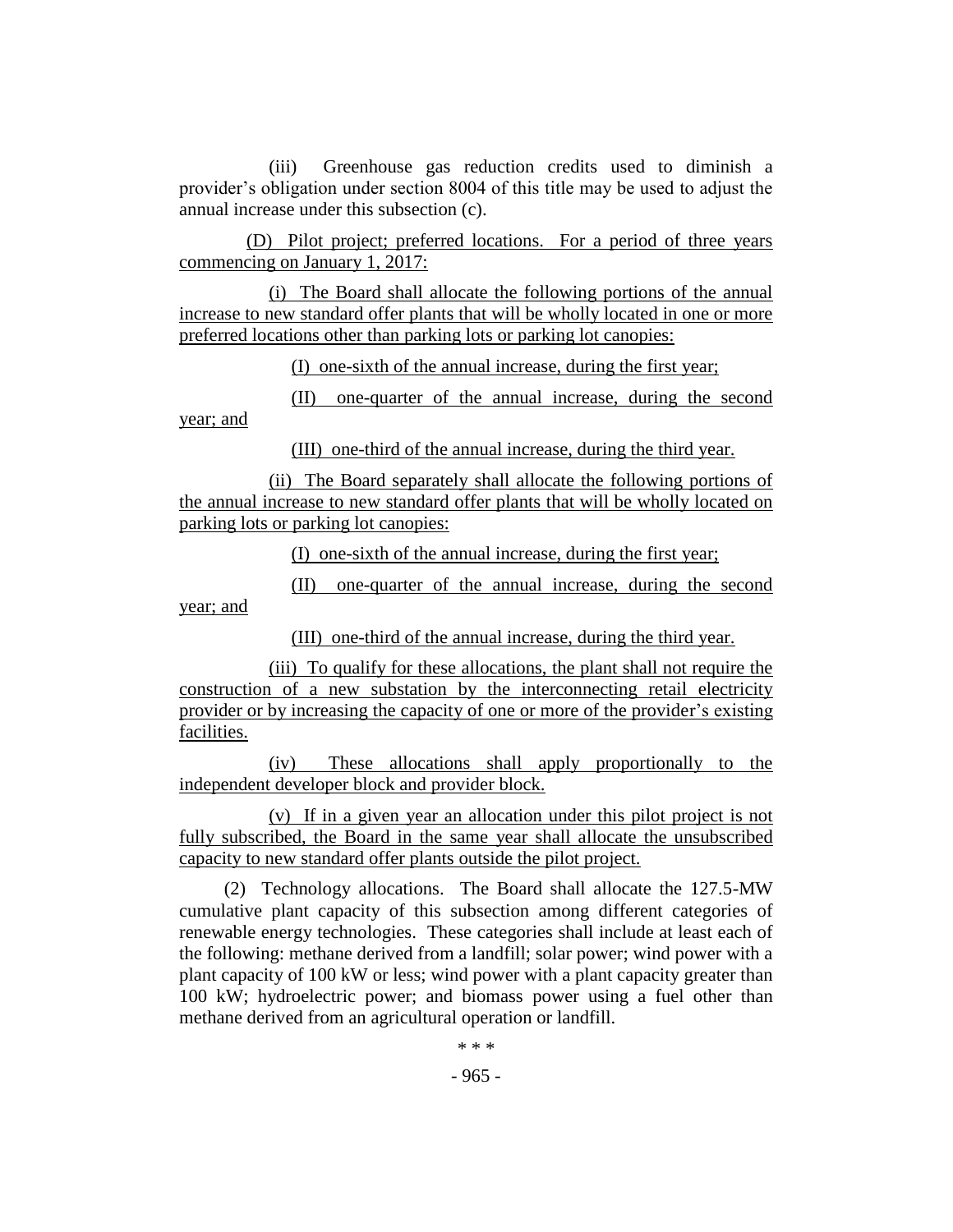(f) Price. The categories of renewable energy for which the Board shall set standard offer prices shall include at least each of the categories established pursuant to subdivision  $(c)(2)$  of this section. The Board by order shall determine and set the price paid to a plant owner for each kWh generated under a standard offer required by this section, with a goal of ensuring timely development at the lowest feasible cost. The Board shall not be required to make this determination as a contested case under 3 V.S.A. chapter 25.

(1) Market-based mechanisms. For new standard offer projects, the Board shall use a market-based mechanism, such as a reverse auction or other procurement tool, to obtain up to the authorized amount of a category of renewable energy, if it first finds that use of the mechanism is consistent with:

(A) applicable federal law; and

(B) the goal of timely development at the lowest feasible cost.

(2) Avoided cost.

(A) The price paid for each category of renewable energy shall be the avoided cost of the Vermont composite electric utility system if the Board finds either of the following:

(i) Use of the pricing mechanism described in subdivision (1)(market-based mechanisms) of this subsection (f) is inconsistent with applicable federal law.

(ii) Use of the pricing mechanism described in subdivision (1)(market-based mechanisms) of this subsection (f) is reasonably likely to result in prices higher than the prices that would apply under this subdivision  $(2)$ .

(B) For the purpose of As used in this subsection (f), the term "avoided cost" means the incremental cost to retail electricity providers of electric energy or capacity or both, which, but for the purchase through the standard offer, such providers would obtain from distributed renewable generation that uses the same generation technology as the category of renewable energy for which the Board is setting the price. For the purpose of As used in this subsection (f), the term "avoided cost" also includes the Board's consideration of each of the following:

(i) The relevant cost data of the Vermont composite electric utility system.

(ii) The terms of the contract, including the duration of the obligation.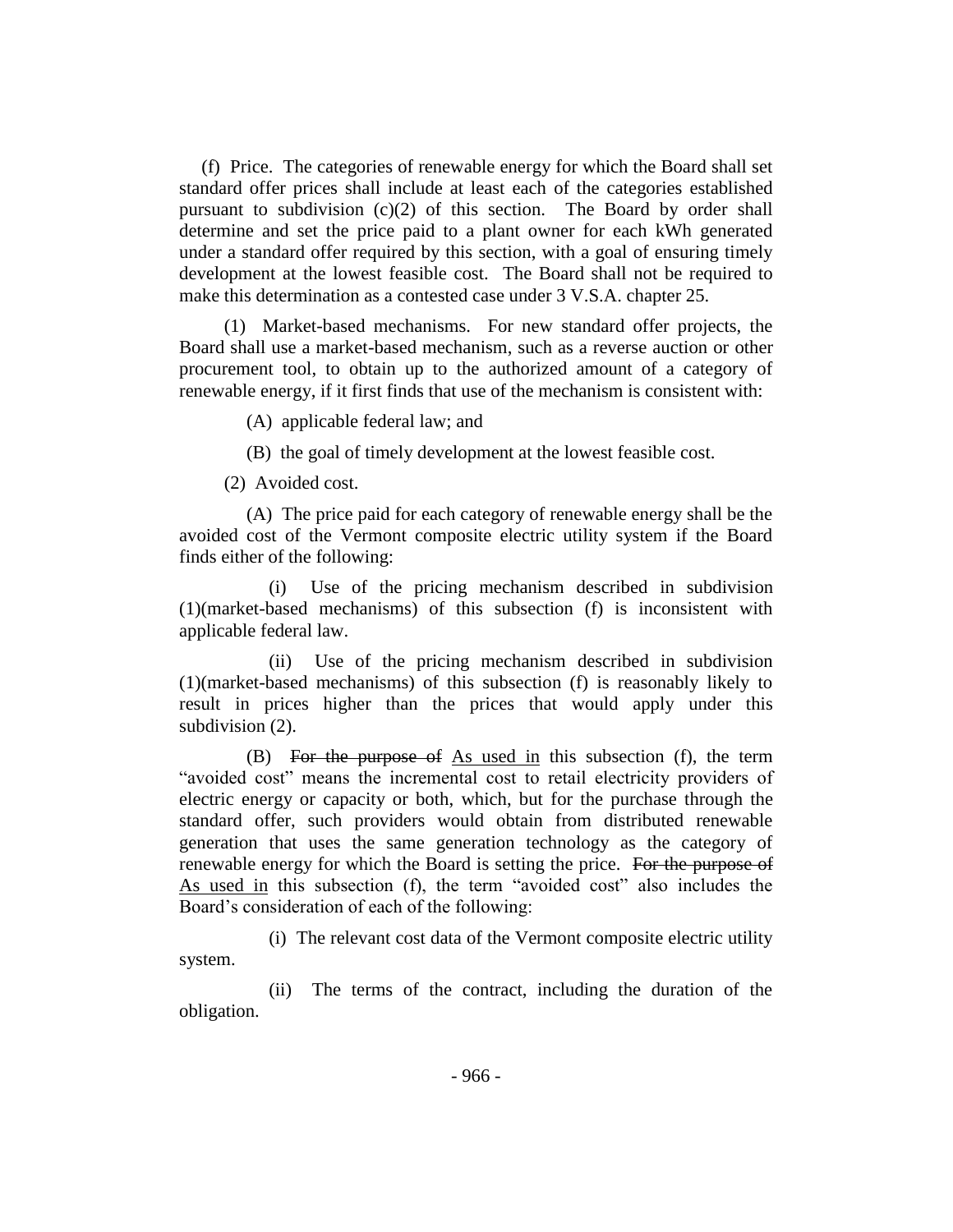(iii) The availability, during the system's daily and seasonal peak periods, of capacity or energy purchased through the standard offer, and the estimated savings from mitigating peak load.

(iv) The relationship of the availability of energy or capacity purchased through the standard offer to the ability of the Vermont composite electric utility system or a portion thereof to avoid costs.

(v) The costs or savings resulting from variations in line losses and other impacts to the transmission or distribution system from those that would have existed in the absence of purchases through the standard offer.

(vi) The supply and cost characteristics of plants eligible to receive the standard offer.

\* \* \*

(5) Price; preferred location pilots. For the period during which the Board allocates capacity to new standard offer plants that will be wholly located in one or more preferred locations as set forth in subdivision  $(c)(1)(D)$ of this section, the following shall apply to the price paid to such a plant:

(A) In using a market-based mechanism such as a reverse auction to determine this price for each of the two allocations of capacity, the Board shall compare only the proposals of plants that qualify for the allocation.

(B) In using avoided costs to determine this price for each of the two allocations of capacity, the Board shall derive the incremental cost from distributed renewable generation that is sited on a location that qualifies for the allocation and uses the same generation technology as the category of renewable energy for which the Board is setting the price.

## Sec. 16. STANDARD OFFER PILOT; REPORT

On or before January 15, 2018, the Public Service Board shall file a report with the House Committee on Commerce and Economic Development, the Senate Committee on Finance, and the House and Senate Committees on Natural Resources and Energy on the progress of the standard offer pilot project on preferred locations authorized in Sec. 15 of this act. This report shall itemize the size, type of preferred location, generation technology, and cost per kilowatt hour of each application received under the pilot project and shall identify each generation facility approved under the pilot and the bill credit per kilowatt hour awarded to each such facility.

Sec. 17. 30 V.S.A. § 8010 is amended to read:

§ 8010. SELF-GENERATION AND NET METERING

\* \* \*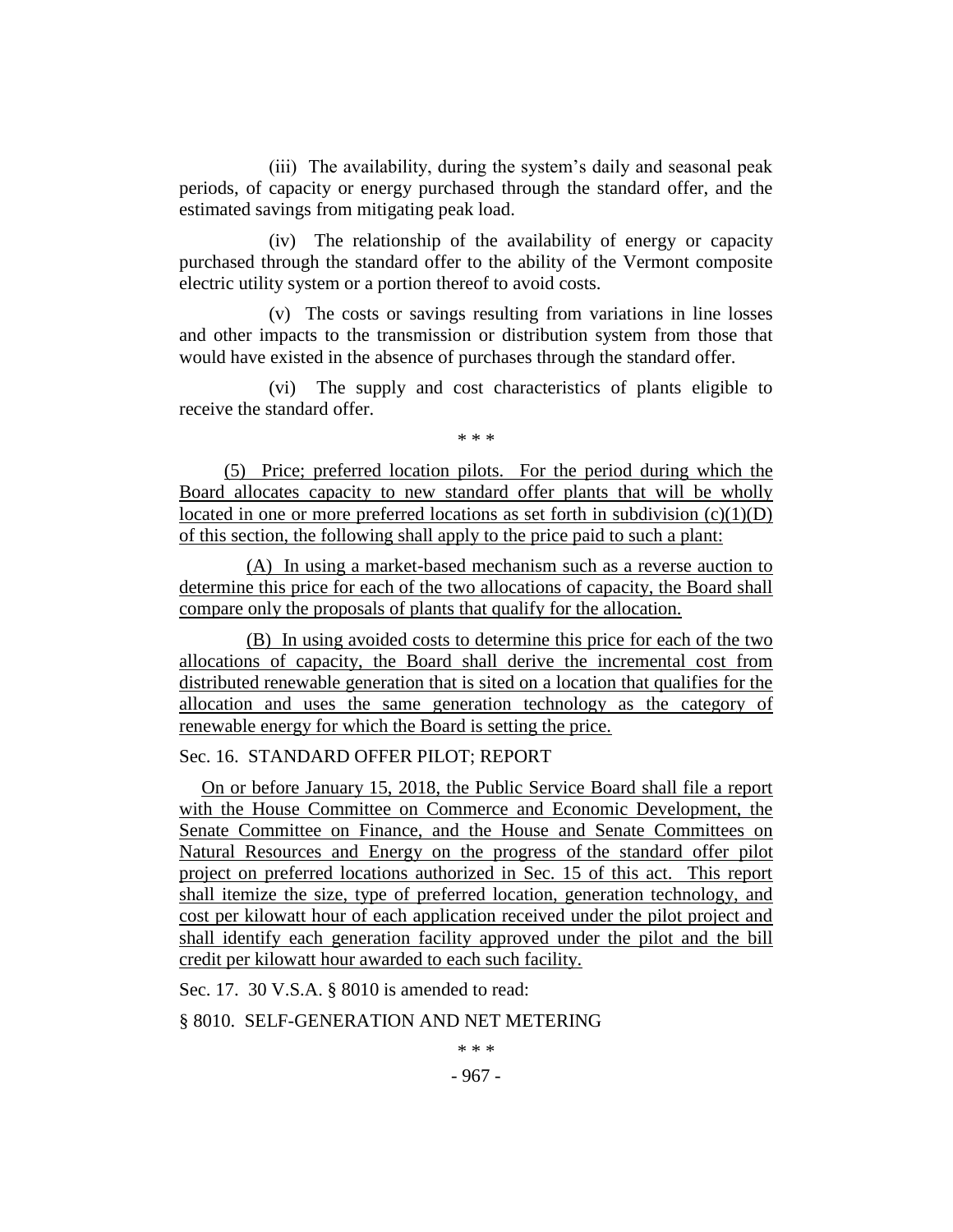(c) In accordance with this section, the Board shall adopt and implement rules that govern the installation and operation of net metering systems.

(1) The rules shall establish and maintain a net metering program that:

\* \* \*

(G) accounts for changes over time in the cost of technology; and

(H) allows a customer to retain ownership of the environmental attributes of energy generated by the customer's net metering system and of any associated tradeable renewable energy credits or to transfer those attributes and credits to the interconnecting retail provider, and:

(i) if the customer retains the attributes, reduces the value of the credit provided under this section for electricity generated by the customer's net metering system by an appropriate amount; and

(ii) if the customer transfers the attributes to the interconnecting provider, requires the provider to retain them for application toward compliance with sections 8004 and 8005 of this title; and

(I) promotes the siting of net metering systems in preferred locations.

\* \* \*

(3) The rules shall establish standards and procedures governing application for and issuance or revocation of a certificate of public good for net metering systems under the provisions of section 248 of this title. In establishing these standards and procedures, the rules:

(A) The rules may waive the requirements of section 248 of this title that are not applicable to net metering systems, including criteria that are generally applicable to public service companies as defined in this title;.

(B) The rules may modify notice and hearing requirements of this title as the Board considers appropriate;.

(C) The rules shall seek to simplify the application and review process as appropriate; and.

(D) with With respect to net metering systems that exceed 150 kW in plant capacity, shall apply the so-called "Quechee" test for aesthetic impact as described by the Vermont Supreme Court in the case of In re Halnon, 174 Vt. 515 (2002) (mem.). The rules and application form shall state the components of this test.

(E) With respect to a net metering system exceeding 15 kW in plant capacity, the rules shall not waive or include provisions that are less stringent than the following, notwithstanding any contrary provision of law: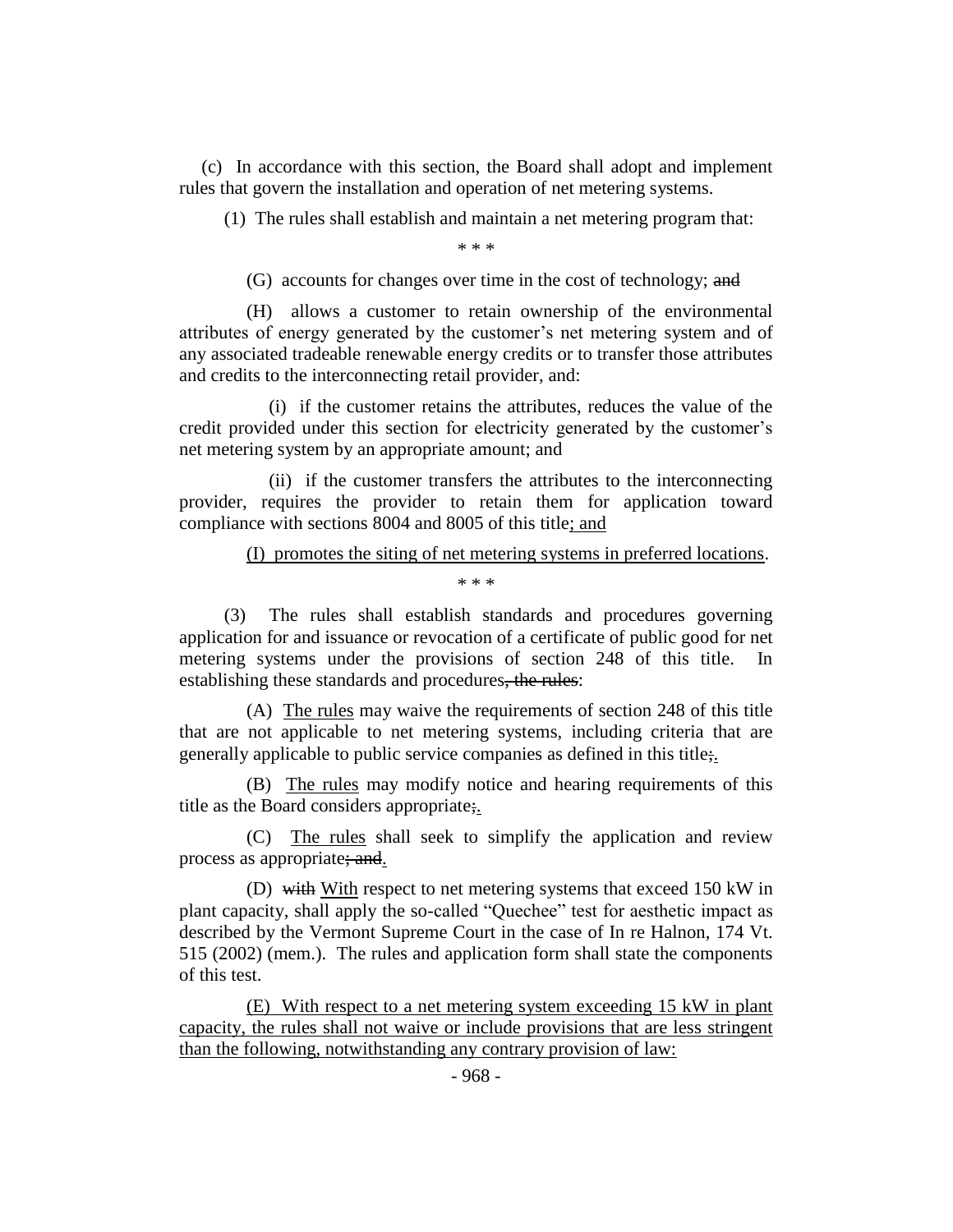(i) the requirement of subdivision  $248(a)(4)(C)$  of this title to provide a copy of the application to the Agencies of Agriculture, Food and Markets and of Natural Resources; the Department of Public Service; the Division for Historic Preservation; the municipal legislative body; and the municipality and regional planning commissions; and

(ii) the requirements of subdivision  $248(a)(4)(J)$  (required information) and subsections 248(f) (preapplication submittal) and (t) (aesthetic mitigation) and, with respect to a net metering system exceeding 150 kW in plant capacity, of subsection (u) (decommissioning) of this title.

\* \* \*

\* \* \* Regulatory Process; Public Assistance Officer \* \* \*

Sec. 18. 30 V.S.A. § 3 is amended to read:

## § 3. PUBLIC SERVICE BOARD

(a) The public service board Public Service Board shall consist of a chairperson chair and two members. The chairperson Chair and each member shall not be required to be admitted to the practice of law in this state State.

\* \* \*

(g) The chairperson Chair shall have general charge of the offices and employees of the board Board.

(h) The Board shall employ a Public Assistance Officer (PAO) in accordance with this subsection.

(1) The PAO shall provide guidance to and answer questions from parties and members of the public on all matters under this title concerning the siting and construction of facilities in the State that generate or transmit electricity, constitute a meteorological station as defined in section 246 of this title, or constitute a natural gas facility as defined in subdivision 248(a)(3) of this title. As used in this section:

(A) "Contested case" has the same meaning as in 3 V.S.A. § 801.

(B) "Matter" means any proceeding before or by the Board, including an application for a certificate of public good, a petition for condemnation, rulemaking, and the issuance of guidance or procedures.

(2) Guidance and information to be provided by the PAO shall include the following:

(A) An explanation of the proceeding, including its purpose; its type, such as rulemaking or contested case; and the restrictions or lack of restrictions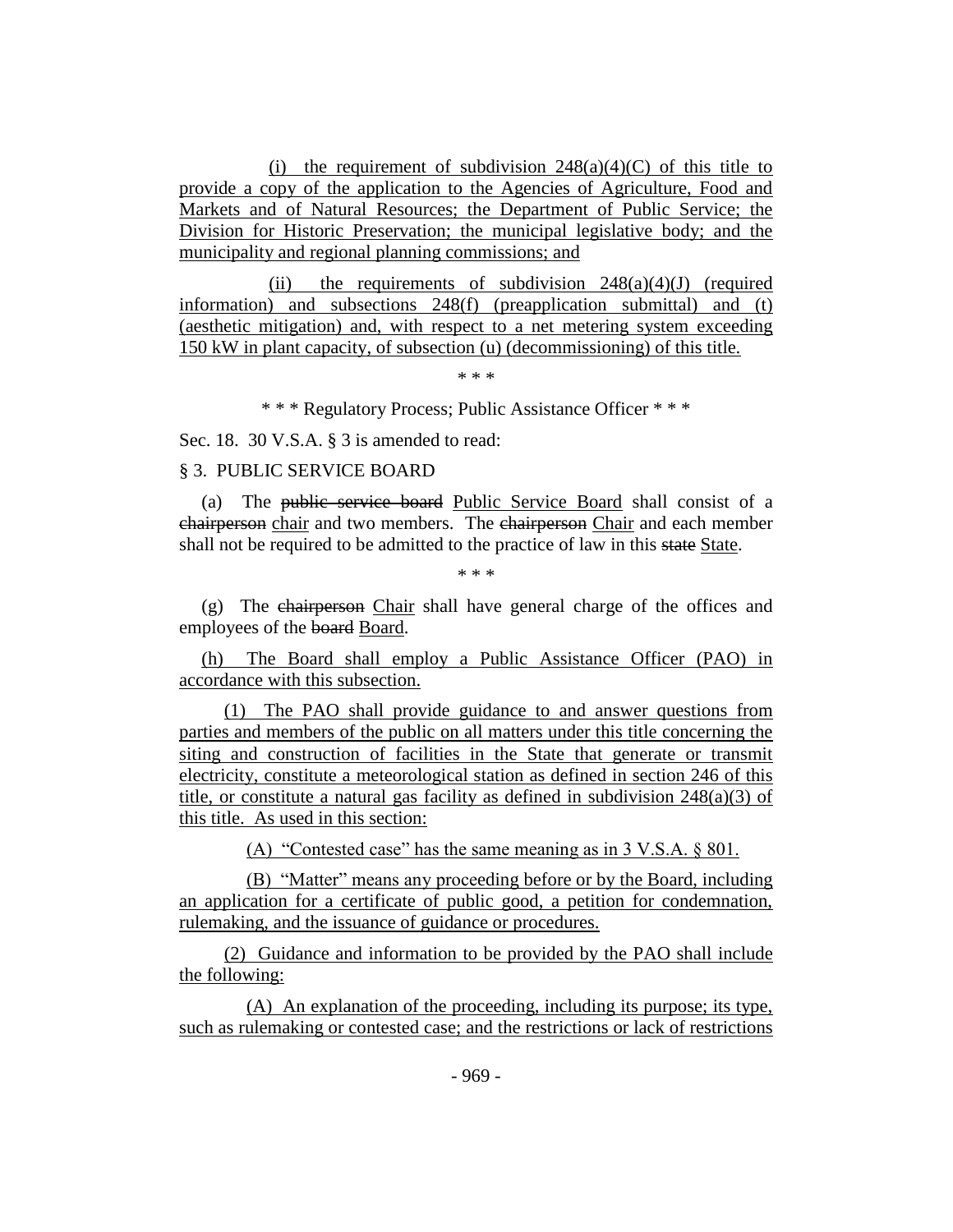applicable to the type of proceeding, such as whether ex parte communications are prohibited.

(B) Answers to procedural questions and direction to the statutes and rules applicable to the proceeding.

(C) How to participate in the proceeding including, if necessary for participation, how to file to a motion to intervene and how to submit prefiled testimony. The Board shall create forms and templates for motions to intervene, prefiled testimony, and other types of documents commonly filed with the Board, which the PAO shall provide to a person on request. The Board shall post these forms and templates on the Board's website.

(D) The responsibilities of intervenors and other parties.

(E) The status of the proceeding. Examples of a proceeding's status include: a petition has been filed; the proceeding awaits scheduling a prehearing conference or hearing; parties are conducting discovery or submitting prefiled testimony; hearings are concluded and parties are preparing briefs; and the proceeding is under submission to the Board and awaits a decision. For each proceeding in which the next action constitutes the issuance of an order, decision, or proposal for decision by the Board or a hearing officer, the Chair or assigned hearing officer shall provide the PAO with an expected date of issuance and the PAO shall provide this expected date to requesting parties or members of the public.

(3) For each proceeding within the scope of subdivision (1) of this subsection, the Board shall post, on its website, electronic copies of all filings and submissions to the Board and all orders of the Board.

(4) The Board shall adopt rules or procedures to ensure that the communications of the PAO with the Board's members and other employees concerning contested cases do not contravene the requirements of the Administrative Procedure Act applicable to such cases.

(5) The PAO shall have a duty to provide requesting parties and members of the public with information that is accurate to the best of the PAO's ability. The Board and its other employees shall have a duty to transmit accurate information to the PAO. However, the Board and any assigned hearing officer shall not be bound by statements of the PAO.

(6) The PAO shall not be an advocate for any person and shall not have a duty to assist a person in the actual formation of the person's position or arguments before the Board or the actions necessary to advance the person's position or arguments such as the actual preparation of motions, memoranda, or prefiled testimony.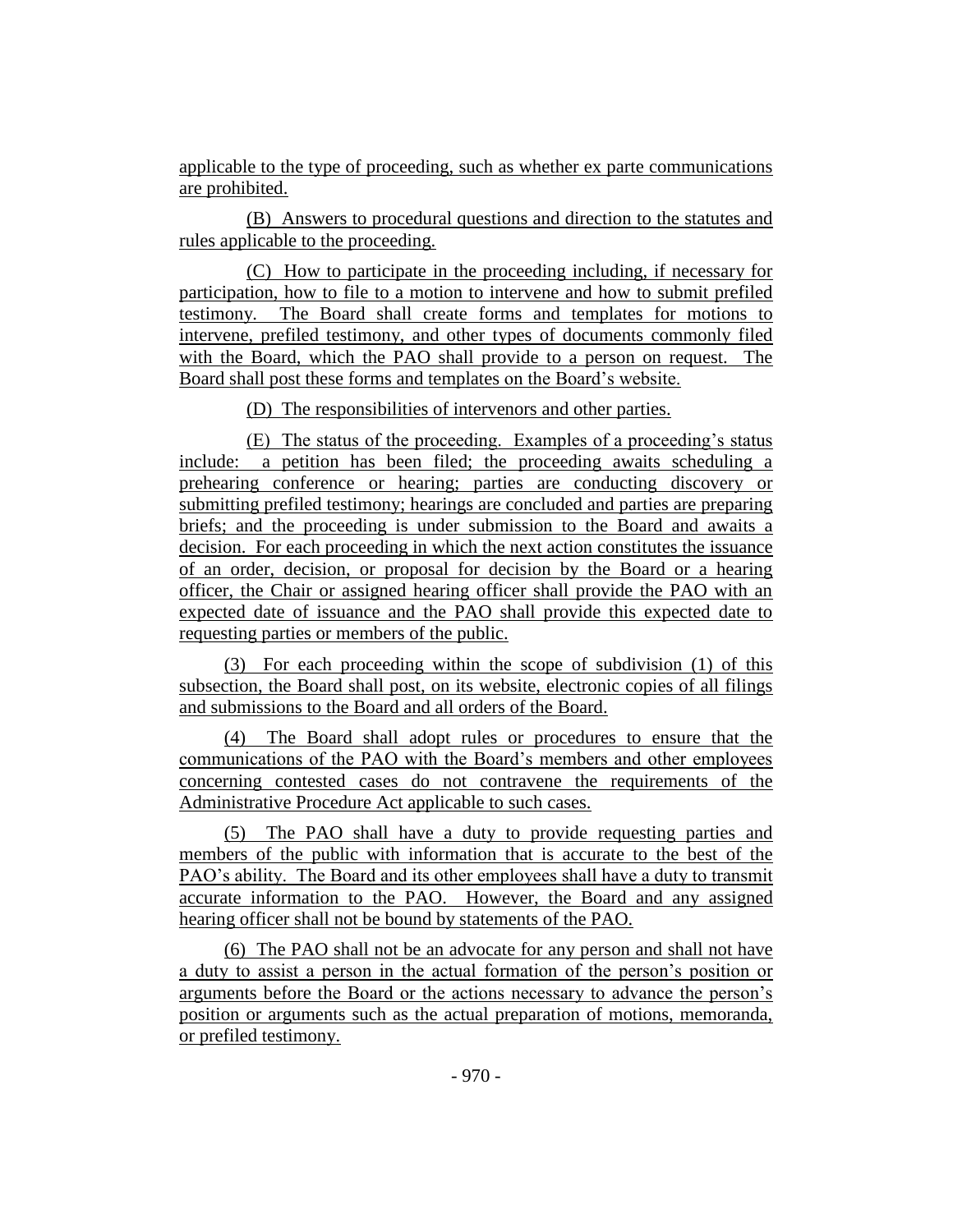## (7) The Board may assign secondary duties to the PAO that do not conflict with the PAO's execution of his or her duties under this subsection.

#### Sec. 19. POSITION; APPROPRIATION

The following classified position is created in the Public Service Board one permanent, full-time Public Assistance Officer—for the purpose of Sec. 2 of this act. There is appropriated to the Public Service Board for fiscal year 2017 from the special fund described in 30 V.S.A. § 22 the amount of \$100,000.00 for the purpose of this position.

Sec. 20. 30 V.S.A. § 248(a)(4) is amended to read:

(4)(A) With respect to a facility located in the State, the Public Service Board shall hold a nontechnical public hearing on each petition for such finding and certificate in at least one county in which any portion of the construction of the facility is proposed to be located.

(B) The Public Service Board shall hold technical hearings at locations which it selects.

(C) At the time of filing its application with the Board, copies shall be given by the petitioner to the Attorney General and the Department of Public Service, and, with respect to facilities within the State, the Department of Health, Agency of Natural Resources, Historic Preservation Division, Agency of Transportation, Agency of Agriculture, Food and Markets, and to the chair or director of the municipal and regional planning commissions and the municipal legislative body for each town and city in which the proposed facility will be located.

(D) Notice of the public hearing shall be published and maintained on the Board's website for at least 12 days before the day appointed for the hearing. Notice of the public hearing shall be published once in a newspaper of general circulation in the county or counties in which the proposed facility will be located, and the notice shall include an Internet address where more information regarding the proposed facility may be viewed.

(E) The Agency of Natural Resources shall appear as a party in any proceedings held under this subsection, shall provide evidence and recommendations concerning any findings to be made under subdivision (b)(5) of this section, and may provide evidence and recommendations concerning any other matters to be determined by the Board in such a proceeding.

(F) The Agency of Agriculture, Food and Markets shall have the right to appear as a party in any proceedings held under this subsection.

(G) The regional planning commission for the region in which the facility is located shall have the right to appear as a party in any proceedings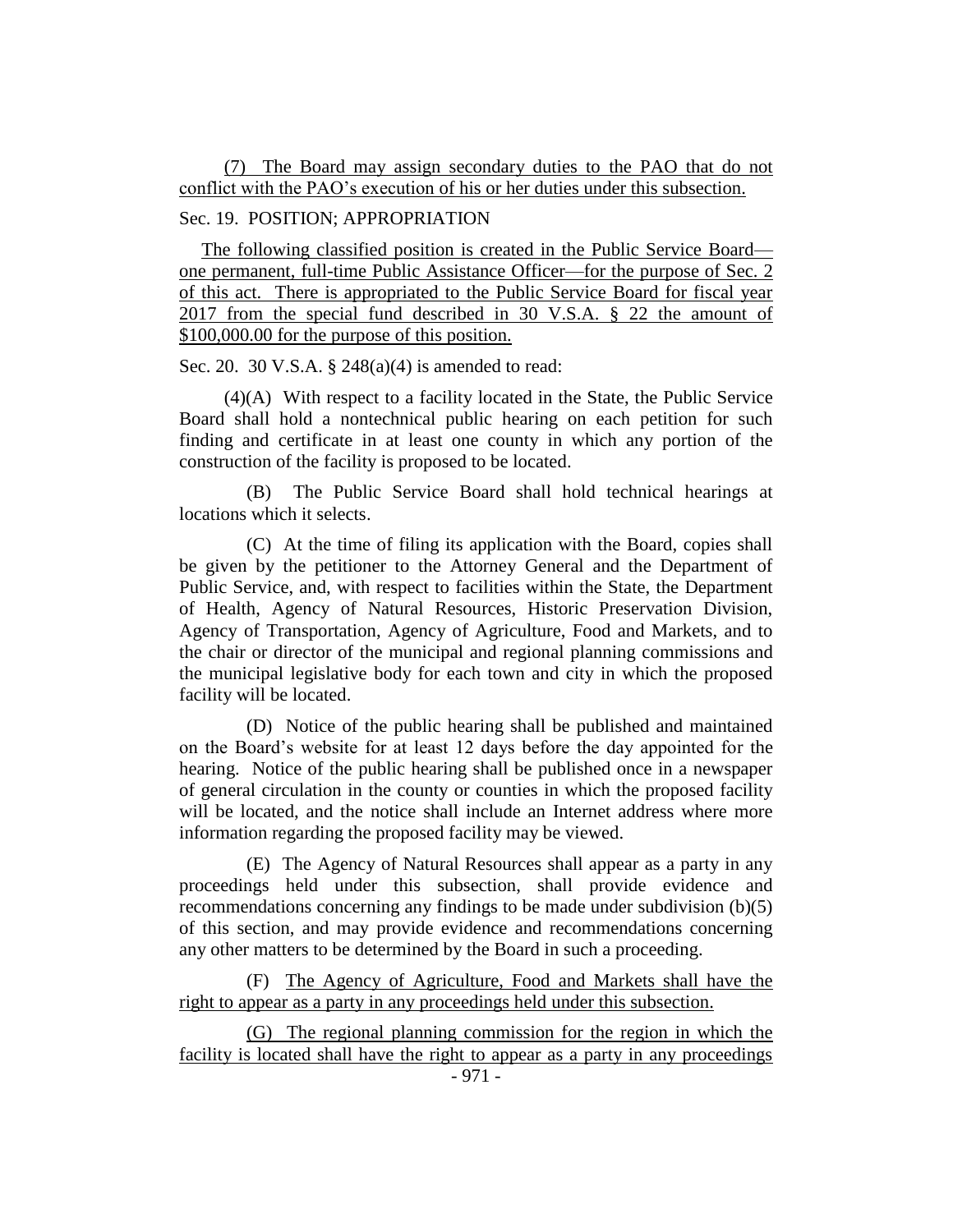held under this subsection. The regional planning commission of an adjacent region shall have the same right if the facility is located within 500 feet of the boundary of that planning commission.

(H) The legislative body and the planning commission for the municipality in which a facility is located shall have the right to appear as a party in any proceedings held under this subsection. The legislative body and planning commission of an adjacent municipality shall have the same right if the facility is located within 500 feet of the boundary of that adjacent municipality.

(I) When a person has the right to appear and participate in a proceeding before the Board under this chapter, the person may activate this right by filing a letter with the Board stating that the person appears through the person's duly authorized representative, signed by that representative.

(J) With respect to an application for an electric generation facility with a capacity that is greater than 15 kilowatts, and in addition to any other information required by the Board, the application shall include information that delineates:

(i) the full limits of physical disturbance due to the construction and operation of the facility and related infrastructure, including areas disturbed due to the creation or modification of access roads and utility lines and the clearing or management of vegetation;

(ii) the presence and total acreage of primary agricultural soils as defined in 10 V.S.A. § 6001 on each tract to be physically disturbed in connection with the construction and operation of the facility and the amount of those soils to be disturbed;

(iii) all visible infrastructure associated with the facility; and

(iv) all impacts of the facility's construction and operation under subdivision (b)(5) of this section, including impacts due to the creation or modification of access roads and utility lines and the clearing or management of vegetation.

Sec. 21. 30 V.S.A. § 248(f) is amended to read:

(f) However, plans for the construction of such a facility within the State must be submitted by the petitioner to the municipal and regional planning commissions no less than 45 days prior to application for a certificate of public good under this section, unless the municipal and regional planning commissions shall waive such requirement.

(1) Such municipal or regional planning commission may hold a public hearing on the proposed plans. Such commissions shall make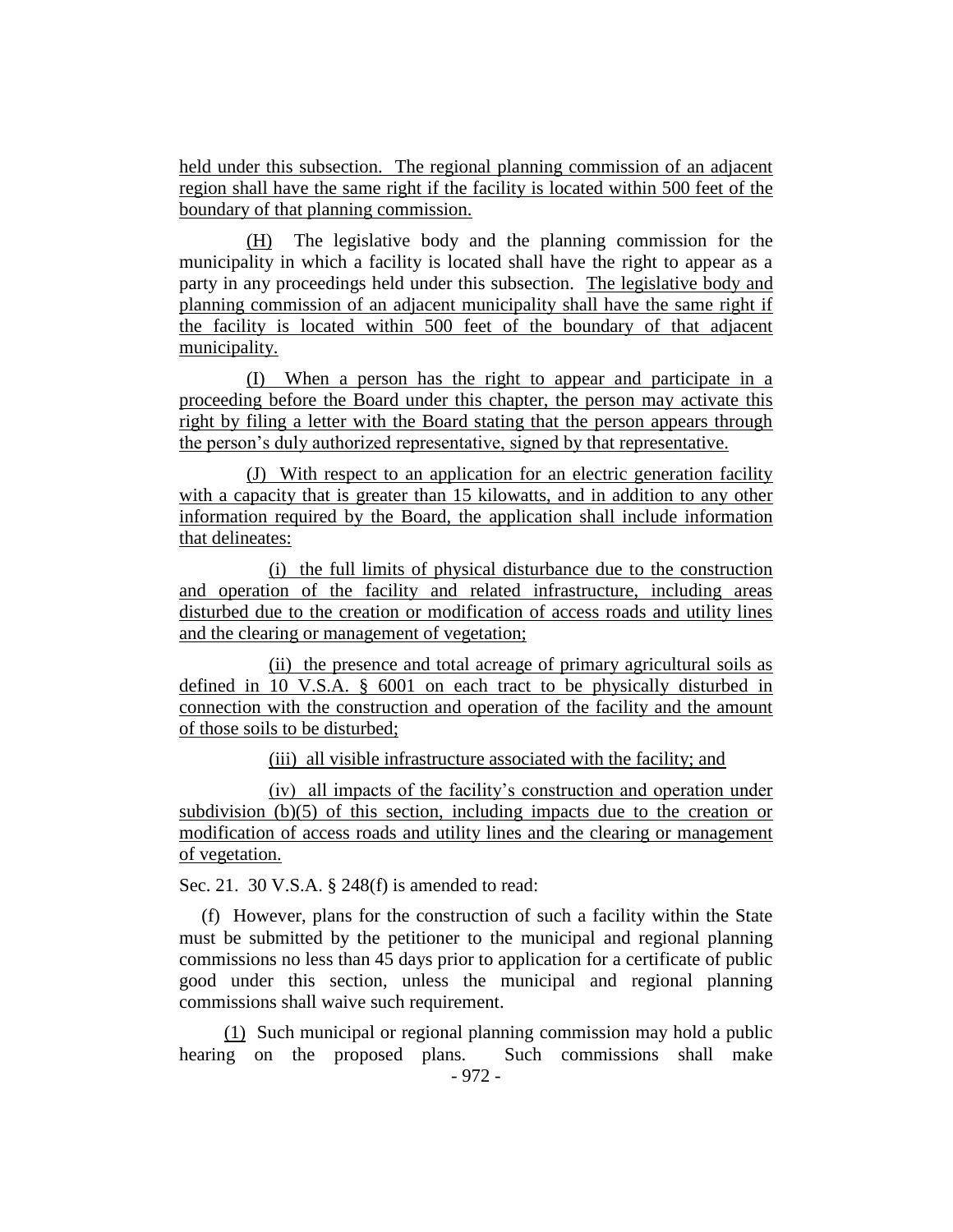recommendations, if any, to the Public Service Board and to the petitioner at least seven days prior to filing of the petition with the Public Service Board.

(2) The petitioner's application shall address the substantive written comments related to the criteria of subsection (b) of this section received by the petitioner within 45 days of the submittal made under this subsection and the substantive oral comments related to those criteria made at a public hearing under subdivision (1) of this subsection.

\* \* \* CPG Conditions: Aesthetics Mitigation and Decommissioning \* \* \*

Sec. 22. 30 V.S.A. § 248(t) and (u) are added to read:

(t) A certificate under this section for an in-state facility shall require the following with respect to all measures to be undertaken to mitigate the impacts of the facility on aesthetics and scenic beauty:

(1) The certificate holder shall obtain a certification from a qualified expert that all required mitigation measures have been undertaken and all required plantings have been installed.

(2) The certificate holder shall have control over all vegetation used to demonstrate that the facility will not have an undue adverse effect on aesthetics and all locations on which mitigation plantings are required to be installed. As used in this subdivision, "control" means that the certificate holder has an enforceable right to install and maintain plantings and to manage vegetation.

(3) For three years after installation of all required plantings, the certificate holder annually shall submit documentation by a qualified expert that the plantings have been maintained in accordance with the approved plans.

(4) The certificate holder shall have an ongoing duty to maintain the plantings in accordance with the approved plans and replace dead or diseased plantings as soon as seasonably possible.

(5) The Board shall approve each qualified expert employed to issue a certification under this subsection. However, a qualified expert retained by the Department of Public Service shall be the one to make the certification if the Department has retained such an expert during the course of the proceeding leading to issuance of the certificate.

(u) A certificate under this section for an in-state electric generation facility with a capacity that is greater than 150 kilowatts shall require the decommissioning or dismantling of the facility and ancillary improvements at the end of the facility's useful life and the posting of a bond or other security acceptable to the Board that is sufficient to finance the decommissioning or dismantling activities in full.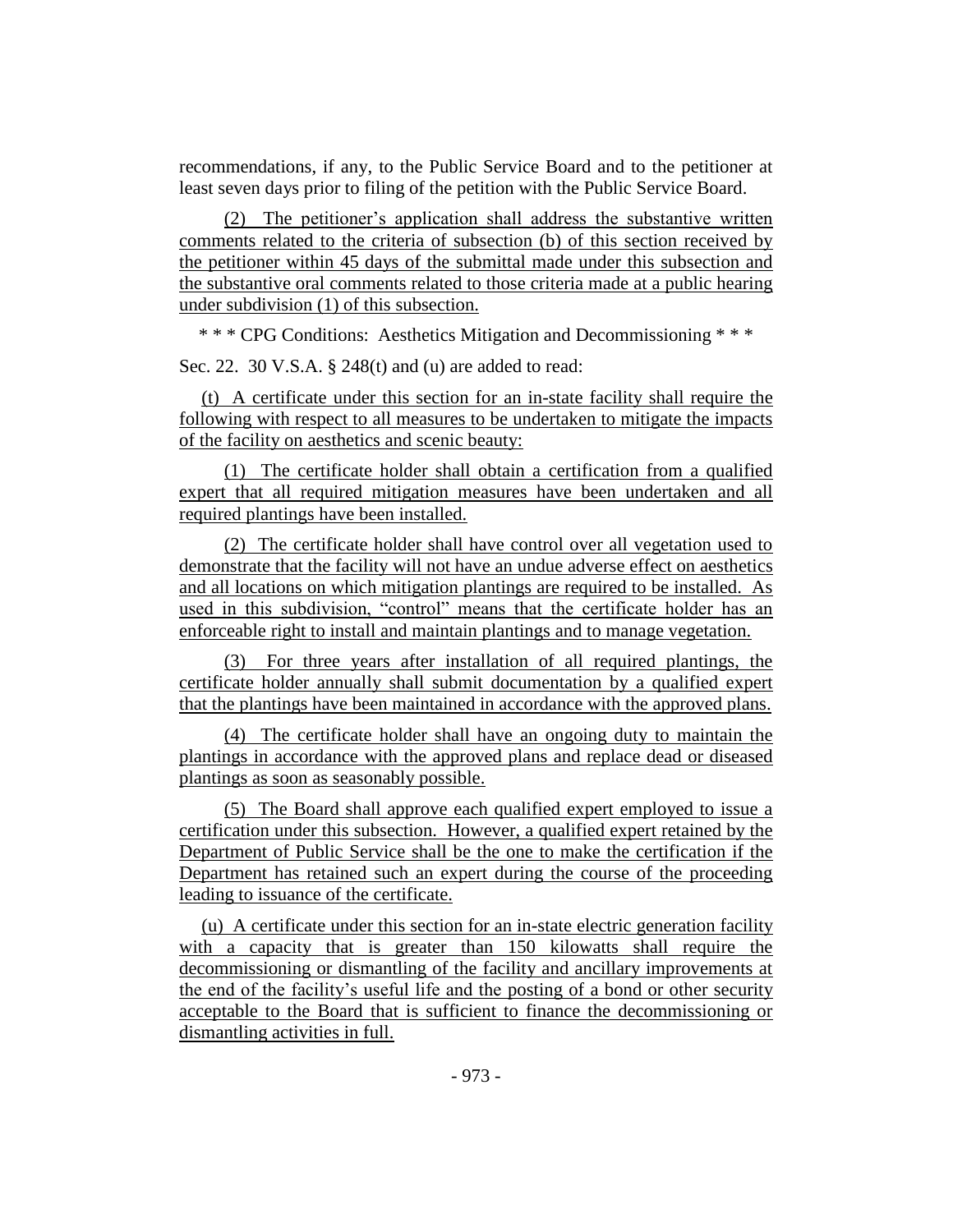## \* \* \* Greenhouse Gases; Life Cycle Analysis \* \* \*

Sec. 23. 30 V.S.A. § 248(v) is added to read:

(v) A petition under this section for an in-state facility that is not a net metering system as defined in this title shall include a life cycle analysis of the greenhouse gas impacts of the facility that the Board shall consider in issuing findings under subdivisions  $(b)(2)$  and  $(5)$  of this section. In this subsection, "facility" includes all generating equipment, poles, wires, substations, structures, roads, and infrastructure, and all other associated land development. This analysis shall include:

(1) emissions embodied in all facility components;

(2) emissions associated with the transportation of all such components to the site or sites at which they will be installed;

(3) emissions associated with site preparation, including the clearing of forested areas and reductions in future carbon sequestration potential from the facility site or sites;

(4) emissions associated with the construction of all facility components;

(5) emissions associated with the operation of the facility;

(6) emissions associated with the decommissioning of the facility; and

(7) for facilities that employ renewable energy as defined under section 8002 of this title, the reduction in greenhouse gas emissions achieved by the facility as compared to alternative generation facilities that do not employ renewable energy.

\* \* \* Sound Standards Docket; Energy Facilities \* \* \*

#### Sec. 24. SOUND STANDARDS DOCKET; COMPLETION DATE

On or before September 1, 2016, the Public Service Board shall issue a final order in its pending Docket 8167, Investigation into the potential establishment of standards related to sound levels from the operation of generation, transmission, and distribution equipment by entities subject to Public Service Board jurisdiction.

\* \* \* Agency of Agriculture, Food and Markets; Fees; Billback \* \* \*

Sec. 25. 30 V.S.A. § 248c is added to read:

## § 248c. FEES; AGENCY OF AGRICULTURE, FOOD AND MARKETS; PARTICIPATION IN ENERGY SITING PROCEEDINGS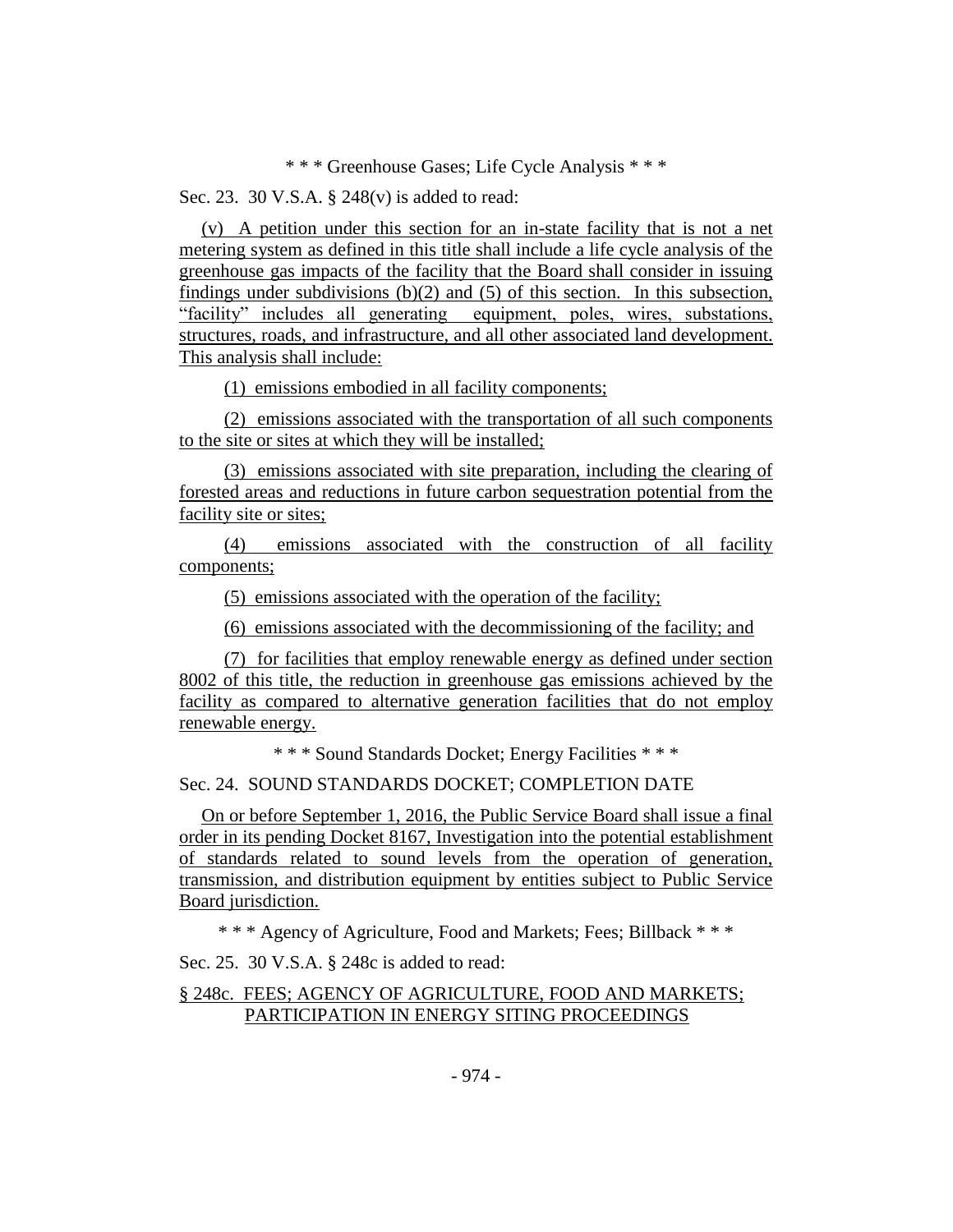(a) Establishment. This section establishes fees for the purpose of supporting the role of the Agency of Agriculture, Food and Markets (the Agency) in reviewing applications for in-state facilities under section 248 of this title. These fees are in addition to the fees under section 248b of this title.

(b) Payment. The applicant shall pay the fee into the State Treasury at the time the application for a certificate of public good under section 248 of this title is filed with the Public Service Board in an amount determined in accordance with this section. The fee shall be credited to a special fund that shall be established and managed pursuant to 32 V.S.A. chapter 7, subchapter 5, and which shall be available to the Agency to offset the cost of participation in proceedings under section 248 of this title.

(c) Application. The fee established under this section shall apply only if any generation equipment, utility lines, roads, or other improvements associated with an in-state facility seeking a certificate of public good under section 248 of this title will be located on a tract of land that contains primary agricultural soils as defined in 10 V.S.A. § 6001.

(c) Amount. The fee shall be 10 percent of the amount calculated in accordance with subsection 248b(d) of this title.

\* \* \* Allocation of AAFM Costs \* \* \*

Sec. 26. 30 V.S.A. §§ 20 and 21 are amended to read:

§ 20. PARTICULAR PROCEEDINGS; PERSONNEL

(a)(1) The Board or Department may authorize or retain legal counsel, official stenographers, expert witnesses, advisors, temporary employees, and other research services:

\* \* \*

(2) The Agency of Natural Resources may authorize or retain legal counsel, official stenographers, expert witnesses, advisors, temporary employees, other research, scientific, or engineering services to:

(A) Assist the Agency of Natural Resources in any proceeding under section 248 of this title.

(B) Monitor compliance with an order issued under section 248 of this title.

(C) Assist the Board or Department in any proceedings described in subdivisions (b)(9) (Federal Energy Regulatory Commission) and (11) (Nuclear Regulatory Commission) of this section. Allocation of Agency of Natural Resources costs under this subdivision (C) shall be in the same manner as provided under subdivisions (b)(9) and (11) of this section. The Agency of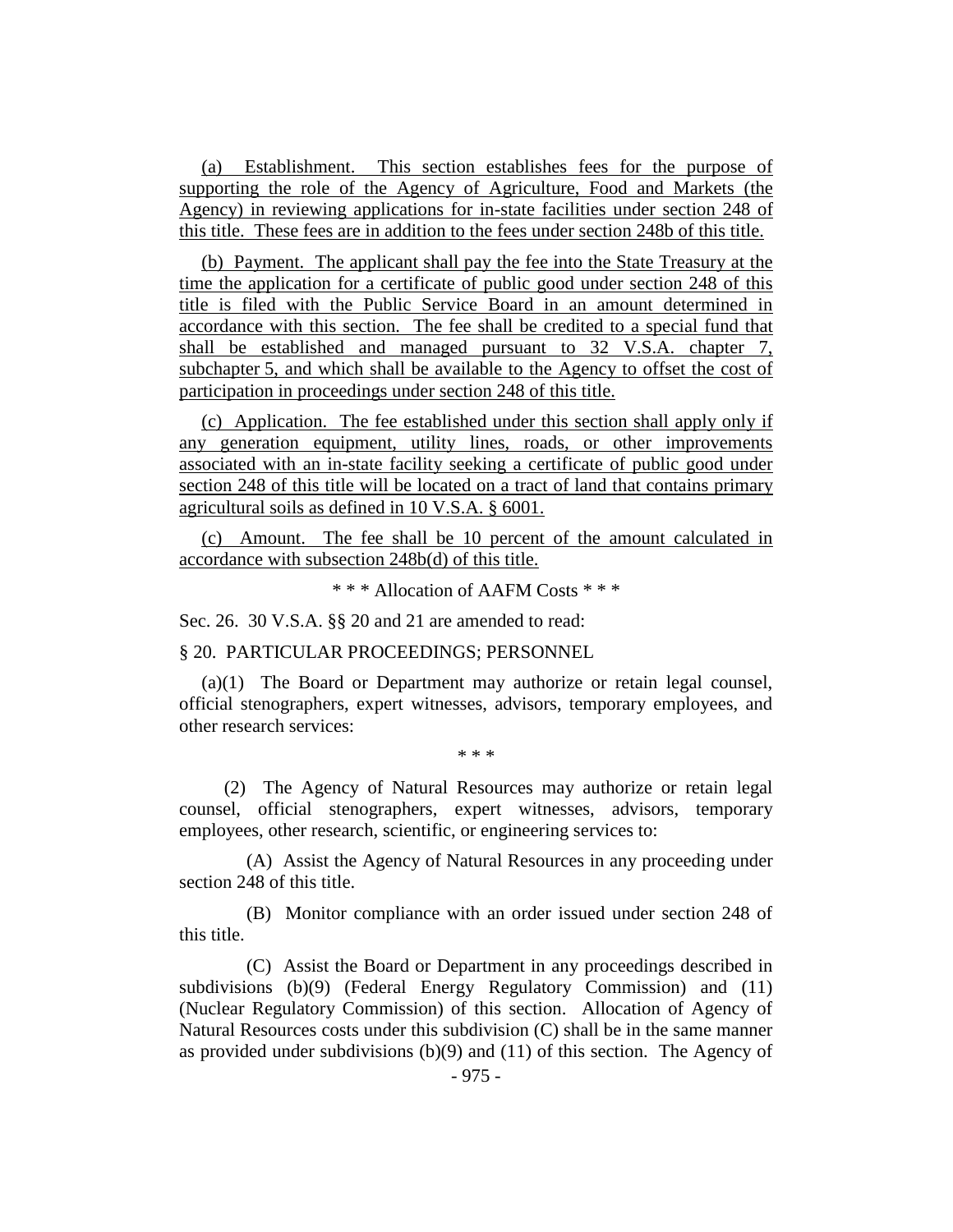Natural Resources shall report annually to the Joint Fiscal Committee all costs incurred and expenditures charged under the authority of this subsection with respect to proceedings under subdivision (b)(9) of this section and the purpose for which such costs were incurred and expenditures made.

(3) The Agency of Agriculture, Food and Markets may authorize or retain legal counsel, official stenographers, expert witnesses, advisors, temporary employees, other research, scientific, or engineering services to:

(A) assist the Agency of Agriculture, Food and Markets in any proceeding under section 248 of this title; or

(B) monitor compliance with an order issued under section 248 of this title.

(4) The personnel authorized by this section shall be in addition to the regular personnel of the Board or Department or other State agencies; and in the case of the Department or other State agencies may be retained only with the approval of the Governor and after notice to the applicant or the public service company or companies. The Board or Department shall fix the amount of compensation and expenses to be paid such additional personnel, except that the Agency of Natural Resources or of Agriculture, Food and Markets, respectively, shall fix the amount of compensation and expenses to be paid to additional personnel that it retains under subdivision (2) of this subsection.

\* \* \*

#### § 21. PARTICULAR PROCEEDINGS; ASSESSMENT OF COSTS

(a) The Board, the Department, or the Agency of Natural Resources An agency may allocate the portion of the expense incurred or authorized by it in retaining additional personnel for the particular proceedings authorized in pursuant to section 20 of this title to the applicant or the public service company or companies involved in those proceedings. As used in this section, "agency" means an agency, board, or department of the State enabled to authorize or retain personnel under section 20 of this title.

(1) The Board shall upon petition of an applicant or public service company to which costs are proposed to be allocated, review and determine, after opportunity for hearing, having due regard for the size and complexity of the project, the necessity and reasonableness of such costs, and may amend or revise such allocations. Nothing in this section shall confer authority on the Board to select or decide the personnel, the expenses of whom are being allocated, unless such personnel are retained by the Board. Prior to allocating costs, the Board shall make a determination of the purpose and use of the funds to be raised hereunder, identify the recipient of the funds, provide for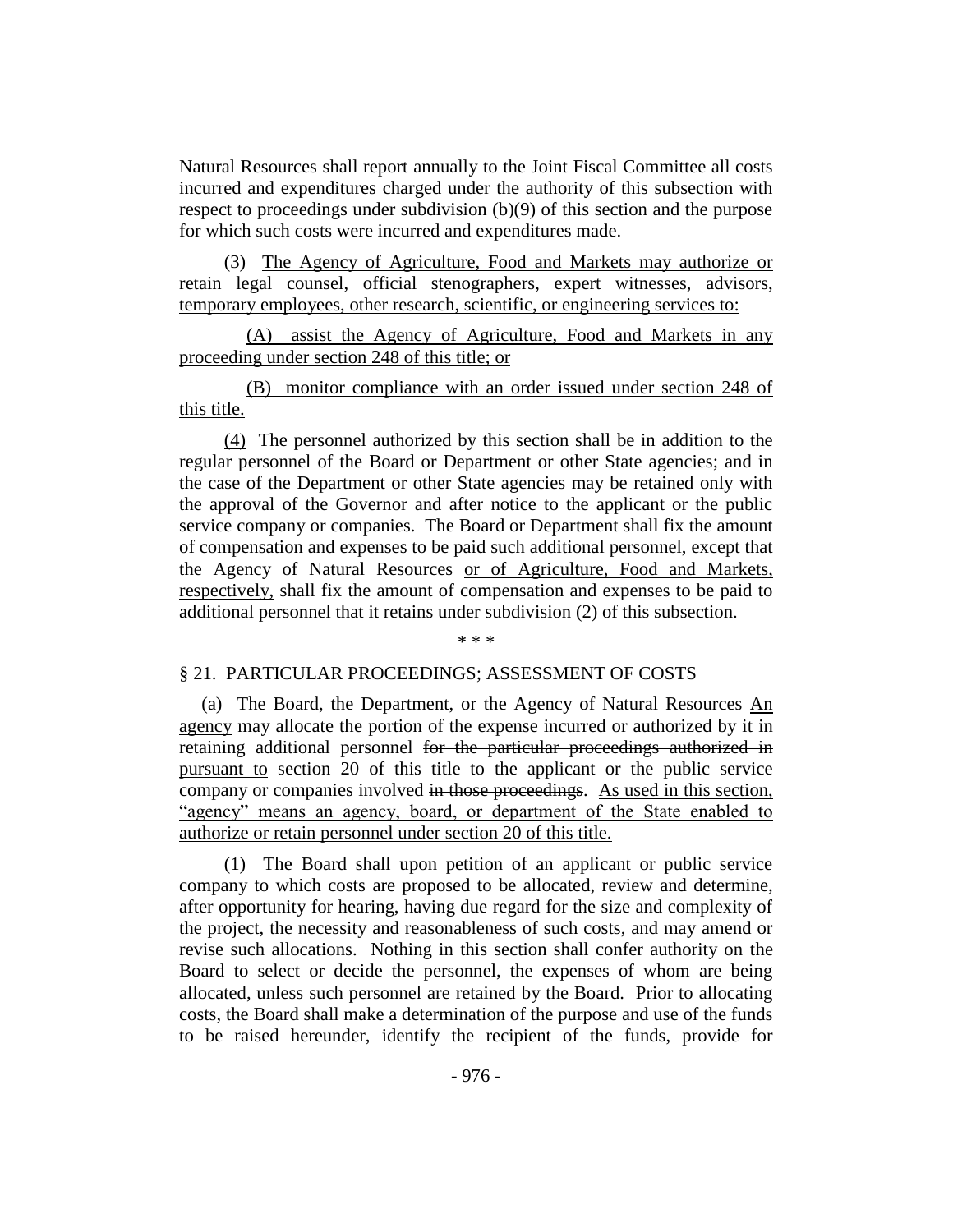allocation of costs among companies to be assessed, indicate an estimated duration of the proceedings, and estimate the total costs to be imposed. With the approval of the Board, such estimates may be revised as necessary. From time to time during the progress of the work of such additional personnel, the Board, the Department, or the Agency of Natural Resources agency retaining the personnel shall render to the company detailed statements showing the amount of money expended or contracted for in the work of such personnel, which statements shall be paid by the applicant or the public service company into the State Treasury at such time and in such manner as the Board, the Department, or the Agency of Natural Resources agency may reasonably direct.

(2) In any proceeding under section 248 of this title, the Agency of Natural Resources may allocate the portion of the expense incurred in retaining additional staff authorized in subsection  $21(a)$  of this title only if the following apply:

(A) the Agency does not have the expertise and the retention of such expertise is required to fulfill the Agency's statutory obligations in the proceeding; and

(B) the Agency allocates only that portion of the cost for such expertise that exceeds the fee paid by the applicant under section 248b of this title.

(b) When regular employees of the Board, the Department, or the Agency of Natural Resources an agency are employed in the particular proceedings described in section 20 of this title, the Board, the Department, or the Agency of Natural Resources agency may also allocate the portion of their costs and expenses to the applicant or the public service company or companies involved in the proceedings. The costs of regular employees shall be computed on the basis of working days within the salary period. The manner of assessment and of making payments shall otherwise be as provided for additional personnel in subsection (a) of this section. However, with respect to proceedings under section 248 of this title, the Agency of Natural Resources shall not allocate the costs of regular employees.

\* \* \*

(d) The Agency of Natural Resources may allocate expenses under this section only for costs in excess of the amount specified in 3 V.S.A.  $§$  2809(d)(1)(A).

(e) On Annually on or before January 15, 2011, and annually thereafter, the Agency of Natural Resources and of Agriculture, Food and Markets each shall report to the Senate and House Committees on Natural Resources and Energy,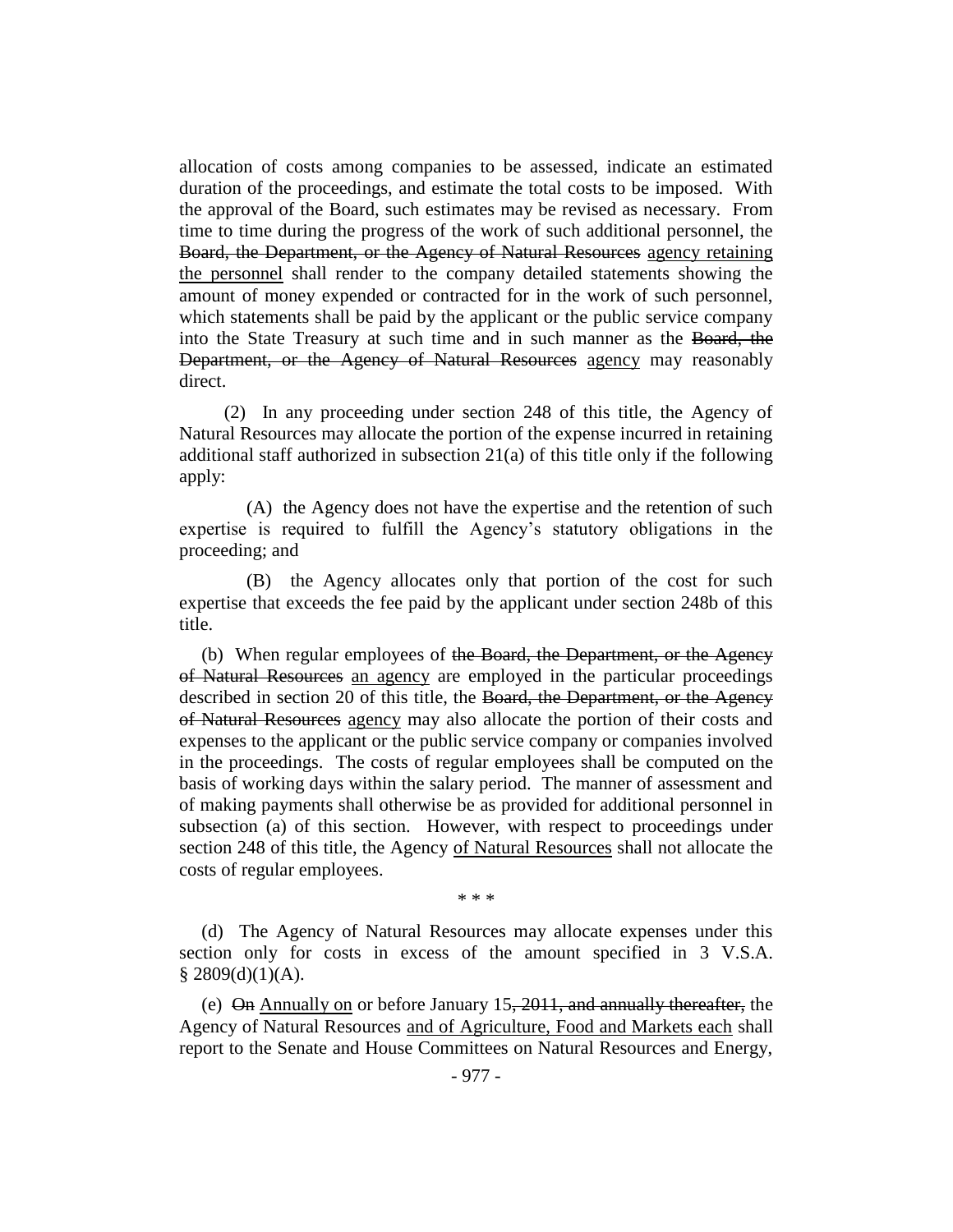the Senate Committee on Agriculture, and the House Committee on Agriculture and Forests Products the total amount of expenses allocated under this section during the previous fiscal year. The report shall include the name of each applicant or public service company to whom expenses were allocated and the amount allocated to each applicant or company.

\* \* \*

#### \* \* \* Effective Dates \* \* \*

Sec. 27. EFFECTIVE DATES

This act shall take effect on July 1, 2016, except that:

(1) This section and Sec. 11 (initial implementation; certification standards) shall take effect on passage. The following in Secs. 2, 9, and 10 shall apply on passage to the activities of the Department of Public Service under Sec. 11: 24 V.S.A. § 4302(c) and 30 V.S.A. §§ 202(b)(6) and  $202b(a)(3)$ .

(2) Sec. 17 (net metering systems) shall take effect on January 2, 2017, and shall amend 30 V.S.A. § 8010 as amended by 2015 Acts and Resolves No. 56, Sec. 12.

(Committee vote: 5-0-0)

## **Reported favorably with recommendation of amendment by Senator Ashe for the Committee on Finance.**

The Committee recommends that the bill be amended as recommended by the Committee on Natural Resources & Energy with the following amendments thereto:

First: In Sec. 4, 24 V.S.A. § 4345a, by striking out subdivision (14) in its entirety and inserting in lieu thereof a new subdivision (14) to read:

(14) With respect to proceedings under 30 V.S.A. § 248:

(A) have the right to appear and participate; and

(B) Appear appear before the Public Service Board to aid the Board in making determinations under  $30 \text{ V.S.A.}$   $\frac{8}{9}$   $248$  that statute when requested by the Board.

Second: By striking out Sec. 5 (clarification of existing law) in its entirety and inserting in lieu thereof:

Sec. 5. [Deleted.]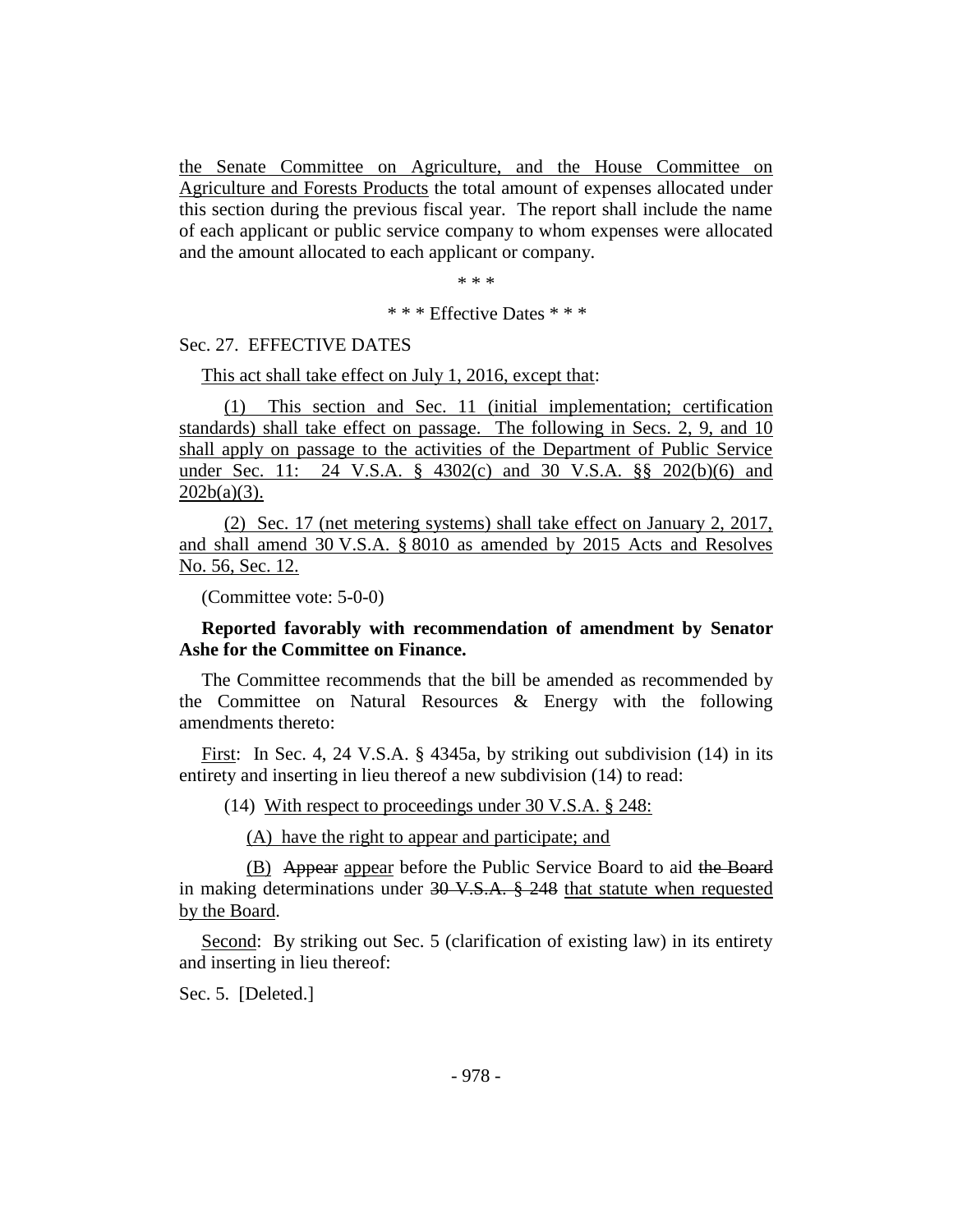Third: In Sec. 7, 24 V.S.A. § 4352, in subsection (b) (municipal plan certification), in the third sentence, by striking out the second occurrence of "regional" and inserting in lieu thereof municipal

Fourth: In Sec. 9, 30 V.S.A. § 202, after the last ellipsis, by inserting a subsection (j) to read:

(j) For the purpose of assisting in the development of land use plans under 24 V.S.A. chapter 117, the Director shall, on request, provide municipal and regional planning commissions with publically available information detailing the location of electric transmission and distribution infrastructure in the relevant municipality or region and the capacity of that infrastructure to accept additional electric generation facilities without modification. In providing this information, the Director shall be entitled to the assistance of the electric utilities that own electric transmission or distribution systems, or both, located in Vermont, including the ability to obtain from those utilities such data as the Director considers necessary to discharge his or her duties under this subsection.

Fifth: In Sec. 11, initial implementation; certification standards, in subsection (b), in the second sentence, after "these" by striking out "policies and procedures" and inserting in lieu thereof recommendations and standards

Sixth: After Sec. 11, by inserting a Sec. 11a to read:

#### Sec. 11a. TRAINING

Following publication of the recommendations and standards under Sec. 11(a) of this act, the Department of Public Service shall conduct a series of training sessions in locations across the State for municipal and regional planning commissions to assist them in the development of land use plans that are eligible for certification under Sec. 7 of this act, 24 V.S.A. § 4352. The Department shall develop and present these workshops in collaboration with the Vermont League of Cities and Towns and the Vermont Association of Planning and Development Agencies. The Department shall ensure that all municipal and regional planning commissions receive prior notice of the workshops.

Seventh: After Sec. 11a, by inserting a Sec. 11b to read:

## Sec. 11b. PLANNING SUPPORT; ALLOCATION OF COSTS

(a) For three fiscal years commencing on July 1, 2016, the Commissioner of Public Service, in consultation with the Commissioner of Housing and Community Development, annually shall disburse an amount not to exceed \$300,000.00 to regional planning commissions established under 24 V.S.A. chapter 117 and to municipalities for one or more of the following purposes: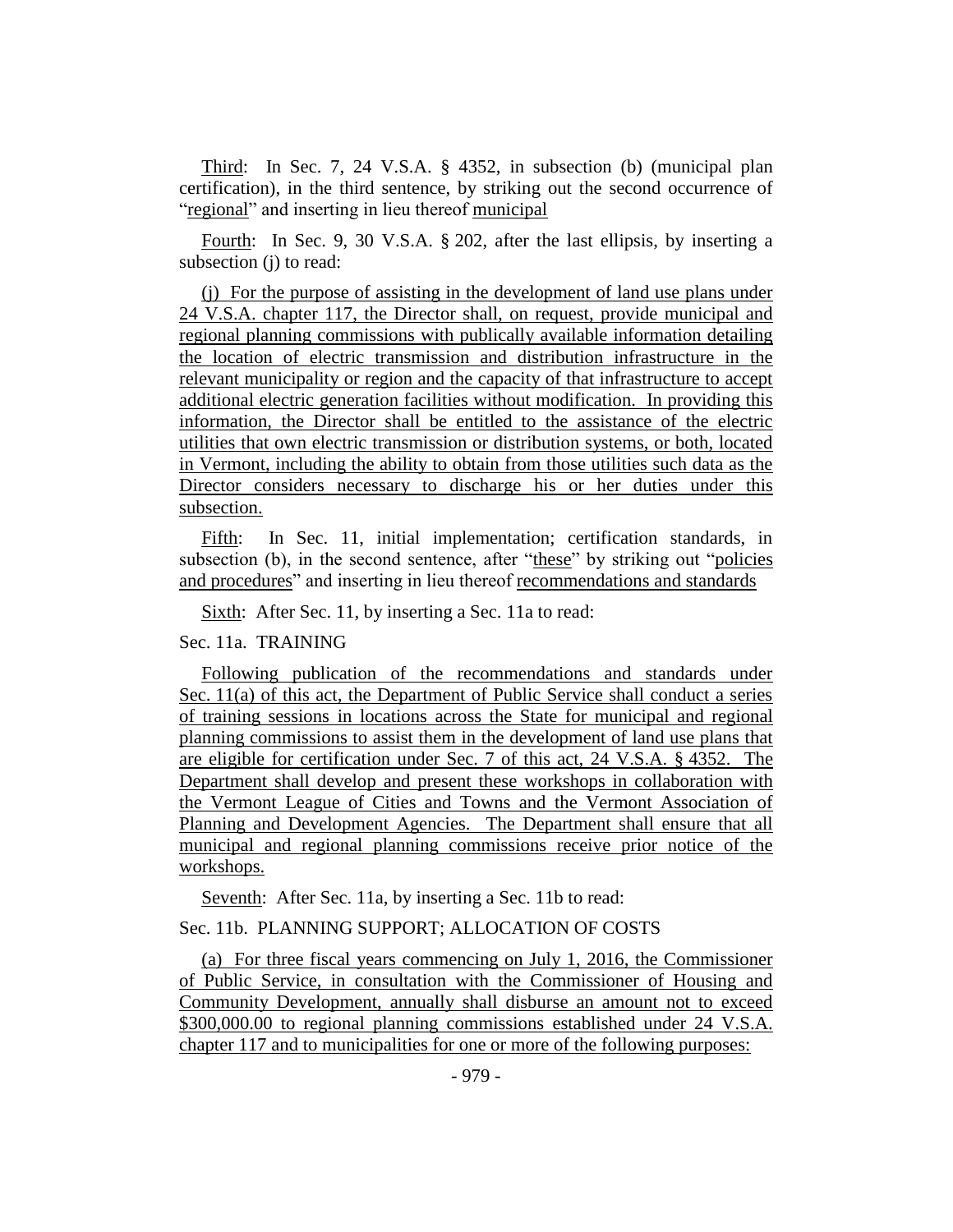(1) implementation of Secs. 2 (purpose; goals); 6 (elements of a regional plan), 7 (certification of energy compliance), and 8 (the plan for a municipality) of this act;

(2) the implementation by a regional planning commission of 24 V.S.A. § 4345a (studies and recommendations on energy);

(3) participation in the development of recommendations and standards pursuant to Secs. 9 (electrical energy plan), 10 (comprehensive energy plan), and 11 (initial implementation; certification standards) of this act; and

(4) assistance by a regional planning commission to the Department of Public Service (the Department) in providing training under Sec. 11a (training) of this act or to municipalities in the implementation of this act.

(b) In disbursing funds under this section, the Commissioners shall consider the need and size of a municipality or region and the availability, if any, of other assistance, expertise, or funds to a municipality or region to implement this act.

(c) The Commissioner of Public Service shall allocate costs under subsection (a) of this section to the electric distribution utilities subject to its supervision under Title 30 of the Vermont Statutes Annotated based on their pro rata share of total Vermont retail kilowatt-hour sales for the previous fiscal year. Each of these utilities shall pay its allocation into the State Treasury at such time and in such manner as the Commissioner may direct.

Eighth: In Sec. 12, 30 V.S.A. § 248(b), after the ellipsis, by inserting subdivision (5) to read:

(5) With respect to an in-state facility, will not have an undue adverse effect on esthetics, historic sites, air and water purity, the natural environment, the use of natural resources, and the public health and safety, with due consideration having been given to the criteria specified in 10 V.S.A. §§ 1424a(d) and  $6086(a)(1)$  through (8) and  $(9)(B)$ ,  $(9)(C)$ , and  $(9)(K)$ , impacts to forest health and integrity, and greenhouse gas impacts.

\* \* \*

Ninth: By striking out Sec. 14 in its entirety and inserting in lieu thereof:

Sec. 14. [Deleted.]

Tenth: In Sec. 15, 30 V.S.A. § 8005a, in subsection (c) (cumulative capacity), in subdivision (1) (pace), in subdivision (D) (pilot project; preferred locations), by striking out subdivision (iii) and inserting in lieu thereof a new subdivision (iii) to read: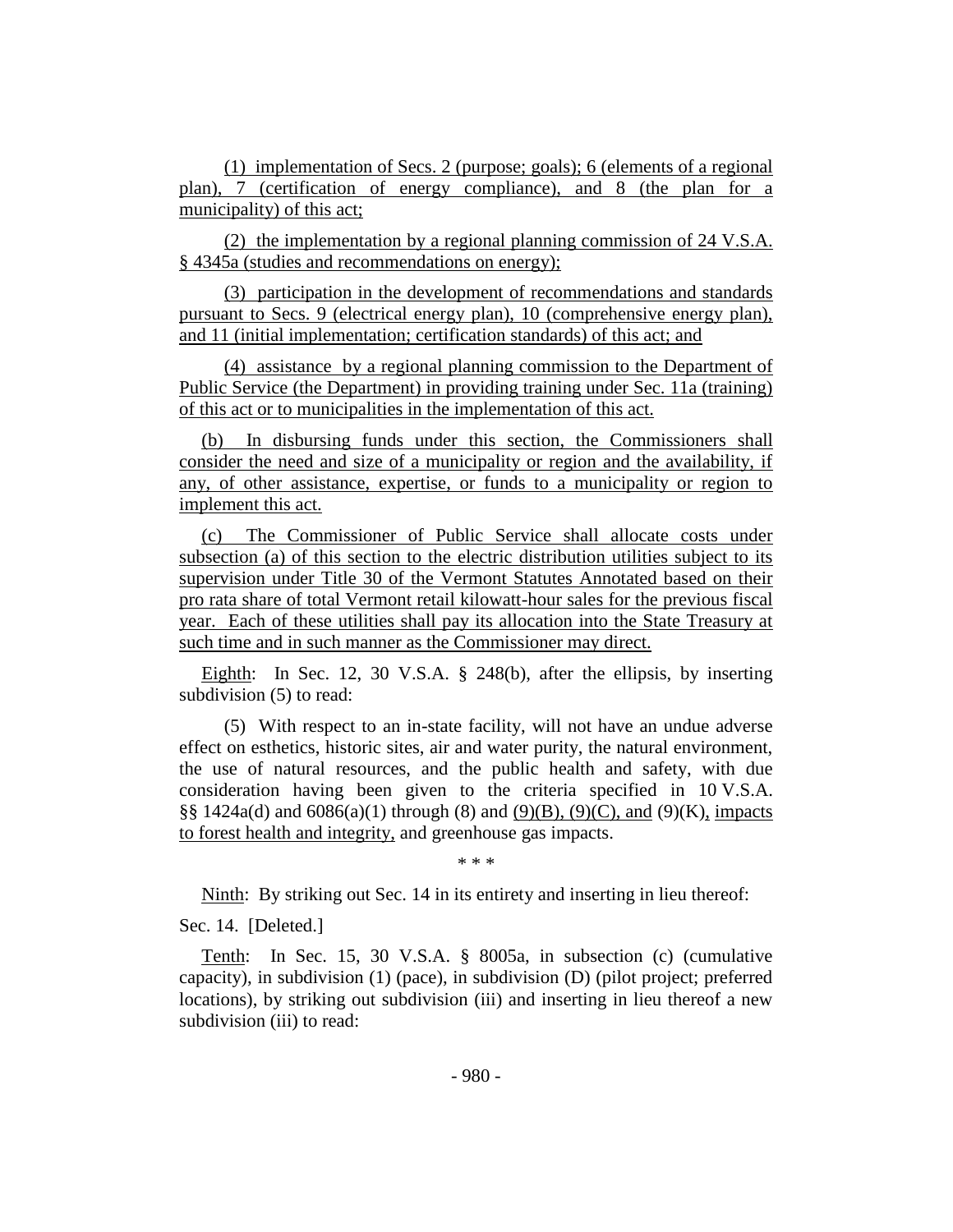(iii) To qualify for these allocations, the plant shall not require the construction of a new substation by the interconnecting retail electricity provider or by increasing the capacity of one or more of the provider's existing facilities. To qualify for the allocation to plants wholly located on parking lots or parking lot canopies, the location shall remain in use as a parking lot.

Eleventh: In Sec. 15, 30 V.S.A. § 8005a, in subsection (f) (price), in subdivision (5) (price; preferred location pilots), after subdivision (B), by inserting a subdivision (C) to read:

(C) With respect to the allocation to the new standard offer plants that will be wholly located on parking lots or parking lot canopies, if in a given year the Board receives only one application or multiple applications for plants owned or controlled by the same person as defined in 10 V.S.A. § 6001, the Board shall investigate each application and shall have discretion to reduce the price to be consistent with the standard offer price for plants outside the pilot project using the same generation technology.

Twelfth: In Sec. 20, 30 V.S.A.  $\S$  248(a)(4), by striking out subdivision (F) in its entirety and inserting in lieu thereof a new subdivision (F) to read:

(F) The following shall apply to the participation of the Agency of Agriculture, Food and Markets in proceedings held under this subsection:

(i) In any proceeding regarding an electric generation facility that will have a capacity greater than 150 kilowatts and will be sited on a tract containing primary agricultural soils as defined in 10 V.S.A. § 6001, the Agency shall appear as a party and provide evidence and recommendations concerning any findings to be made under subdivision (b)(5) of this section on those soils, and may provide evidence and recommendations concerning any other matters to be determined by the Board in such a proceeding.

(ii) In a proceeding other than one described in subdivision (i) of this subsection  $(4)(F)$ , the Agency shall have the right to appear and participate.

Thirteenth: By striking out Sec. 22 in its entirety and inserting in lieu thereof two new Secs. to be Secs. 22 and 22a to read:

Sec. 22. 30 V.S.A. § 248(t) is added to read:

(t) The Board shall adopt rules applicable to in-state facilities approved under this section.

(1) With respect to all measures required to be undertaken to mitigate the impacts of such a facility on aesthetics and scenic beauty, the rules shall: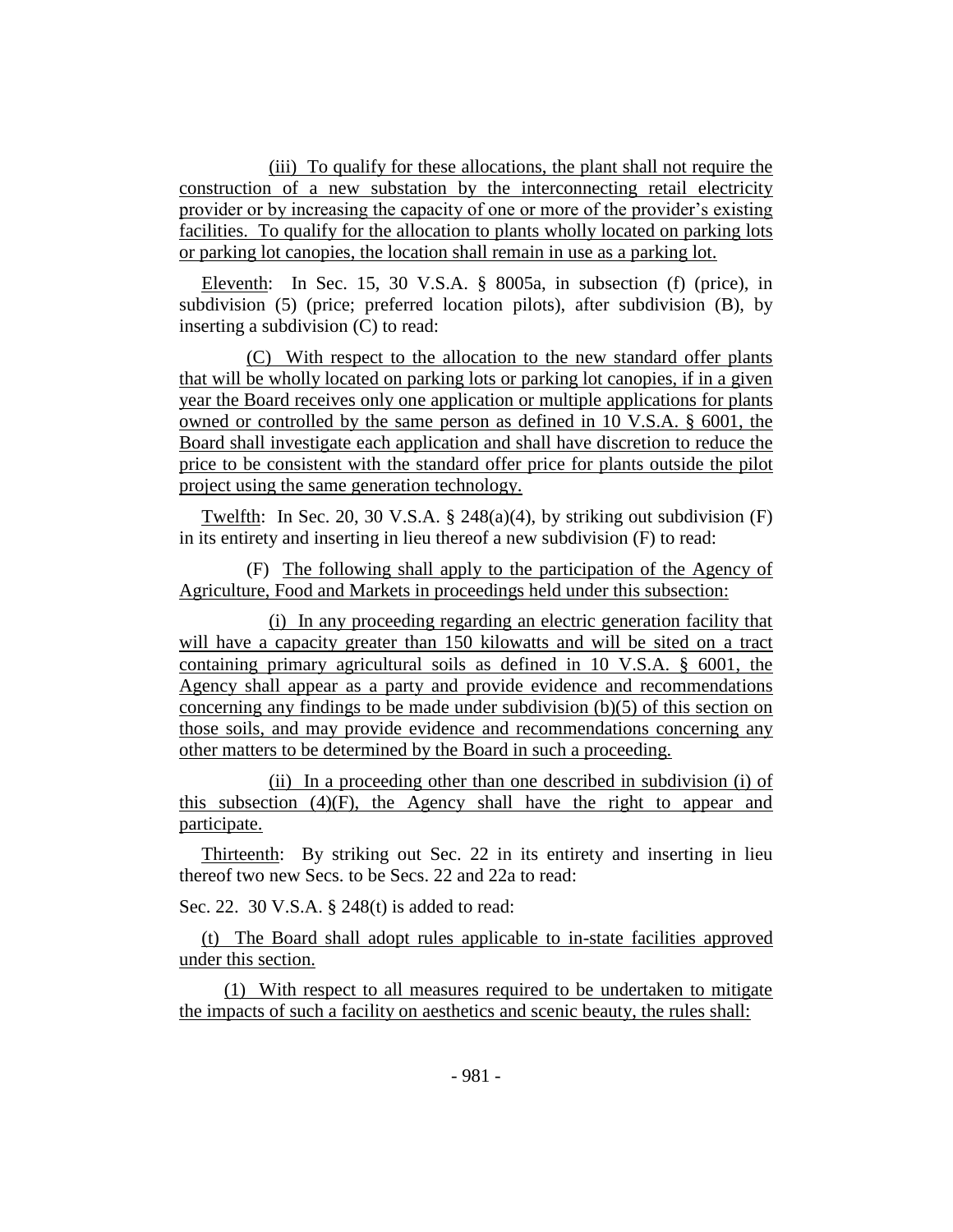(A) ensure that there is postconstruction inspection to determine whether all required mitigation measures have been undertaken and required plantings have been installed, including such inspection of facilities approved prior to the effective date of this subsection;

(B) ensure that the holder of a certificate for such a facility has an enforceable right to install and maintain all required plantings and manage all vegetation used to demonstrate the facility will not have an undue adverse effect on aesthetics;

(C) after installation of all required plantings, require annual submission for a period to be determined by the Board of documentation that the plantings have been maintained in accordance with the approved plans; and

(D) ensure that the holder of a certificate for such a facility has an ongoing duty to maintain the plantings in accordance with the approved plans and replace dead or diseased plantings as soon as seasonably possible.

(2) With respect to decommissioning of electric generation facilities, the rules:

(A) shall ensure that all such facilities with a plant capacity as defined in section 8002 of this title greater than 150 kilowatts are subject to a decommissioning plan approved by the Board;

(B) shall ensure that all such facilities above a plant capacity to be determined by the Board post a bond or offer other security or financial assurance acceptable to the Board that is sufficient to finance the decommissioning activities in full; and

(C) may allow net metering systems as defined in this title to pool or otherwise aggregate the provision of security or other financial assurance to finance those decommissioning activities.

## Sec. 22a. RULES; PETITION

(a) On or before August 1, 2016, the Department of Public Service shall file a petition for rulemaking with the Public Service Board containing proposed rules to implement Sec. 22 of this act, 30 V.S.A. § 248(t).

(b) On or before October 15, 2016, the Public Service Board shall file proposed rules to implement Sec. 22 of this act with the Secretary of State under 3 V.S.A. § 838. The Board shall finally adopt such rules on or before June 15, 2017, unless such deadline is extended by the Legislative Committee on Administrative Rules pursuant to 3 V.S.A. § 843(c).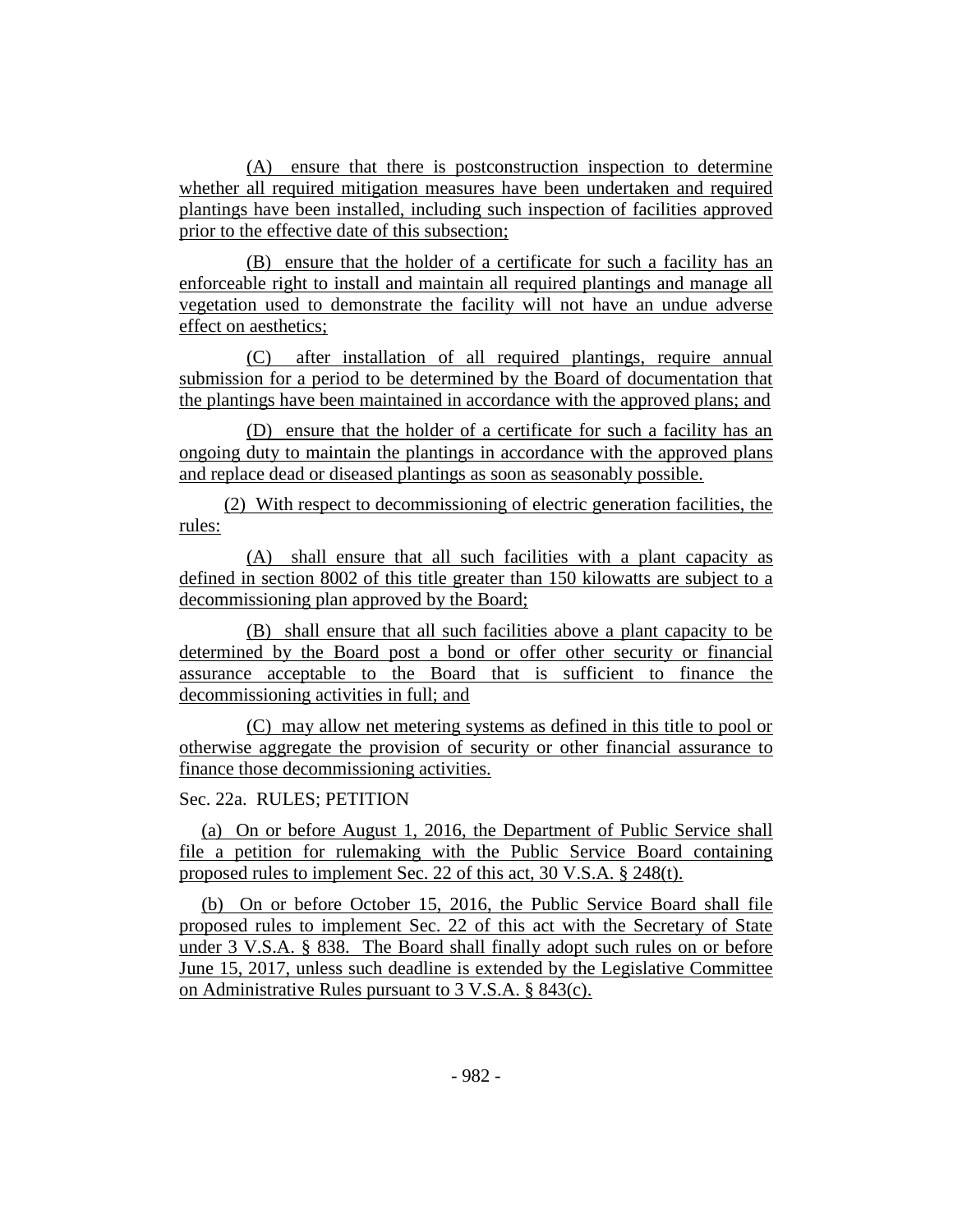Fourteenth: In Sec. 23, in the catchline, by striking out "248(v)" and inserting in lieu thereof: 248(u), and in subsection (v), by redesignating the subsection to be subsection (u).

Fifteenth: After Sec. 23, by inserting a Sec. 23a to read:

Sec. 23a. 30 V.S.A. § 248(v) is added to read:

(v) Notwithstanding any contrary provision of the law, primary agricultural soils as defined in 10 V.S.A. § 6001 located on the site of a solar electric generation facility approved under this section shall remain classified as such soils, and the review of any change in use of the site subsequent to the construction of the facility shall treat the soils as if the facility had never been constructed. Each certificate of public good issued by the Board for a ground-mounted solar generation facility shall state the contents of this subsection.

Sixteenth: After Sec. 23a, by inserting Secs. 23b and 23c to read:

Sec. 23b. 30 V.S.A. § 248(w) is added to read:

 $(w)(1)$  The Board shall require any in-state wind electric generation facility receiving a certificate of public good to install radar-controlled obstruction lights on all wind turbines for which the Federal Aviation Administration (FAA) requires obstruction lights, provided the FAA allows the use of radar-controlled lighting technology. Nothing in this subdivision shall allow the Board to approve obstruction lights that do not meet FAA standards.

(2) The purpose of this subsection is to reduce the visual impact of wind turbine obstruction lights on the environment and nearby properties. The General Assembly finds that wind turbine obstruction lights that remain illuminated through the night create light pollution, and may attract birds and bats. Radar-controlled obstruction lights are only illuminated when aircraft are detected in the area, and therefore the use of these lights will reduce the negative environmental impacts of obstruction lights.

## Sec. 23c. EXISTING WIND FACILITIES; RADAR-CONTROLLED LIGHTING

The Department of Public Service shall actively encourage the installation of radar-controlled obstruction lights that meet the standards of the Federal Aviation Administration (FAA) at each wind generation facility in existence as of the effective date of this section for which the FAA requires obstruction lighting. The Department shall work directly with the owner and operator of each such facility to encourage this installation.

Seventeenth: After Sec. 23c, by inserting a Sec. 23d to read: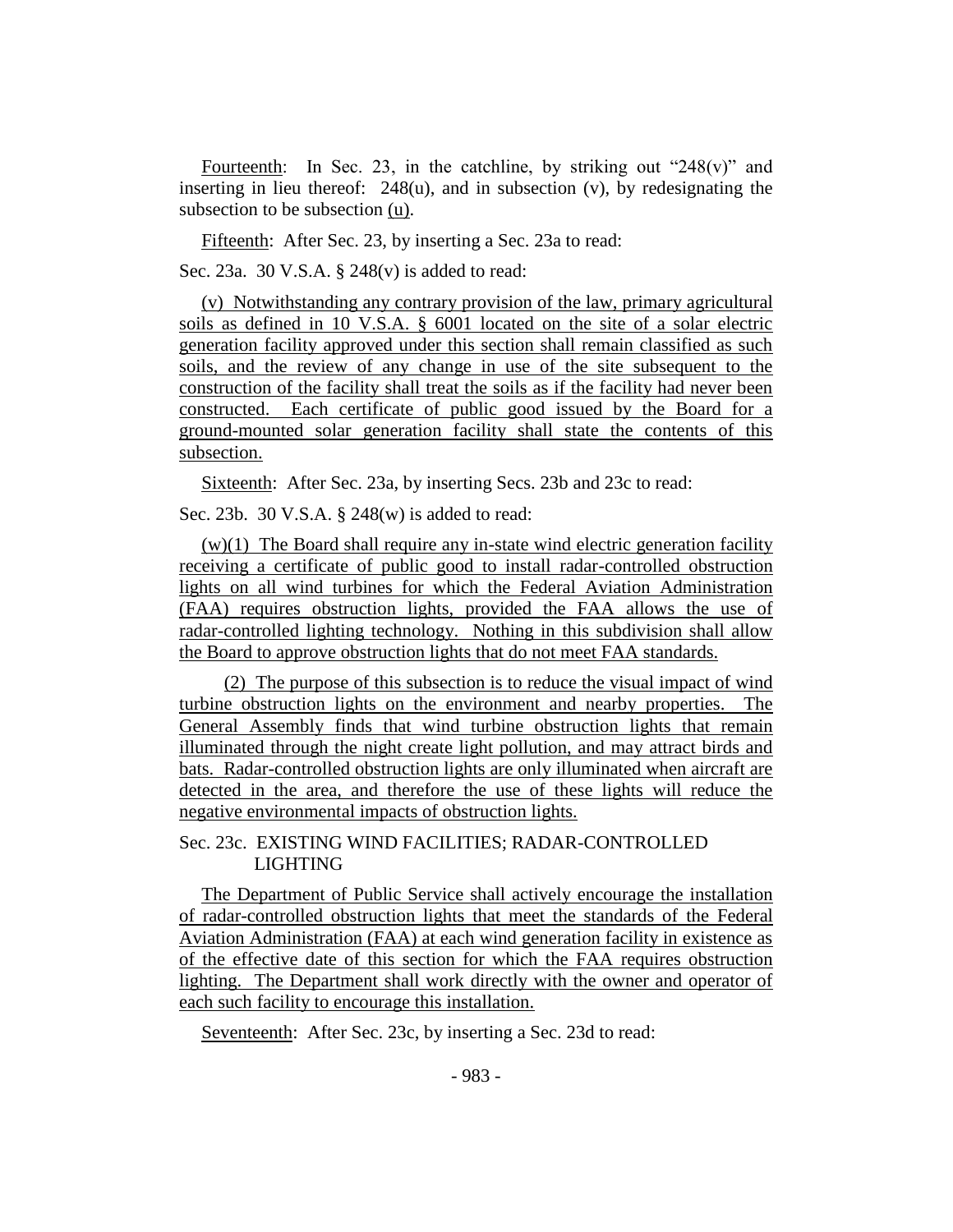Sec. 23d. 30 V.S.A. § 248(x) is added to read:

(x) When a certificate of public good under this section or amendment to such a certificate is issued for an in-state electric generation facility, the certificate holder within 45 days shall record a notice of the certificate or amended certificate, on a form prescribed by the Board, in the land records of each municipality in which a facility subject to the certificate is located and shall submit proof of this recording to the Board. The recording under this subsection shall be indexed as though the certificate holder were the grantor of a deed. The prescribed form shall not exceed one page and shall require identification of the land on which the facility is to be located by reference to the conveyance to the current landowner, the number of the certificate, and the name of each person to which the certificate was issued, and shall include information on how to contact the Board to view the certificate and supporting documents.

Eighteenth: After Sec. 24, by striking out the reader guide preceding Sec. 25 (fees) and Sec. 25 (fees) in its entirety and by renumbering Sec. 26 to be Sec. 25

Nineteenth: After Sec. 25, by inserting a reader guide and a Sec. 26 to read:

\* \* \* Regulated Energy Utility Expansion Funds \* \* \*

Sec. 26. 30 V.S.A. § 218d(d) is amended to read:

(d) Alternative regulation may include such changes or additions to, waivers of, or alternatives to, traditional rate-making procedures, standards, and mechanisms, including substantive changes to rate base-rate of return rate setting, as the board Board finds will promote the public good and will support the required findings in subsection (a) of this section. In addition, the Board shall not allow a company to set aside funds collected from ratepayers for the purpose of supporting a future expansion or upgrade of its transmission or distribution network except after notice and opportunity for hearing and only if all of the following apply:

(1) There is a cost estimate for the expansion or upgrade that the company demonstrates is consistent with the principles of least cost integrated planning as defined in section 218c of this title.

(2) The amount of such funds does not exceed 10 percent of the estimated cost of the expansion or upgrade.

(3) Interest earned on the funds is credited to the ratepayers.

(4) The funds are not disbursed to the company until after expansion or upgrade is in service.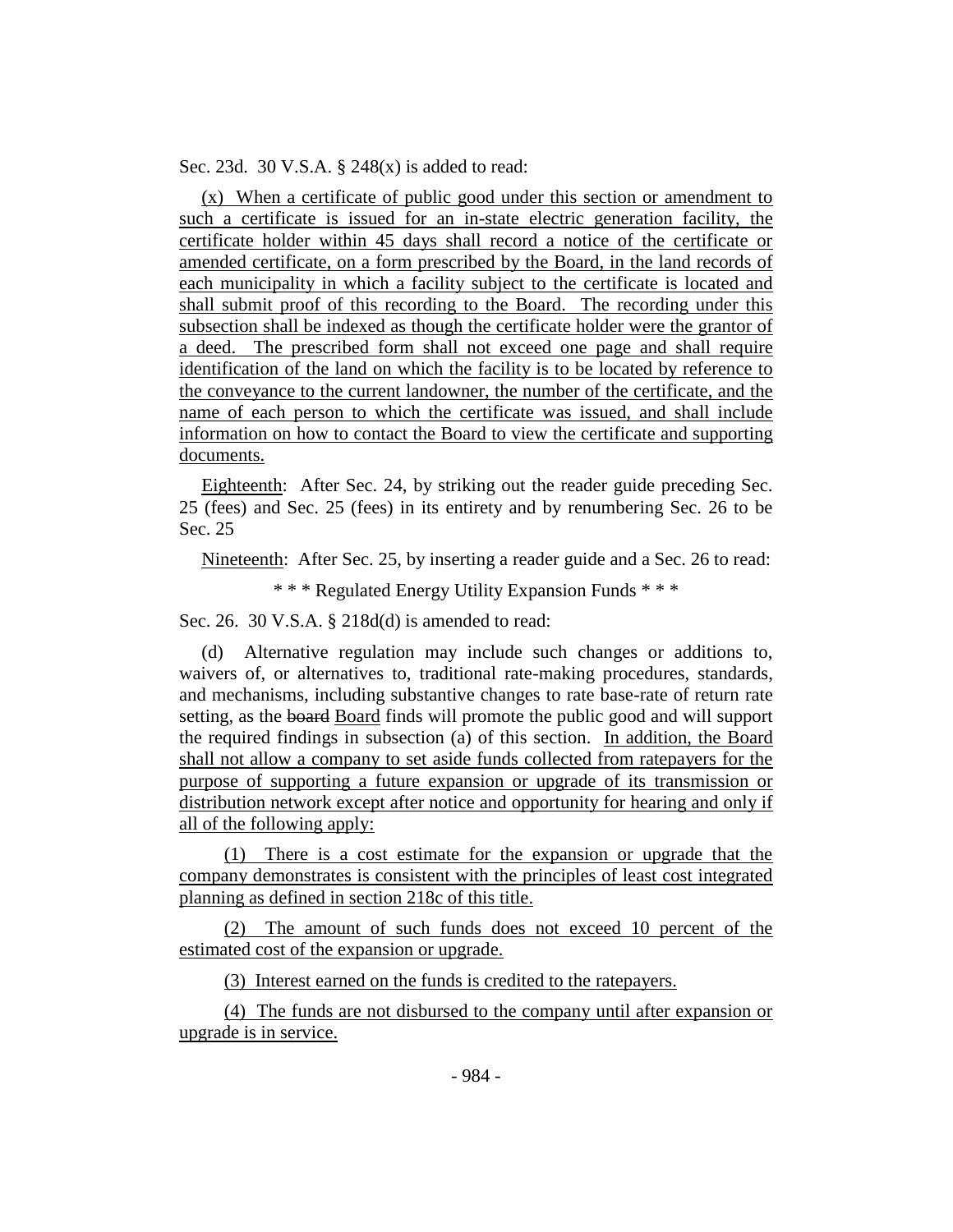(5) The funds are not used to defray any portion of the costs of expansion or upgrade in excess of the cost estimate described in subdivision (1) of this subsection.

Twentieth: After Sec. 26, by inserting a reader guide and a Sec. 26a to read as follows:

> \* \* \* Municipal Electric Utilities; Hydro Facilities; Renewable Energy Standard \* \* \*

Sec. 26a. 30 V.S.A. § 8005(a)(1) is amended to read:

(1) Total renewable energy.

(A) Purpose; establishment. To encourage the economic and environmental benefits of renewable energy, this subdivision establishes, for the RES, minimum total amounts of renewable energy within the supply portfolio of each retail electricity provider. To satisfy this requirement, a provider may use renewable energy with environmental attributes attached or any class of tradeable renewable energy credits generated by any renewable energy plant whose energy is capable of delivery in New England.

(B) Required amounts. The amounts of total renewable energy required by this subsection shall be 55 percent of each retail electricity provider's annual retail electric sales during the year beginning on January 1, 2017, increasing by an additional four percent each third January 1 thereafter, until reaching 75 percent on and after January 1, 2032.

\* \* \*

(D) Municipal providers; petition. On petition by a provider that is a municipal electric utility serving not more than 6,000 customers, the Board may reduce the provider's required amount under this subdivision (1) for a period of up to three years. The Board may approve one such period only for a municipal provider. The Board may reduce this required amount if it finds that:

(i) the terms or conditions of an environmental permit or certification necessitate a reduction in the electrical energy generated by an instate hydroelectric facility that the provider owns and that this reduction will require the provider to purchase other renewable energy with environmental attributes attached or tradeable renewable energy credits in order to meet this required amount; and

(ii) this purchase will:

(I) cause the provider to increase significantly its retail rates; or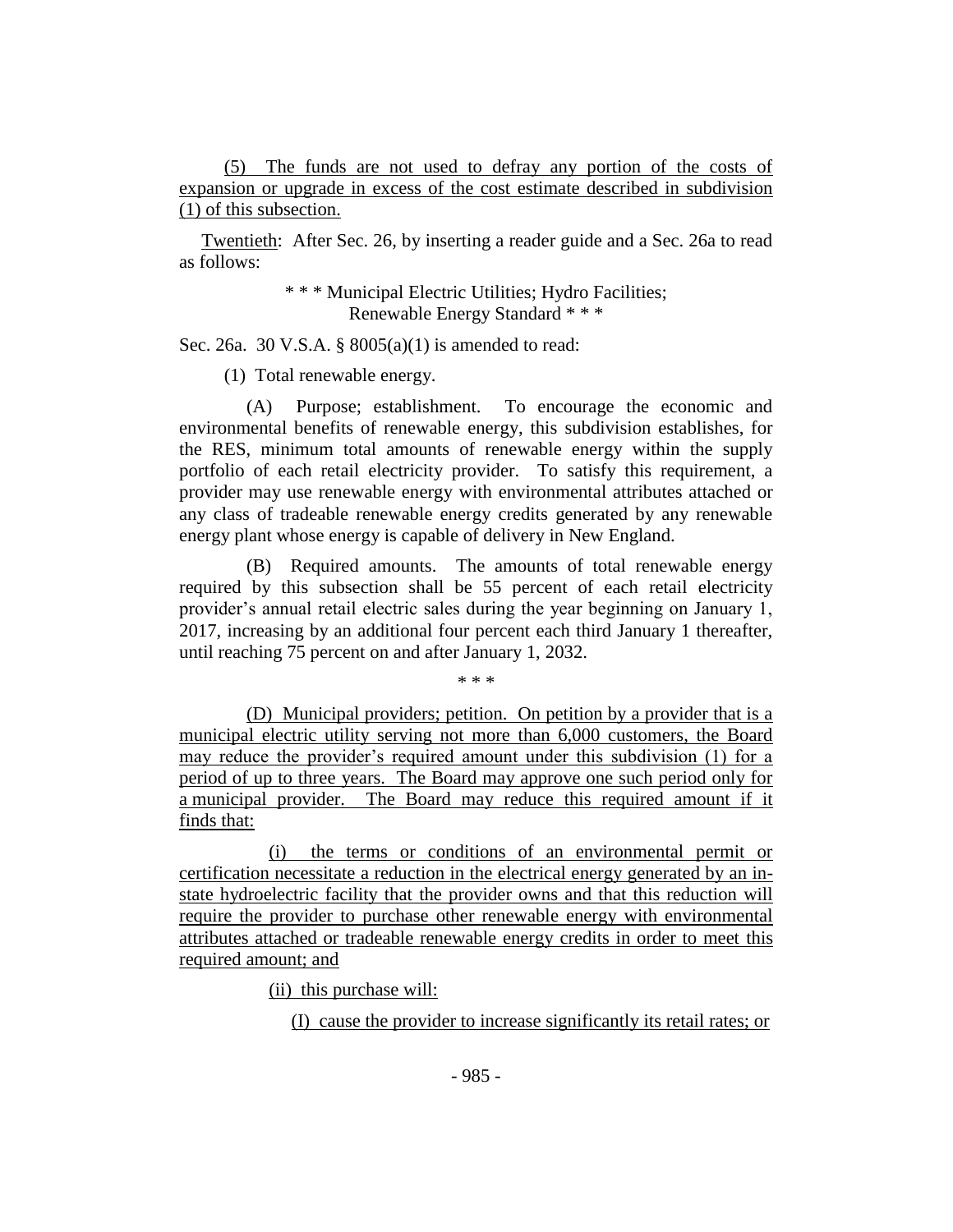(II) materially impair the provider's ability to meet the public's need for energy services after safety concerns are addressed, in the manner set forth in subdivision  $218c(a)(1)(least-cost integrated planning)$  of this title;

Twenty-first: After Sec. 26a, by inserting a reader guide and a Sec. 26b to read as follows:

\* \* \* Access to Public Service Board Process \* \* \*

## Sec. 26b. ACCESS TO PUBLIC SERVICE BOARD WORKING GROUP: REPORT

(a) Creation. There is created an Access to Public Service Board Working Group (the Working Group) to be composed of the following five members:

(1) One member of the Public Service Board (PSB), appointed by the Chair of the PSB.

(2) The Commissioner of Public Service or designee.

(3) A judicial officer of the State, appointed by the Chief Justice of the Supreme Court.

(4) A House member of the Joint Energy Committee established under 2 V.S.A. 17, appointed by the Speaker of the House; and

(5) A Senate member of the Joint Energy Committee established under 2 V.S.A. 17, appointed by the Committee on Committees.

(c) Powers and duties; term.

(1) The Working Group shall review the current processes for citizen participation in PSB proceedings and shall make recommendations to promote increased ease of citizen participation in those proceedings.

(2) On or before December 15, 2016, the Working Group shall submit its written recommendations to the House and Senate Committees on Energy and Natural Resources, the Senate Committee on Finance, and the Joint Energy Committee.

(3) The Working Group shall have the administrative, technical, and legal assistance of the staff of the PSB.

(4) The appointed member of the PSB shall call the first meeting of the Working Group to occur on or before July 1, 2016. At the first meeting, the Working Group shall elect a chair from among its members.

(5) The Working Group shall cease to exist on February 1, 2017.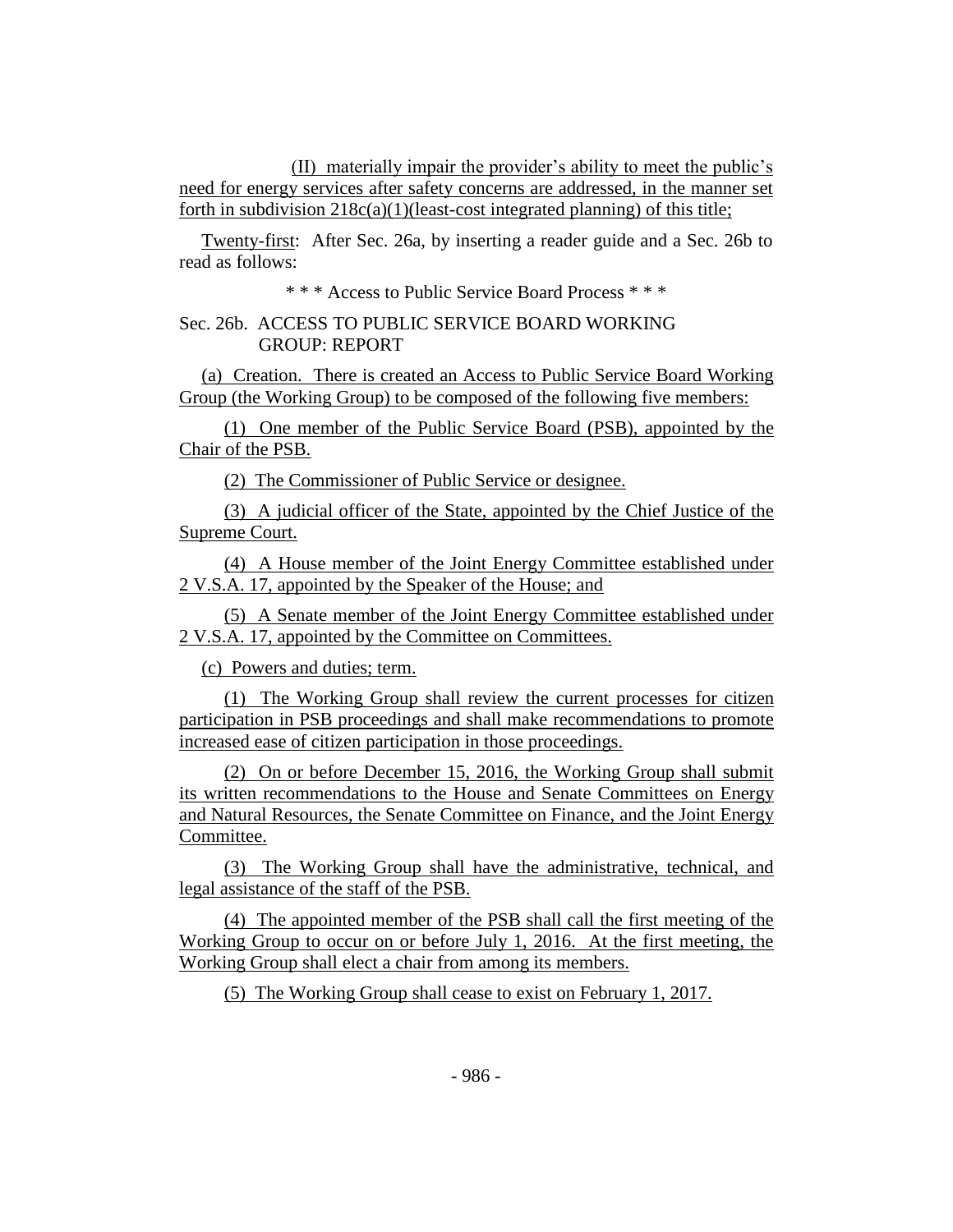Twenty-second: In Sec. 27 (effective dates), by inserting subdivisions (3), (4), and (5) to read:

(3) Sec. 22a (rules; petition) shall take effect on passage and Sec. 22 (rules) shall apply to the implementation of Sec. 22a.

(4) Secs. 23b (wind generation; obstruction lighting), 23c (existing facilities; obstruction lighting), and 26b (Access to Public Service Board Working Group) shall take effect on passage.

(5) In Sec. 18, 30 V.S.A.  $\S$  3(h)(3) (posting online; filings and orders) shall take effect on July 1, 2017.

(Committee vote: 6-1-0)

## **Reported favorably with recommendation of amendment by Senator Sears for the Committee on Appropriations.**

The Committee recommends that the bill be amended as recommended by the Committees on Natural Resources & Energy and Finance with the following amendment thereto:

In Sec. 11b, planning support; allocation of costs, in subsection (a), in the first sentence, by striking out "For three fiscal years commencing on July 1, 2016" and inserting in lieu thereof During fiscal year 2017 and, after "Community Development," by striking out "annually"

(Committee vote: 5-0-2)

#### **S. 243.**

An act relating to combating opioid abuse in Vermont.

#### **Reported favorably with recommendation of amendment by Senator Lyons for the Committee on Health & Welfare.**

The Committee recommends that the bill be amended by striking out all after the enacting clause and inserting in lieu thereof the following:

\* \* \* Vermont Prescription Monitoring System \* \* \*

Sec. 1. 18 V.S.A. § 4284 is amended to read:

#### § 4284. PROTECTION AND DISCLOSURE OF INFORMATION

\* \* \*

(g) Following consultation with the Unified Pain Management System Controlled Substances and Pain Management Advisory Council and an opportunity for input from stakeholders, the Department shall develop a policy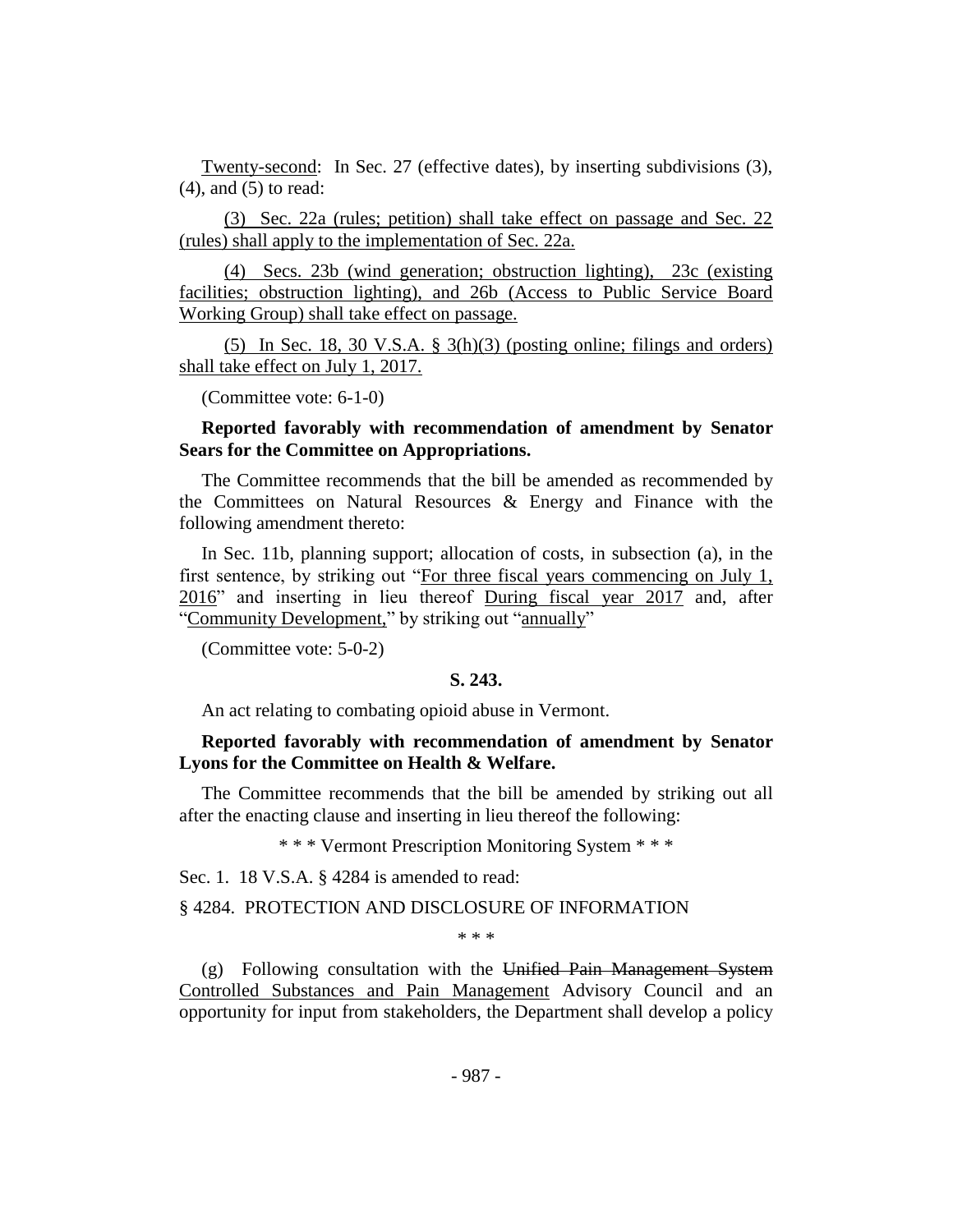that will enable it to use information from VPMS to determine if individual prescribers and dispensers are using VPMS appropriately.

(h) Following consultation with the Unified Pain Management System Controlled Substances and Pain Management Advisory Council and an opportunity for input from stakeholders, the Department shall develop a policy that will enable it to evaluate the prescription of regulated drugs by prescribers.

\* \* \*

#### Sec. 2. 18 V.S.A. § 4289 is amended to read:

## § 4289. STANDARDS AND GUIDELINES FOR HEALTH CARE PROVIDERS AND DISPENSERS

(a) Each professional licensing authority for health care providers shall develop evidence-based standards to guide health care providers in the appropriate prescription of Schedules II, III, and IV controlled substances for treatment of acute pain, chronic pain and for other medical conditions to be determined by the licensing authority. The standards developed by the licensing authorities shall be consistent with rules adopted by the Department of Health. The licensing authorities shall submit their standards to the Commissioner of Health, who shall review for consistency across health care providers and notify the applicable licensing authority of any inconsistencies identified.

(b)(1) Each health care provider who prescribes any Schedule II, III, or IV controlled substances shall register with the VPMS by November 15, 2013.

(2) If the VPMS shows that a patient has filled a prescription for a controlled substance written by a health care provider who is not a registered user of VPMS, the Commissioner of Health shall notify the applicable licensing authority and the provider by mail of the provider's registration requirement pursuant to subdivision (1) of this subsection.

(3) The Commissioner of Health shall develop additional procedures to ensure that all health care providers who prescribe controlled substances are registered in compliance with subdivision (1) of this subsection.

(c) Each dispenser who dispenses any Schedule II, III, or IV controlled substances shall register with the VPMS and shall query the VPMS in accordance with rules adopted by the Commissioner of Health.

(d) Health Except in the event of electronic or technological failure, health care providers shall query the VPMS with respect to an individual patient in the following circumstances: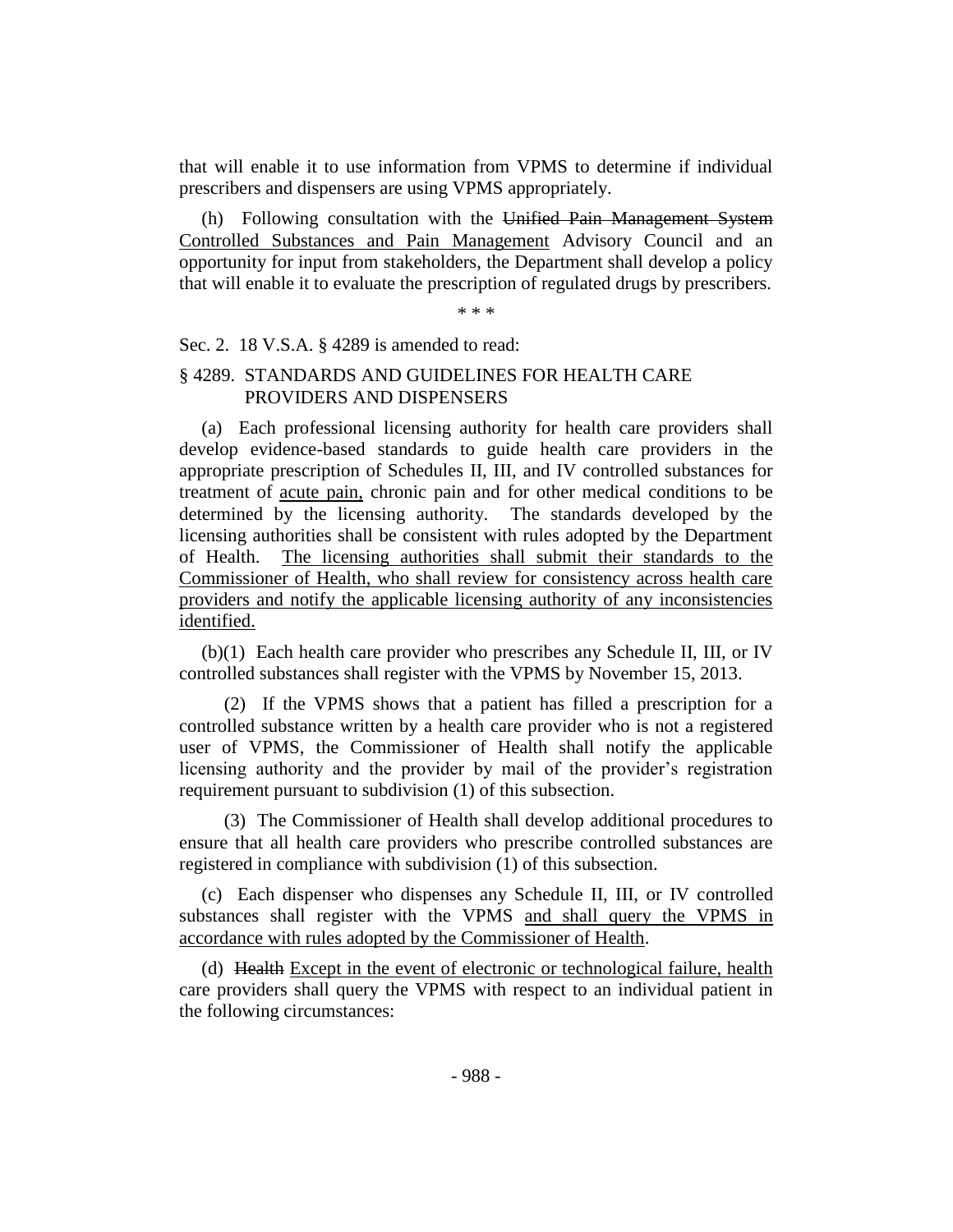(1) at least annually for patients who are receiving ongoing treatment with an opioid Schedule II, III, or IV controlled substance;

(2) when starting a patient on a Schedule II, III, or IV controlled substance for nonpalliative long-term pain therapy of 90 days or more;

(3) the first time the provider prescribes an opioid Schedule II, III, or IV controlled substance written to treat chronic pain; and

(4) prior to writing a replacement prescription for a Schedule II, III, or IV controlled substance pursuant to section 4290 of this title.

(e) The Commissioner of Health shall, after consultation with the Unified Pain Management System Controlled Substances and Pain Management Advisory Council, adopt rules necessary to effect the purposes of this section. The Commissioner and the Council shall consider additional circumstances under which health care providers should be required to query the VPMS, including whether health care providers should be required to query the VPMS prior to writing a prescription for any opioid Schedule II, III, or IV controlled substance or when a patient requests renewal of a prescription for an opioid Schedule II, III, or IV controlled substance written to treat acute pain, and the Commissioner may adopt rules accordingly.

(f) Each professional licensing authority for dispensers shall adopt standards, consistent with rules adopted by the Department of Health under this section, regarding the frequency and circumstances under which its respective licensees shall:

(1) query the VPMS; and

(2) report to the VPMS, which shall be no less than once every seven days daily.

(g) Each professional licensing authority for health care providers and dispensers shall consider the statutory requirements, rules, and standards adopted pursuant to this section in disciplinary proceedings when determining whether a licensee has complied with the applicable standard of care.

> \* \* \* Expanding Access to Substance Abuse Treatment with Buprenorphine \* \* \*

Sec. 3. 18 V.S.A. chapter 93 is amended to read:

CHAPTER 93. TREATMENT OF OPIOID ADDICTION

Subchapter 1. Regional Opioid Addiction Treatment System

§ 4751. PURPOSE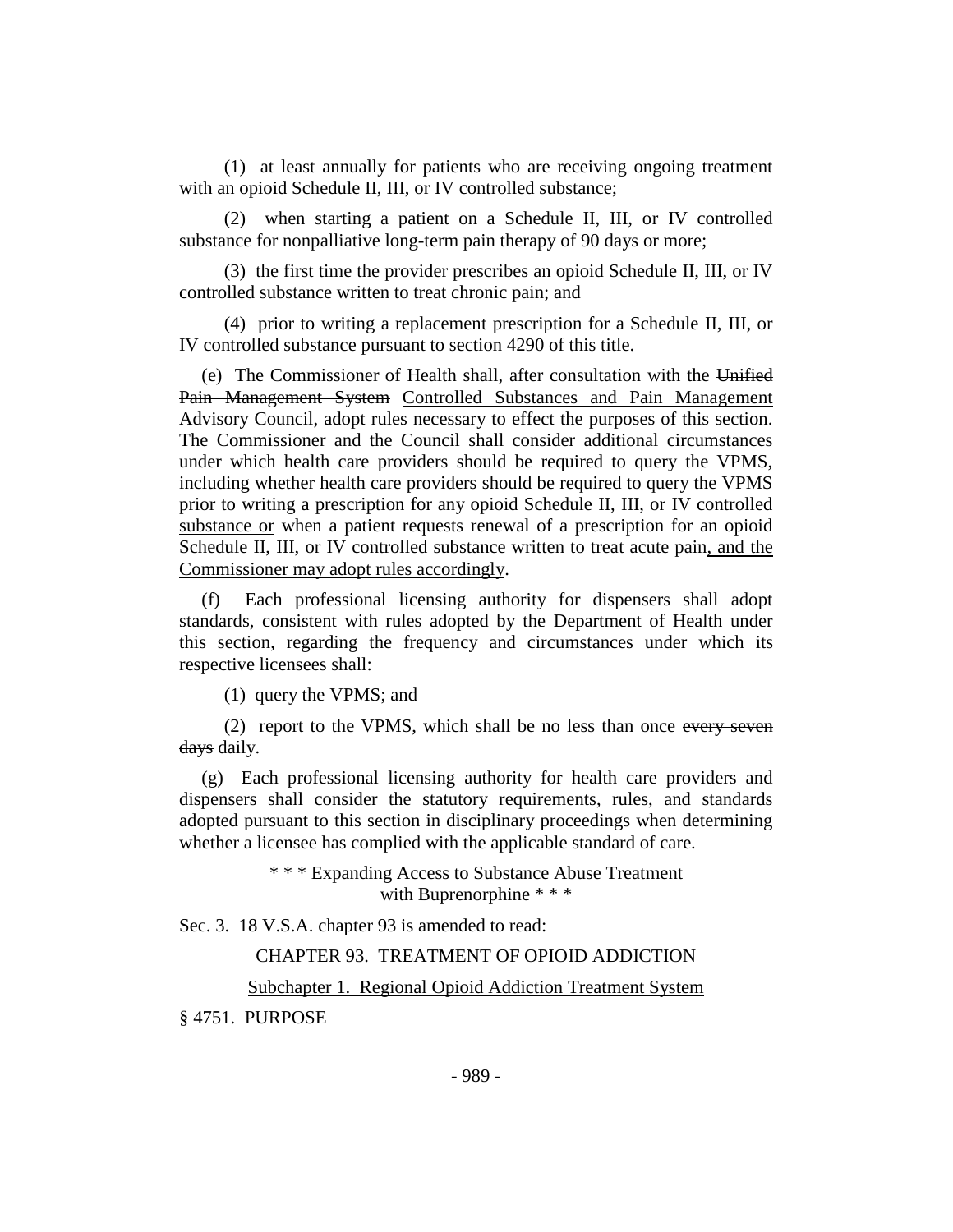It is the purpose of this chapter subchapter to authorize the department of health Department of Health to establish a regional system of opioid addiction treatment.

\* \* \*

#### Subchapter 2. Opioid Addiction Treatment Care Coordination

#### § 4771. CARE COORDINATION

(a) In addition to participation in the regional system of opioid addiction treatment established pursuant to subchapter 1 of this chapter, health care providers may coordinate patient care in order to provide to the maximum number of patients high quality opioid addiction treatment with buprenorphine or a drug containing buprenorphine.

(b) Care for patients with opioid addiction may be provided by a care coordination team comprising the patient's primary care provider, a qualified addiction medicine physician or nurse practitioner as described in subsection (c) of this section, and members of a medication-assisted treatment team affiliated with the Blueprint for Health.

(c)(1) A primary care provider participating in the care coordination team and prescribing buprenorphine or a drug containing buprenorphine pursuant to this section shall meet federal requirements for prescribing buprenorphine or a drug containing buprenorphine to treat opioid addiction and shall see the patient he or she is treating for opioid addiction for an office visit at least once every three months.

(2)(A) A qualified addiction medicine physician participating in a care coordination team pursuant to this section shall be a physician who is board-certified in addiction medicine or satisfies one or more of the following conditions:

(i) has completed not fewer than 24 hours of classroom or interactive training in the treatment and management of opioid-dependent patients for substance use disorders provided by the American Society of Addiction Medicine, the American Academy of Addiction Psychiatry, the American Medical Association, the American Osteopathic Association, the American Psychiatric Association, or any other organization that the Commissioner of Health deems appropriate; or

(ii) has such other training and experience as the Commissioner of Health determines will demonstrate the ability of the physician to treat and manage opioid dependent patients.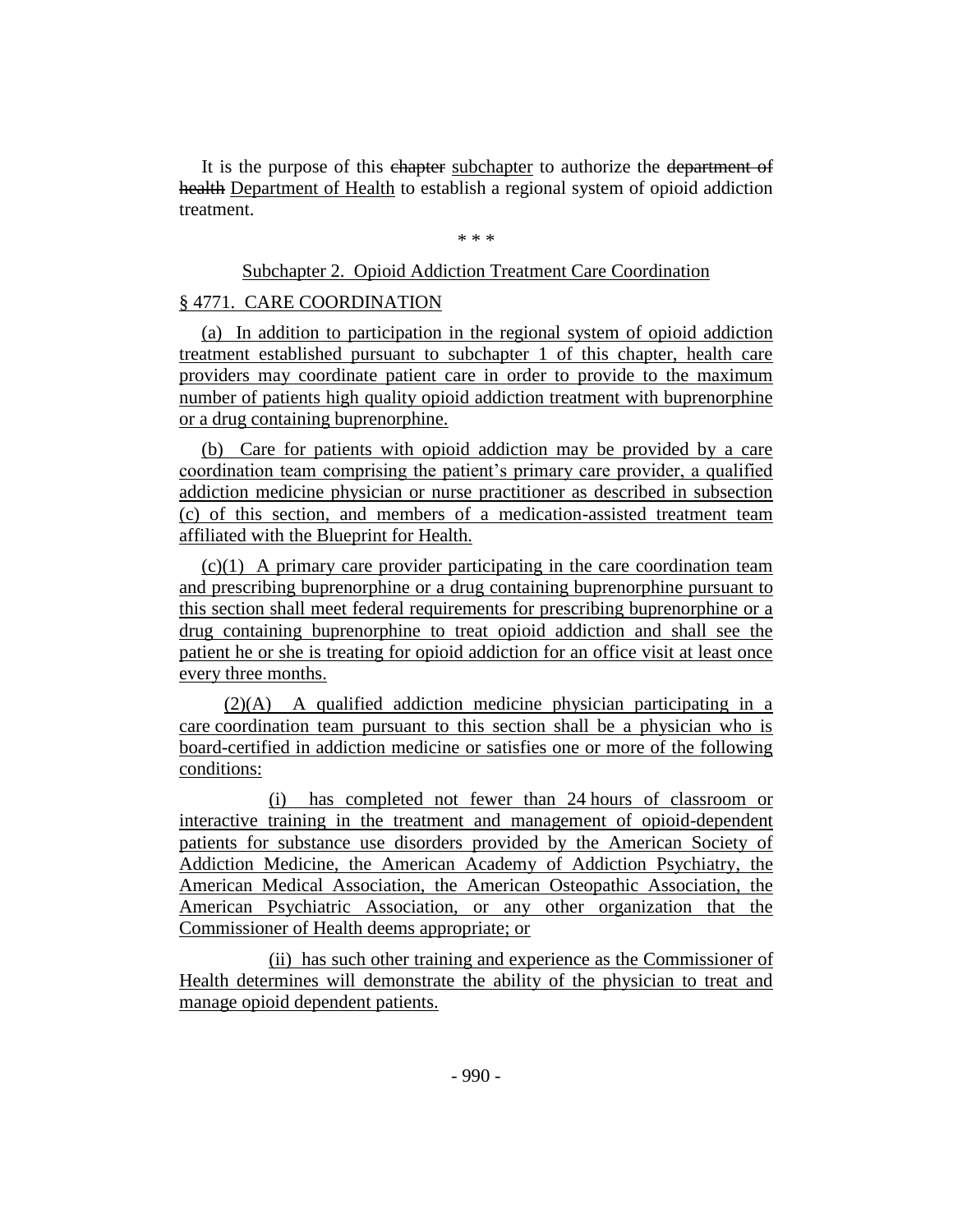(B) The qualified physician shall see the patient for addiction-related treatment other than the prescription of buprenorphine or a drug containing buprenorphine and shall advise the patient's primary care physician.

(3)(A) A qualified addiction medicine nurse practitioner participating in a care coordination team pursuant to this section shall be an advanced practice registered nurse who is certified as a nurse practitioner and who satisfies one or more of the following conditions:

(i) has completed not fewer than 24 hours of classroom or interactive training in the treatment and management of opioid-dependent patients for substance use disorders provided by the American Society of Addiction Medicine, the American Academy of Addiction Psychiatry, the American Medical Association, the American Osteopathic Association, the American Psychiatric Association, or any other organization that the Commissioner of Health deems appropriate; or

(ii) has such other training and experience as the Commissioner of Health determines will demonstrate the ability of the nurse practitioner to treat and manage opioid dependent patients.

(B) The qualified nurse practitioner shall see the patient for addiction-related treatment other than the prescription of buprenorphine or a drug containing buprenorphine and shall advise the patient's primary care physician.

(d) The primary care provider, qualified addiction medicine physician or nurse practitioner, and medication-assisted treatment team members shall coordinate the patient's care and shall communicate with one another as often as needed to ensure that the patient receives the highest quality of care.

(e) The Director of the Blueprint for Health shall recommend to the Commissioner of Vermont Health Access whether to increase payments to primary care providers participating in the Blueprint who choose to engage in care coordination by prescribing buprenorphine or a drug containing buprenorphine for patients with opioid addiction pursuant to this section.

## Sec. 4. TELEMEDICINE FOR TREATMENT OF SUBSTANCE USE DISORDER; PILOT

(a)The Green Mountain Care Board and Department of Vermont Health Access shall develop a pilot program to enable a patient taking buprenorphine or a drug containing buprenorphine for a substance use disorder to receive treatment from an addiction medicine specialist delivered through telemedicine at a health care facility that is capable of providing a secure telemedicine connection and whose location is convenient to the patient. The Board and the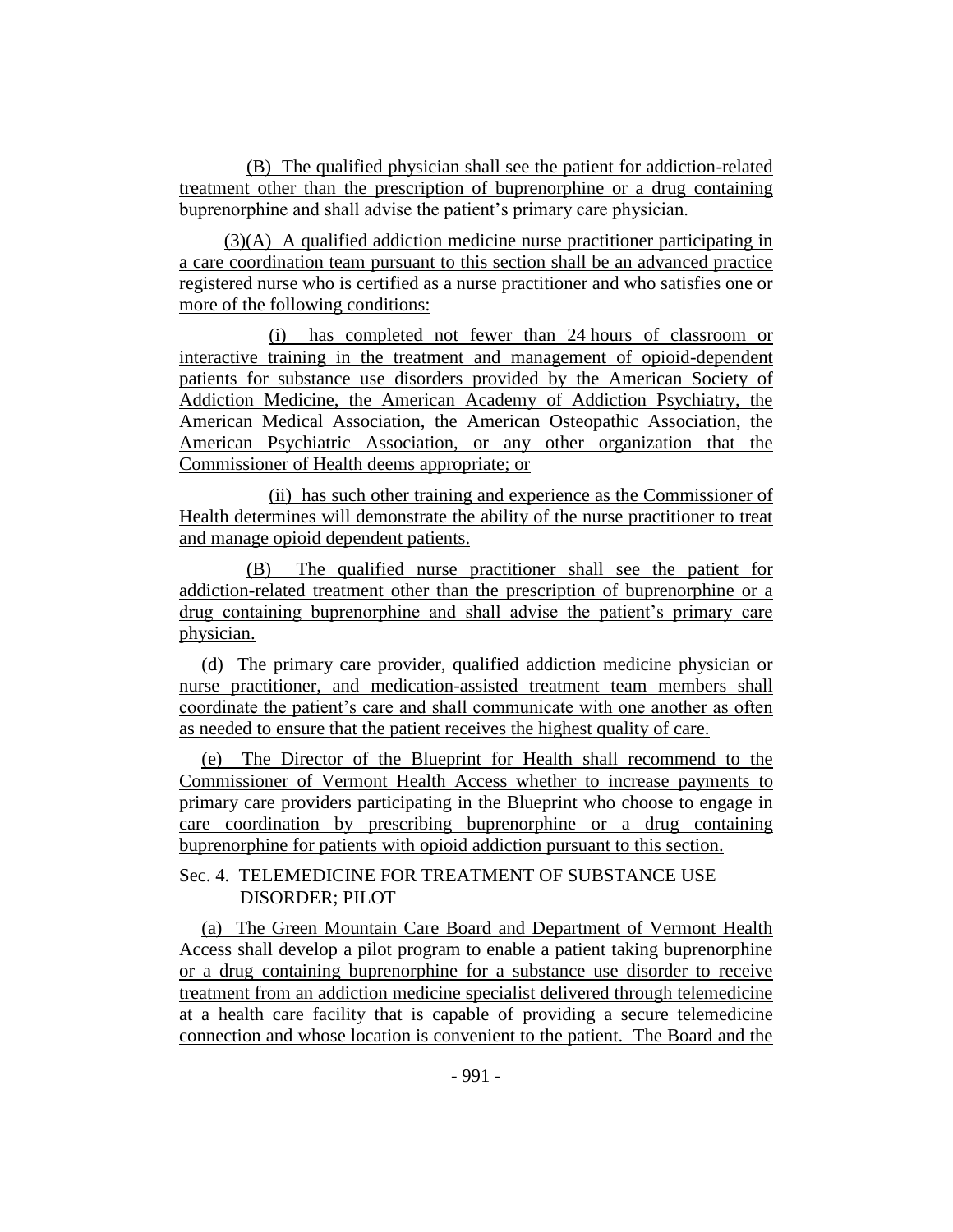Department shall ensure that both the specialist and the hosting facility are reimbursed for services rendered.

(b)(1) Patients beginning treatment for a substance use disorder with buprenorphine or a drug containing buprenorphine shall not receive treatment through telemedicine. A patient may receive treatment through telemedicine only after a period of stabilization on the buprenorphine or drug containing buprenorphine, as measured by an addiction medicine specialist using an assessment tool approved by the Department of Health.

(2) Notwithstanding the provisions of subdivision (1) of this subsection, patients whose care has been transferred from a regional specialty addictions treatment center may begin receiving treatment through telemedicine immediately upon the transfer of care to an office-based opioid treatment provider.

(c) On or before January 15, 2017 and annually thereafter, the Board and the Department shall provide a progress report on the pilot program to the House Committees on Health Care and on Human Services and the Senate Committee on Health and Welfare.

\* \* \* Expanding Role of Pharmacies and Pharmacists \* \* \*

Sec. 5. 26 V.S.A. § 2022 is amended to read:

#### § 2022. DEFINITIONS

As used in this chapter:

\* \* \*

 $(14)(A)$  "Practice of pharmacy" means:

(i) the interpretation and evaluation of prescription orders;

(ii) the compounding, dispensing, and labeling of drugs and legend devices (except labeling by a manufacturer, packer, or distributor of nonprescription drugs and commercially packaged legend drugs and legend devices);

(iii) the participation in drug selection and drug utilization reviews;

(iv) the proper and safe storage of drugs and legend devices and the maintenance of proper records therefor;

(v) the responsibility for advising, where necessary or where regulated, of therapeutic values, content, hazards, and use of drugs and legend devices; and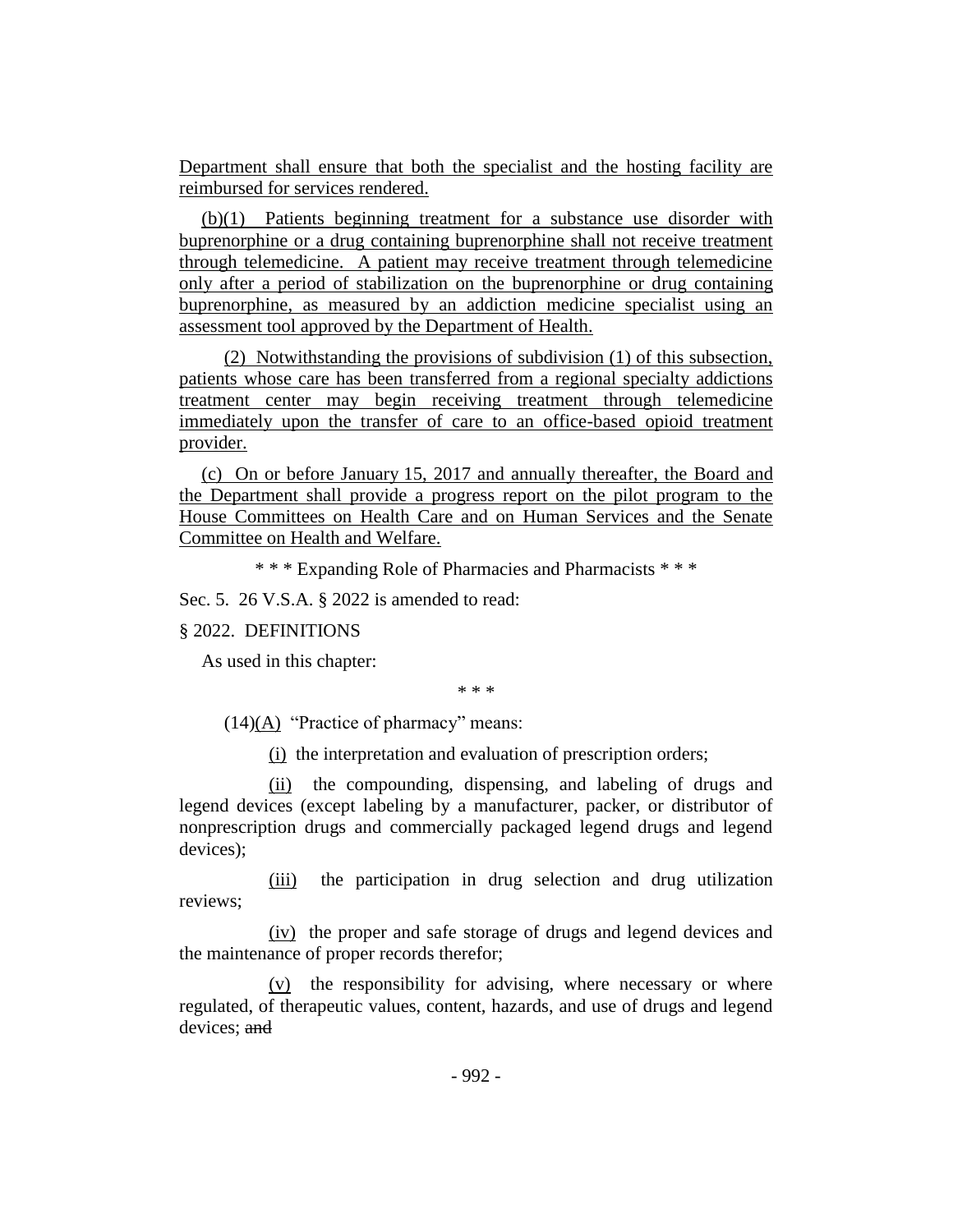(vi) the providing of patient care services within the pharmacist's authorized scope of practice;

(vii) the optimizing of drug therapy through the practice of clinical pharmacy; and

(viii) the offering or performing of those acts, services, operations, or transactions necessary in the conduct, operation, management, and control of pharmacy.

(B) "Practice of clinical pharmacy" means:

(i) the health science discipline in which, in conjunction with the patient's other practitioners, a pharmacist provides patient care to optimize medication therapy and to promote disease prevention and the patient's health and wellness;

(ii) the provision of patient care services within the pharmacist's authorized scope of practice, including medication therapy management, comprehensive medication review, and postdiagnostic disease state management services; or

(iii) the practice of pharmacy by a pharmacist pursuant to a collaborative practice agreement.

(C) A rule shall not be adopted by the Board under this chapter that shall require the sale and distribution of nonprescription drugs by a licensed pharmacist or under the supervision of a licensed pharmacist or otherwise interfere with the sale and distribution of such medicines.

.<br>ماه - ماه - ماه

(19) "Collaborative practice agreement" means a written agreement between a pharmacist and a health care facility or prescribing practitioner that permits the pharmacist to engage in the practice of clinical pharmacy for the benefit of the facility's or practitioner's patients.

Sec. 6. 26 V.S.A. § 2023 is added to read:

§ 2023. CLINICAL PHARMACY

In accordance with rules adopted by the Board, a pharmacist may engage in the practice of clinical pharmacy.

Sec. 7. 8 V.S.A. § 4089*j* is amended to read:

§ 4089j. RETAIL PHARMACIES; FILLING OF PRESCRIPTIONS

(a) A health insurer and pharmacy benefit manager doing business in Vermont shall permit a retail pharmacist licensed under 26 V.S.A. chapter 36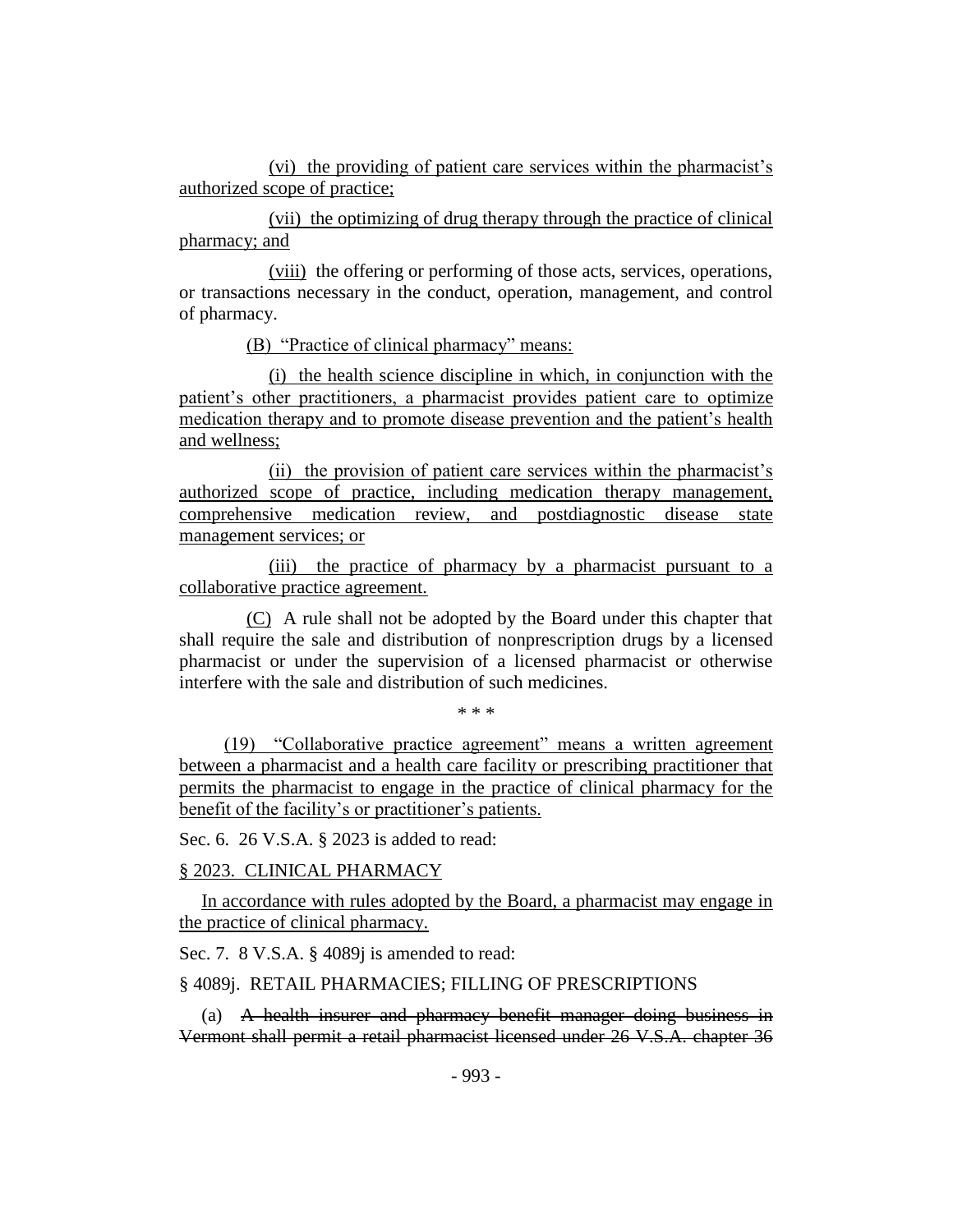to fill prescriptions in the same manner and at the same level of reimbursement as they are filled by mail order pharmacies with respect to the quantity of drugs or days' supply of drugs dispensed under each prescription.

(b) As used in this section:

(1) "Health insurer" is defined by shall have the same meaning as in 18 V.S.A. § 9402 and shall also include Medicaid and any other public health care assistance program.

(2) "Pharmacy benefit manager" means an entity that performs pharmacy benefit management. "Pharmacy benefit management" means an arrangement for the procurement of prescription drugs at negotiated dispensing rates, the administration or management of prescription drug benefits provided by a health insurance plan for the benefit of beneficiaries, or any of the following services provided with regard to the administration of pharmacy benefits:

(A) mail service pharmacy;

(B) claims processing, retail network management, and payment of claims to pharmacies for prescription drugs dispensed to beneficiaries;

(C) clinical formulary development and management services;

(D) rebate contracting and administration;

(E) certain patient compliance, therapeutic intervention, and generic substitution programs; and

(F) disease management programs.

(3) "Health care provider" means a person, partnership, or corporation, other than a facility or institution, that is licensed, certified, or otherwise authorized by law to provide professional health care service in this State to an individual during that individual's medical care, treatment, or confinement.

(b) A health insurer and pharmacy benefit manager doing business in Vermont shall permit a retail pharmacist licensed under 26 V.S.A. chapter 36 to fill prescriptions in the same manner and at the same level of reimbursement as they are filled by mail order pharmacies with respect to the quantity of drugs or days' supply of drugs dispensed under each prescription.

(c) This section shall apply to Medicaid and any other public health care assistance program. Notwithstanding any provision of a health insurance plan to the contrary, if a health insurance plan provides for payment or reimbursement that is within the lawful scope of practice of a pharmacist, the insurer may provide payment or reimbursement for the service when the service is provided by a pharmacist.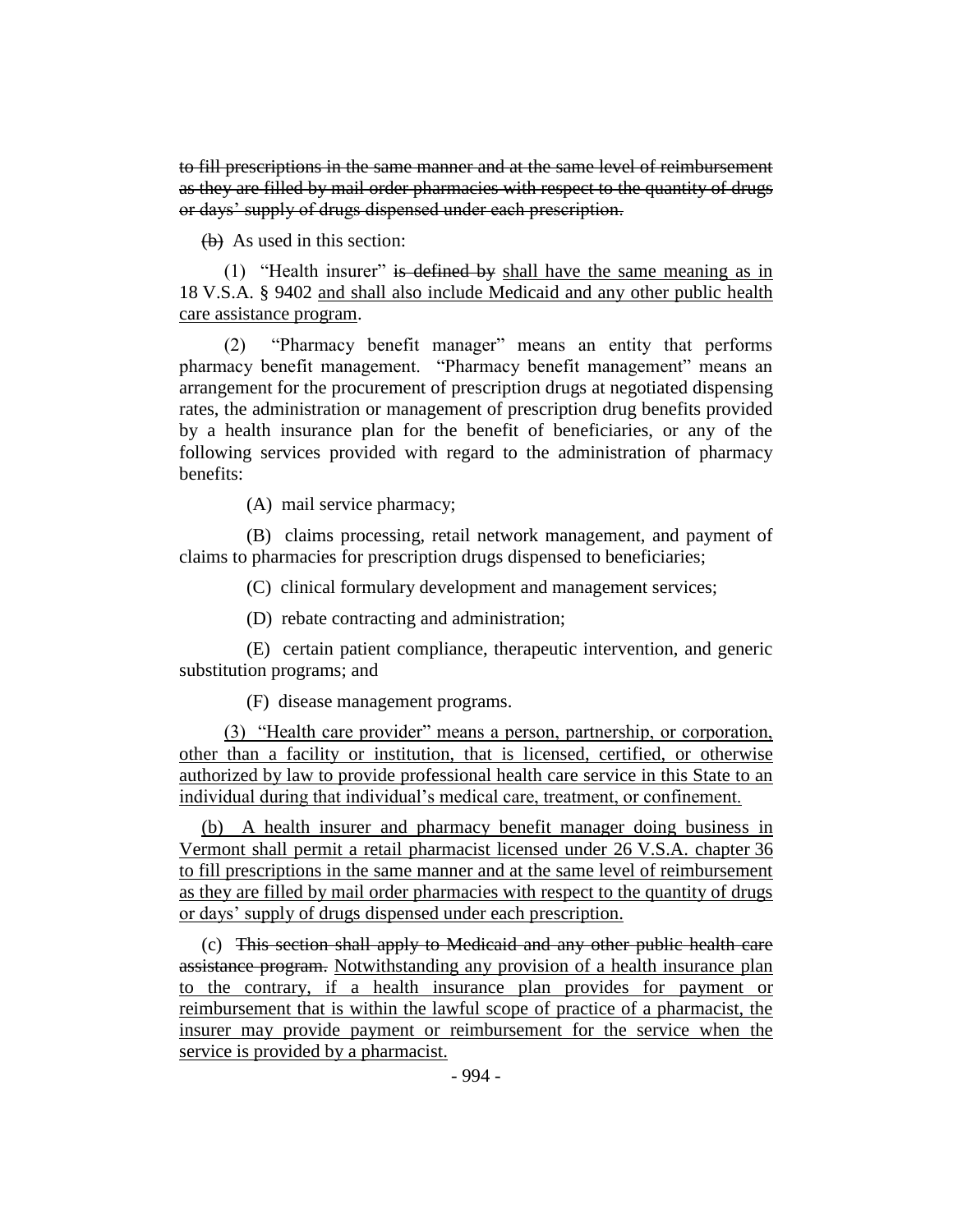## Sec. 8. ROLE OF PHARMACIES IN PREVENTING OPIOID ABUSE; REPORT

(a) The Department of Health, in consultation with the Board of Pharmacy, pharmacists, prescribing health care practitioners, health insurers, pharmacy benefit managers, and other interested stakeholders shall consider the role of pharmacies in preventing opioid misuse, abuse, and diversion. The Department's evaluation shall include a consideration of whether, under what circumstances, and in what amount pharmacists should be reimbursed for counting or otherwise evaluating the quantity of pills, films, patches, and solutions of opioid controlled substances prescribed by a health care provider to his or her patients.

(b) On or before January 15, 2017, the Department shall report to the House Committees on Health Care and on Human Services and the Senate Committee on Health and Welfare its findings and recommendations with respect to the appropriate role of pharmacies in preventing opioid misuse, abuse, and diversion.

\* \* \* Continuing Medical Education \* \* \*

## Sec. 9. CONTINUING EDUCATION; PROFESSIONAL LICENSING BOARDS

(a)On or before December 15, 2016, the professional boards that license physicians, osteopathic physicians, dentists, pharmacists, advanced practice registered nurses, optometrists, and naturopathic physicians shall amend their continuing education rules to require a total of at least two hours of continuing education for each licensing period for all licensees with a registration number from the U.S. Drug Enforcement Administration (DEA), who have a pending application for a DEA number, or who dispense controlled substances on the topics of the abuse and diversion, safe use, and appropriate storage and disposal of controlled substances; the appropriate use of the Vermont Prescription Monitoring System; risk assessment for abuse or addiction; pharmacological and nonpharmacological alternatives to opioids for managing pain; medication tapering; and relevant State and federal laws and regulations concerning the prescription of opioid controlled substances.

(b) The Department of Health shall consult with the Board of Veterinary Medicine and the Agency of Agriculture, Food and Markets to develop recommendations regarding appropriate safe prescribing and disposal of controlled substances prescribed by veterinarians for animals and dispensed to their owners, as well as appropriate continuing education for veterinarians on the topics described in subsection (a) of this section. On or before January 15, 2017, the Department shall report its findings and recommendations to the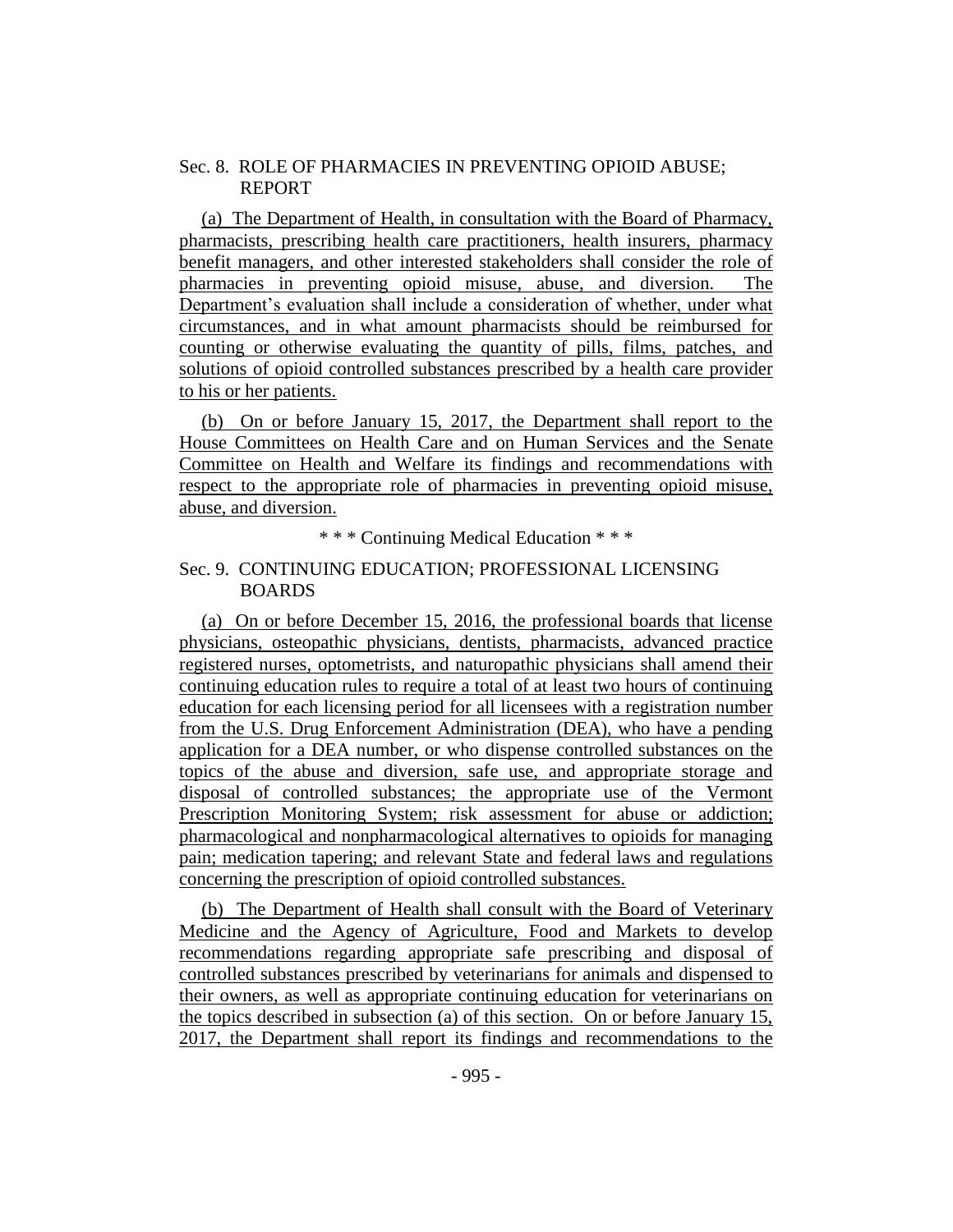House Committees on Agriculture and Forest Products and on Human Services and the Senate Committees on Agriculture and on Health and Welfare.

\* \* \* Medical Education Core Competencies \* \* \*

## Sec. 10. MEDICAL EDUCATION CORE COMPETENCIES; PREVENTION AND MANAGEMENT OF PRESCRIPTION DRUG MISUSE

The Commissioner of Health shall convene medical educators and other stakeholders to develop appropriate curricular interventions and innovations to ensure that students in medical education programs have access to certain core competencies related to safe prescribing practices and to screening, prevention, and intervention for cases of prescription drug misuse and abuse. The goal of the core competencies shall be to support future health care professionals over the course of their medical education to develop skills and a foundational knowledge in the prevention of prescription drug misuse. These competencies should be clear baseline standards for preventing prescription drug misuse, treating patients at risk for substance use disorders, and managing substance use disorders as a chronic disease, as well as developing knowledge in the areas of screening, evaluation, treatment planning, and supportive recovery.

\* \* \* Community Grant Program for Opioid Prevention \* \* \*

## Sec. 11. REGIONAL PREVENTION PARTNERSHIPS

To the extent funds are available, the Department of Health shall establish a community grant program for the purpose of supporting local opioid prevention strategies. This program shall support evidence-based approaches and shall be based on a comprehensive community plan, including community education and initiatives designed to increase awareness or implement local programs, or both. Partnerships involving schools, local government, and hospitals shall receive priority.

\* \* \* Pharmaceutical Manufacturer Fee \* \* \*

Sec. 12. 33 V.S.A. § 2004 is amended to read:

## § 2004. MANUFACTURER FEE

(a) Annually, each pharmaceutical manufacturer or labeler of prescription drugs that are paid for by the Department of Vermont Health Access for individuals participating in Medicaid, Dr. Dynasaur, or VPharm shall pay a fee to the Agency of Human Services. The fee shall be  $0.5$  1.235 percent of the previous calendar year's prescription drug spending by the Department and shall be assessed based on manufacturer labeler codes as used in the Medicaid rebate program.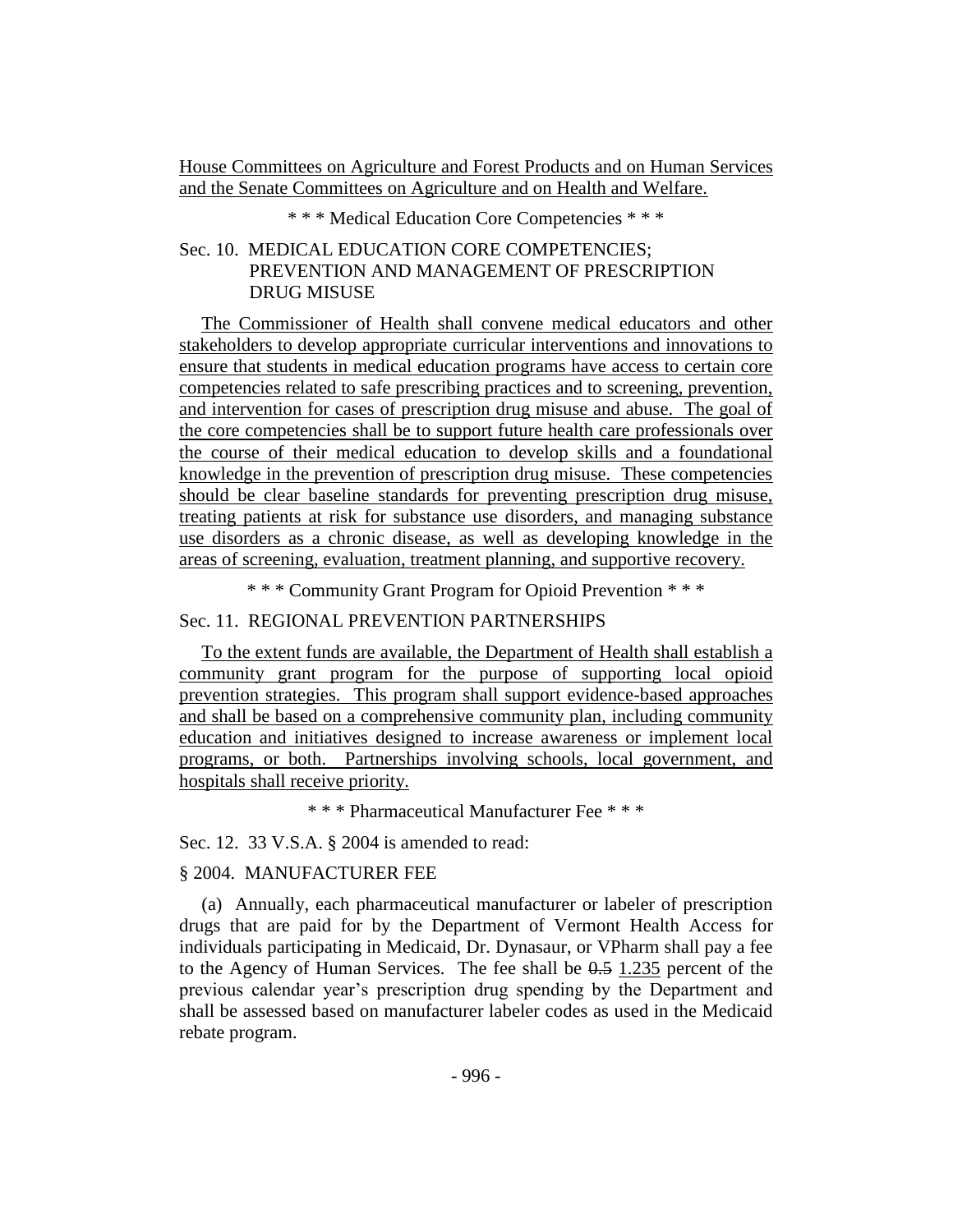(b) Fees collected under this section shall fund collection and analysis of information on pharmaceutical marketing activities under 18 V.S.A. §§ 4632 and 4633, analysis of prescription drug data needed by the Office of the Attorney General for enforcement activities, the Vermont Prescription Monitoring System established in 18 V.S.A. chapter 84A, the evidence-based education program established in 18 V.S.A. chapter 91, subchapter 2, statewide unused prescription drug disposal initiatives, nonpharmacological approaches to pain management, a hospital antimicrobial program for the purpose of reducing hospital-acquired infections, the purchase and distribution of naloxone to emergency medical services personnel, and any opioid-antagonist education, training, and distribution program operated by the Department of Health or its agents. The fees shall be collected in the Evidence-Based Education and Advertising Fund established in section 2004a of this title.

(c) The Secretary of Human Services or designee shall make rules for the implementation of this section.

Sec. 13. 33 V.S.A. § 2004a(a) is amended to read:

(a) The Evidence-Based Education and Advertising Fund is established in the State Treasury as a special fund to be a source of financing for activities relating to fund collection and analysis of information on pharmaceutical marketing activities under 18 V.S.A. §§ 4632 and 4633, for analysis of prescription drug data needed by the Office of the Attorney General for enforcement activities, for the Vermont Prescription Monitoring System established in 18 V.S.A. chapter 84A, for the evidence-based education program established in 18 V.S.A. chapter 91, subchapter 2, for statewide unused prescription drug disposal initiatives, for nonpharmacological approaches to pain management, for a hospital antimicrobial program for the purpose of reducing hospital-acquired infections, for the purchase and distribution of naloxone to emergency medical services personnel, and for the support of any opioid-antagonist education, training, and distribution program operated by the Department of Health or its agents. Monies deposited into the Fund shall be used for the purposes described in this section.

\* \* \* Controlled Substances and Pain Management Advisory Council \* \* \*

Sec. 14. 18 V.S.A. § 4255 is added to read:

## § 4255. CONTROLLED SUBSTANCES AND PAIN MANAGEMENT ADVISORY COUNCIL

(a) There is hereby created a Controlled Substances and Pain Management Advisory Council for the purpose of advising the Commissioner of Health on matters related to the Vermont Prescription Monitoring System and to the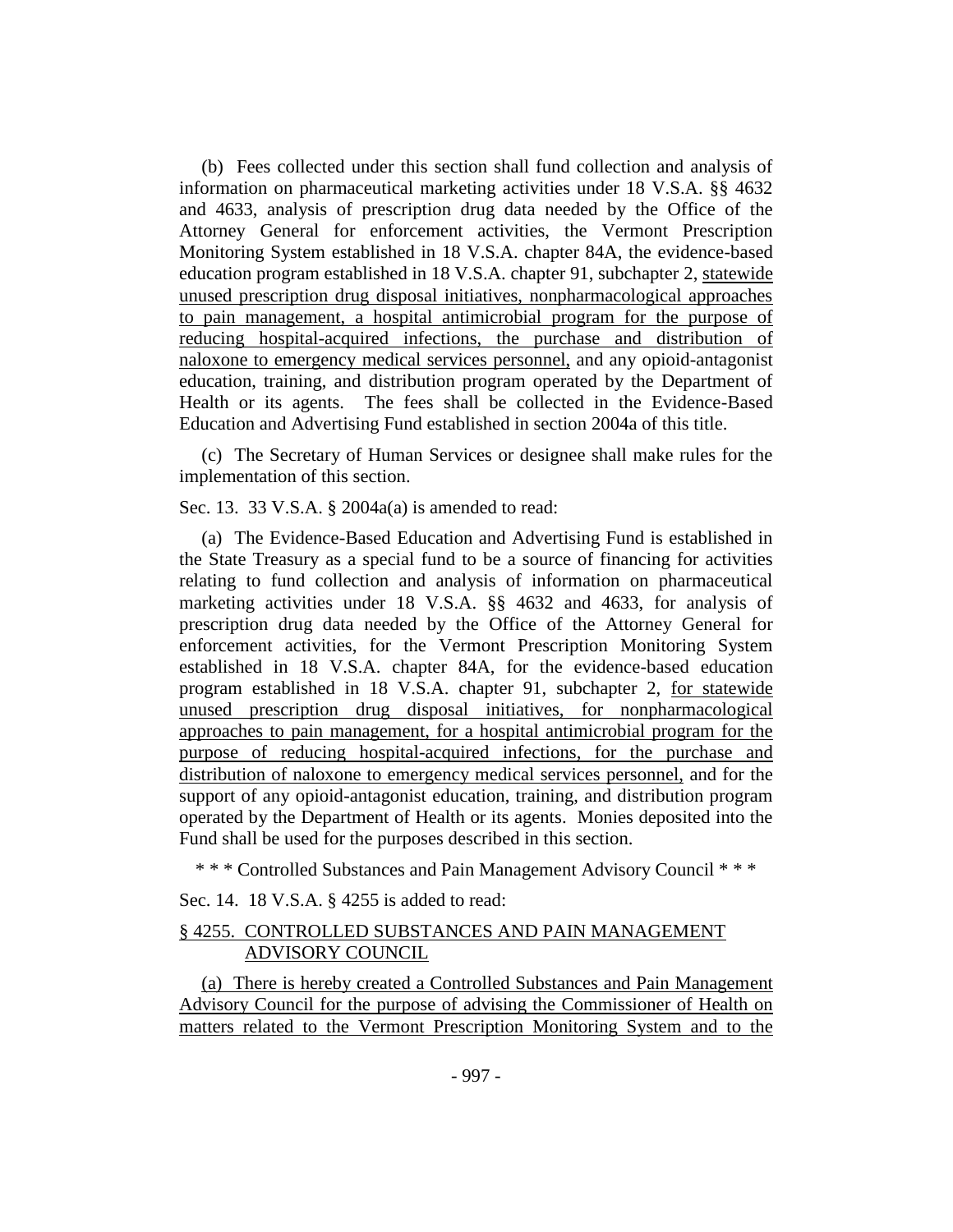appropriate use of controlled substances in treating acute and chronic pain and in preventing prescription drug abuse, misuse, and diversion.

(b)(1) The Controlled Substances and Pain Management Advisory Council shall consist of the following members:

(A) the Commissioner of Health or designee, who shall serve as chair;

(B) the Deputy Commissioner of Health for Alcohol and Drug Abuse Programs or designee;

(C) the Commissioner of Mental Health or designee;

(D) the Commissioner of Public Safety or designee;

(E) the Vermont Attorney General or designee;

(F) the Director of the Blueprint for Health or designee;

(G) the Medical Director of the Department of Vermont Health Access;

(H) the Chair of the Board of Medical Practice or designee, who shall be a clinician;

(I) a representative of the Vermont State Dental Society, who shall be a dentist;

(J) a representative of the Vermont Board of Pharmacy, who shall be a pharmacist;

(K) a faculty member of the academic detailing program at the University of Vermont's College of Medicine;

(L) a faculty member of the University of Vermont's College of Medicine with expertise in the treatment of addiction or chronic pain management;

(M) a representative of the Vermont Medical Society, who shall be a primary care clinician;

(N) a representative of the American Academy of Family Physicians, Vermont chapter, who shall be a primary care clinician;

(O) a representative from the Vermont Board of Osteopathic Physicians, who shall be an osteopath;

(P) a representative of the Federally Qualified Health Centers, who shall be a primary care clinician selected by the Bi-State Primary Care Association;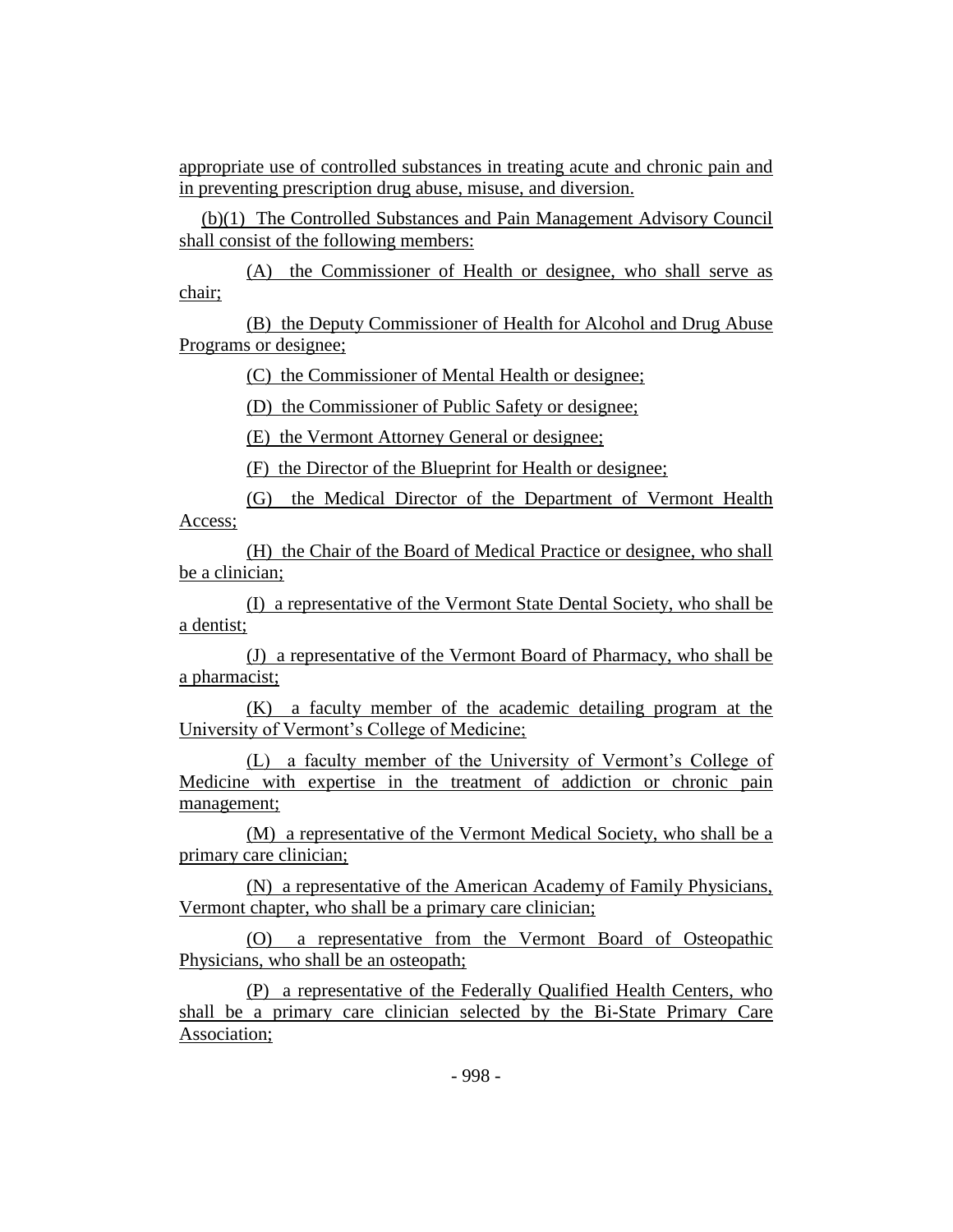(Q) a representative of the Vermont Ethics Network;

(R) a representative of the Hospice and Palliative Care Council of Vermont;

(S) a representative of the Office of the Health Care Advocate;

(T) a clinician who works in the emergency department of a hospital, to be selected by the Vermont Association of Hospitals and Health Systems in consultation with any nonmember hospitals;

(U) a member of the Vermont Board of Nursing Subcommittee on APRN Practice, who shall be an advanced practice registered nurse;

(V) a representative from the Vermont Assembly of Home Health and Hospice Agencies;

(W) a psychologist licensed pursuant to 26 V.S.A. chapter 55 who has experience in treating chronic pain, to be selected by the Board of Psychological Examiners;

(X) a drug and alcohol abuse counselor licensed pursuant to 33 V.S.A. chapter 8, to be selected by the Deputy Commissioner of Health for Alcohol and Drug Abuse Programs;

(Y) a retail pharmacist, to be selected by the Vermont Pharmacists Association;

(Z) an advanced practice registered nurse full-time faculty member from the University of Vermont's College of Nursing and Health Sciences;

(AA) a licensed acupuncturist with experience in pain management, to be selected by the Vermont Acupuncture Association;

(BB) a representative of the Vermont Substance Abuse Treatment Providers Association;

(CC) a consumer representative who is either a consumer in recovery from prescription drug abuse or a consumer receiving medical treatment for chronic noncancer-related pain; and

(DD) up to three adjunct members appointed by the Commissioner in consultation with the Opioid Prescribing Task Force.

(2) In addition to the members appointed pursuant to subdivision (1) of this subsection (b), the Council shall consult with specialists and other individuals as appropriate to the topic under consideration.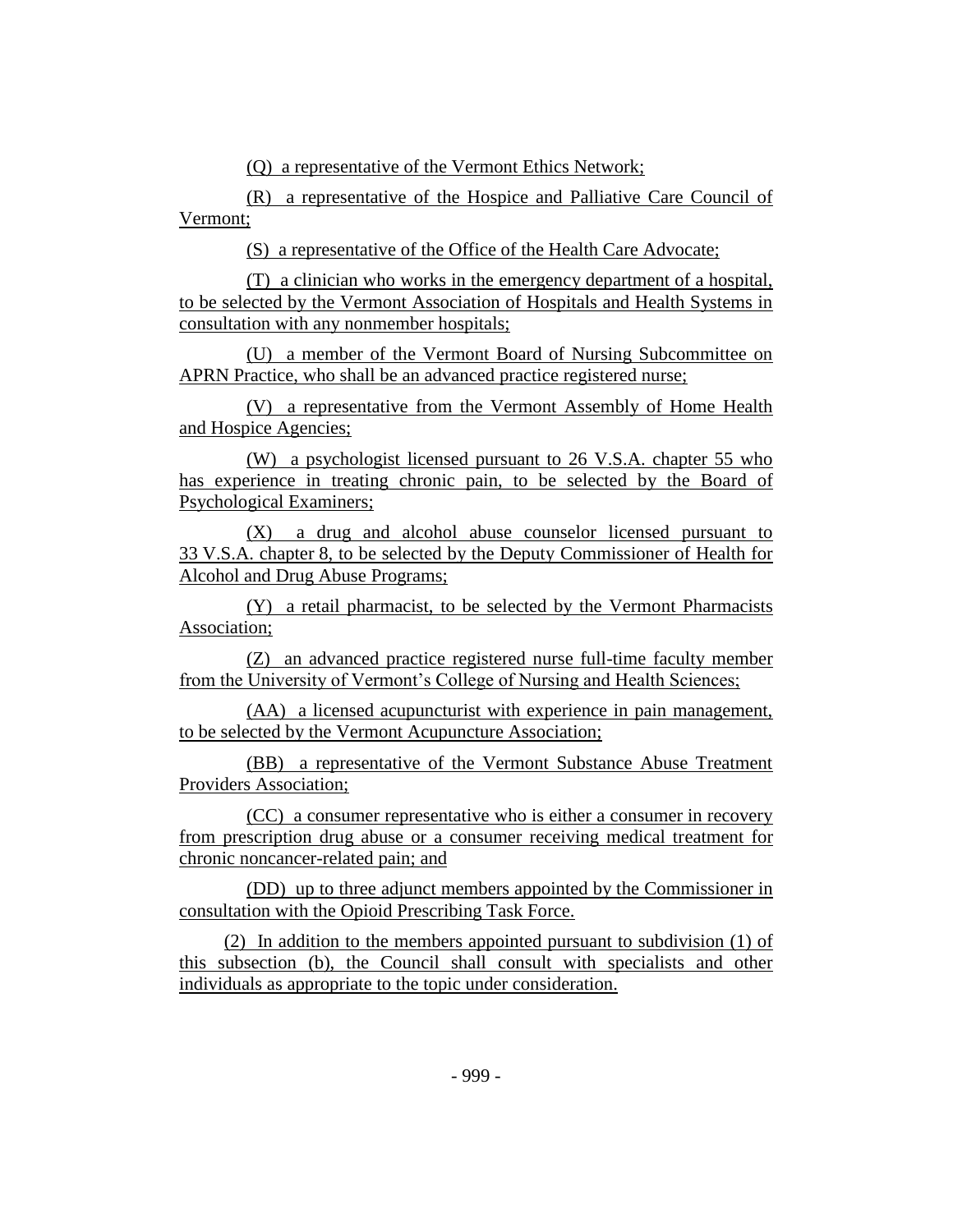(c) Advisory Council members who are not employed by the State or whose participation is not supported through their employment or association shall be entitled to a per diem and expenses as provided by 32 V.S.A. § 1010.

(d)(1) The Advisory Council shall provide advice to the Commissioner concerning rules for the appropriate use of controlled substances in treating acute pain and chronic noncancer pain; the appropriate use of the Vermont Prescription Monitoring System; and the prevention of prescription drug abuse, misuse, and diversion.

(2) The Advisory Council shall evaluate the use of nonpharmacological approaches to treatment for pain, including the appropriateness, efficacy, and cost-effectiveness of using complementary and alternative therapies such as chiropractic, acupuncture, and massage.

(e) The Commissioner of Health may adopt rules pursuant to 3 V.S.A. chapter 25 regarding the appropriate use of controlled substances in treating acute pain and chronic noncancer pain; the appropriate use of the Vermont Prescription Monitoring System; and the prevention of prescription drug abuse, misuse, and diversion, after seeking the advice of the Council.

## \* \* \* Acupuncture \* \* \*

## Sec. 15.ACUPUNCTURE AS ALTERNATIVE TREATMENT FOR PAIN MANAGEMENT AND SUBSTANCE USE DISORDER; REPORTS

(a) The Director of Health Care Reform in the Agency of Administration, in consultation with the Departments of Health and of Human Resources, shall review Vermont State employees' experience with acupuncture for treatment of pain. On or before December 1, 2016, the Director shall report his or her findings to the House Committees on Health Care and on Human Services and the Senate Committee on Health and Welfare.

(b) Each nonprofit hospital and medical service corporation licensed to do business in this State and providing coverage for pain management shall evaluate the evidence supporting the use of acupuncture as a modality for treating and managing pain in its enrollees, including the experience of other states in which acupuncture is covered by health insurance plans. On or before January 15, 2017, each such corporation shall report to the House Committees on Health Care and on Human Services and the Senate Committee on Health and Welfare its assessment of whether its insurance plans should provide coverage for acupuncture when used to treat or manage pain.

(c) On or before January 15, 2017, the Department of Health, Division of Alcohol and Drug Abuse Programs shall make available to its preferred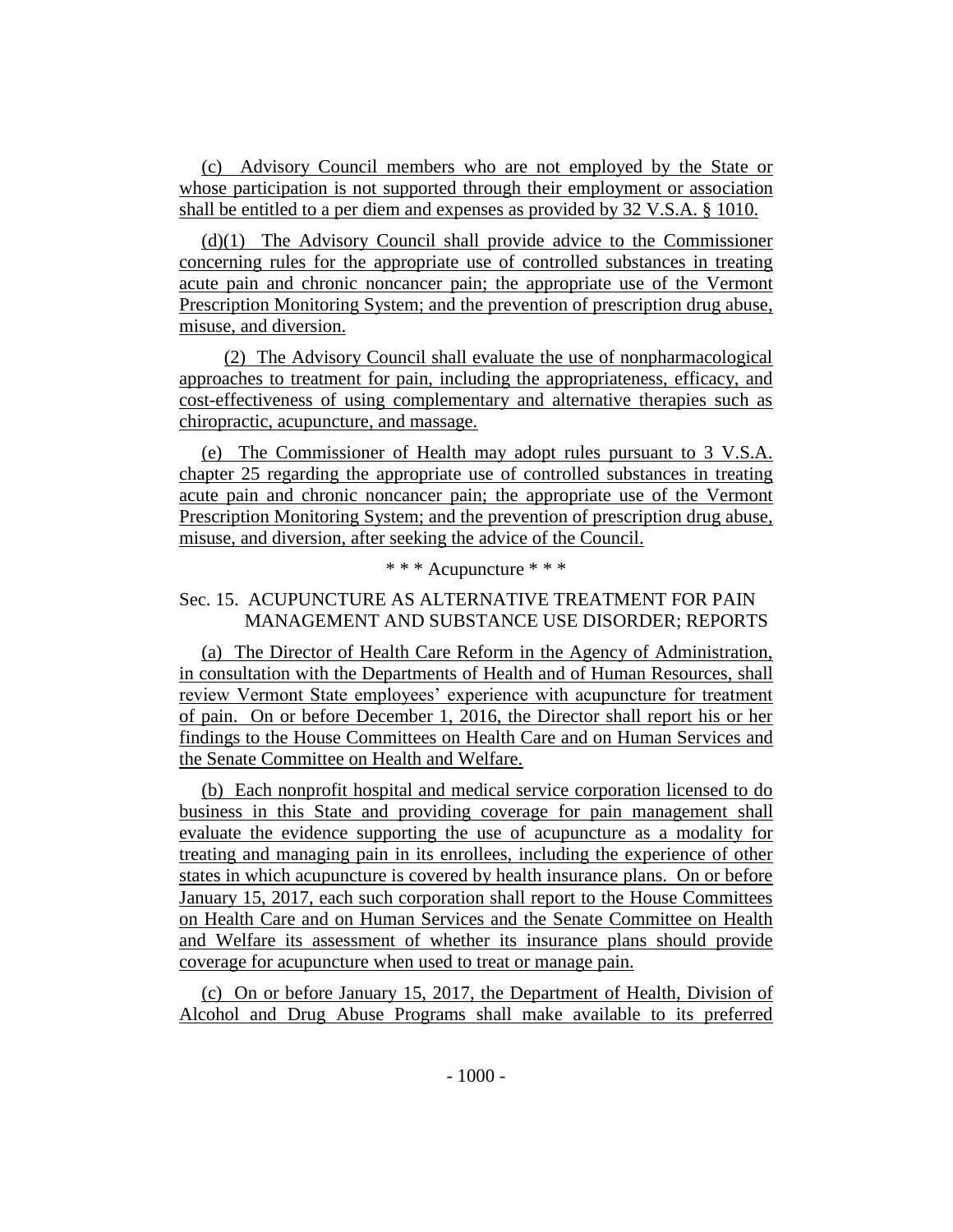provider network evidence-based best practices related to the use of acupuncture to treat substance use disorder.

## Sec. 15a. ACUPUNCTURE; MEDICAID PILOT PROJECT

(a) The Department of Vermont Health Access shall develop a pilot project to offer acupuncture services to Medicaid-eligible Vermonters with a diagnosis of chronic pain. The project would provide acupuncture services for a defined period of time to determine if acupuncture treatment as an alternative or adjunctive to prescribing opioids is as effective or more effective than opioids alone for returning individuals to social, occupational, and psychological function. The project shall include:

(1) an advisory group of pain management specialists and acupuncture providers familiar with the current science on evidence-based use of acupuncture to treat or manage chronic pain;

(2) specific patient eligibility requirements regarding the specific cause or site of chronic pain for which the evidence indicates acupuncture may be an appropriate treatment; and

(3) input and involvement from the Department of Health to promote consistency with other State policy initiatives designed to reduce the reliance on opioid medications in treating or managing chronic pain.

(b) On or before January 15, 2017, the Department of Vermont Health Access shall provide a progress report on the pilot project to the House Committees on Health Care and on Human Services and the Senate Committee on Health and Welfare that includes an implementation plan for the pilot project described in this section. In addition, the Department shall consider any appropriate role for acupuncture in treating substance use disorder, including consulting with health care providers using acupuncture in this manner, and shall make recommendations in its progress report regarding the use of acupuncture in treating Medicaid beneficiaries with substance use disorder.

\* \* \* Rulemaking \* \* \*

## Sec. 16. PRESCRIBING OPIOIDS FOR ACUTE AND CHRONIC PAIN; RULEMAKING

(a) The Commissioner of Health, after consultation with the Controlled Substances and Pain Management Advisory Council, shall adopt rules governing the prescription of opioids. The rules may include numeric and temporal limitations on the number of pills prescribed, including a maximum number of pills to be prescribed following minor medical procedures, consistent with evidence-informed best practices for effective pain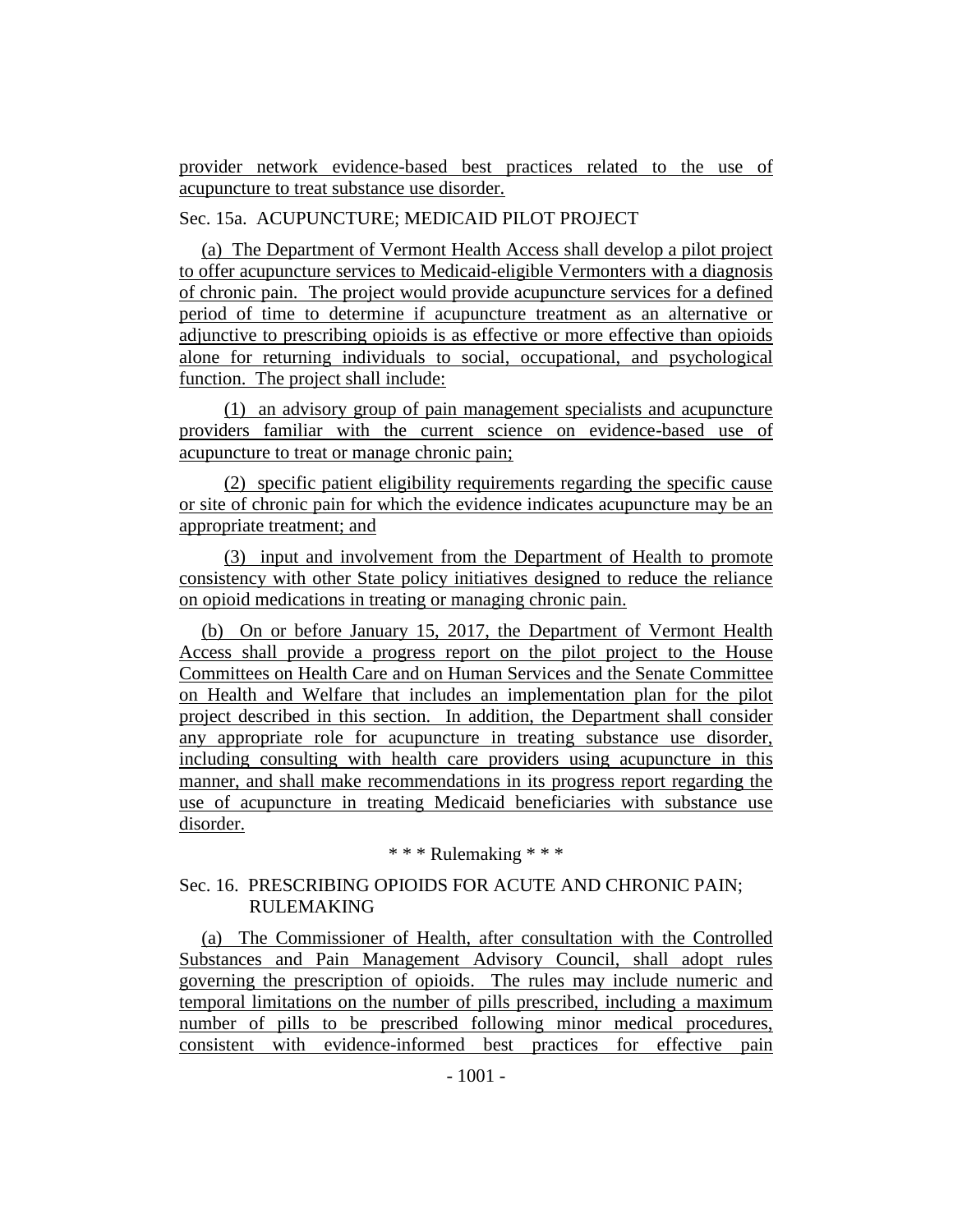management. The rules may require the contemporaneous prescription of naloxone in certain circumstances, and shall require informed consent for patients that explains the risks associated with taking opioids, including addiction, physical dependence, side effects, tolerance, overdose, and death. The rules shall also require prescribers prescribing opioids to patients to provide information concerning the safe storage and disposal of controlled substances.

\* \* \* Appropriations\* \* \*

#### Sec. 17. APPROPRIATIONS

(a) The sum of \$250,000.00 is appropriated from the Evidence-Based Education and Advertising Fund to the Department of Health in fiscal year 2017 for the purpose of funding the evidence-based education program established in 18 V.S.A. chapter 91, subchapter 2, including evidence-based information about safe prescribing of controlled substances and alternatives to opioids for treating pain.

(b) The sum of \$625,000.00 is appropriated from the Evidence-Based Education and Advertising Fund to the Department of Health in fiscal year 2017 for the purpose of funding statewide unused prescription drug disposal initiatives, of which \$100,000.00 shall be used for a MedSafe collection and disposal program and program coordinator, \$50,000.00 shall be used for unused medication envelopes for a mail-back program, \$225,000.00 shall be used for a public information campaign on the safe disposal of controlled substances, and \$250,000.00 shall be used for a public information campaign on the responsible use of prescription drugs.

(c) The sum of \$150,000.00 is appropriated from the Evidence-Based Education and Advertising Fund to the Department of Health in fiscal year 2017 for the purpose of purchasing and distributing opioid antagonist rescue kits.

(d) The sum of \$250,000.00 is appropriated from the Evidence-Based Education and Advertising Fund to the Department of Health in fiscal year 2017 for the purpose of establishing a hospital antimicrobial program to reduce hospital-acquired infections.

(e) The sum of \$32,000.00 is appropriated from the Evidence-Based Education and Advertising Fund to the Department of Health in fiscal year 2017 for the purpose of purchasing and distributing naloxone to emergency medical services personnel throughout the State.

(f) The sum of \$200,000.00 is appropriated from the Evidence-Based Education and Advertising Fund to the Department of Vermont Health Access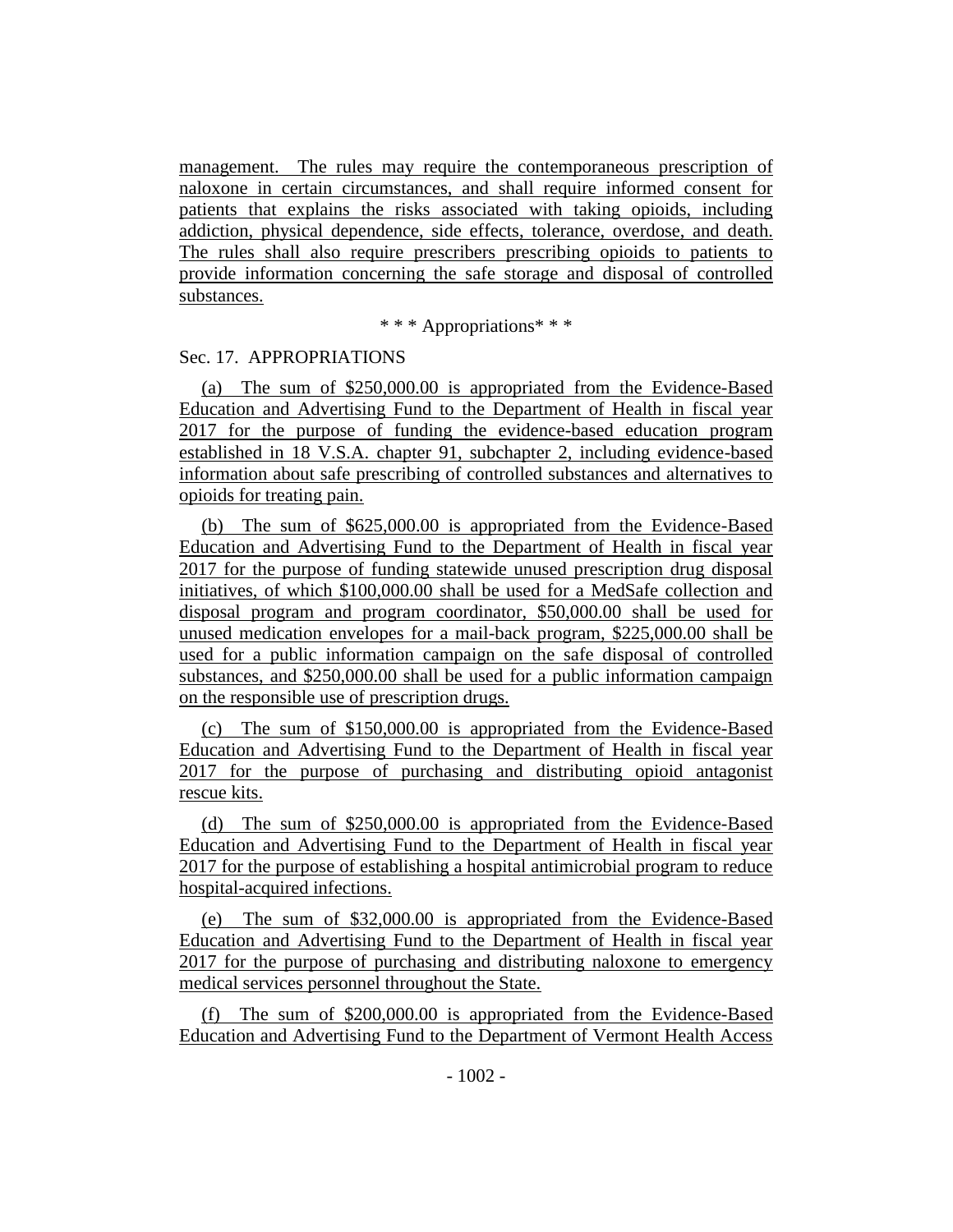in fiscal year 2017 for the purpose of implementing the pilot project established in Sec. 15a to evaluate the use of acupuncture in treating chronic pain in Medicaid beneficiaries.

## Sec. 18. REPEAL

2013 Acts and Resolves No. 75, Sec. 14, as amended by 2014 Acts and Resolves No. 199, Sec. 60 (Unified Pain Management System Advisory Council) is repealed.

\* \* \* Effective Dates \* \* \*

#### Sec. 19. EFFECTIVE DATES

(a) Secs. 1–2 (VPMS), 3 (opioid addiction treatment care coordination), 13 (use of Evidence-Based Education and Advertising Fund), 14 (Controlled Substances and Pain Management Advisory Council), 17 (appropriations), and 18 (repeal) shall take effect on July 1, 2016, except that in Sec. 2, 18 V.S.A. § 4289(f)(2) (dispenser reporting to VPMS) shall take effect 30 days following notice and a determination by the Commissioner of Health that daily reporting is practicable.

(b) Secs. 4 (telemedicine pilot), 5–7 (clinical pharmacy), 8 (role of pharmacies; report), 10 (medical education), 11 (regional partnerships), 15–15a (acupuncture studies), 16 (rulemaking), and this section shall take effect on passage.

(c) Sec. 9 (continuing education) shall take effect on July 1, 2016 and shall apply beginning with licensing periods beginning on or after that date.

(d) Notwithstanding 1 V.S.A. § 214, Sec. 12 (manufacturer fee) shall take effect on passage and shall apply retroactive to January 1, 2016.

(Committee vote: 5-0-0)

## **Reported favorably with recommendation of amendment by Senator Ayer for the Committee on Finance.**

The Committee recommends that the bill be amended as recommended by the Committee on Health & Welfare with the following amendment thereto:

In Sec. 12, 33 V.S.A. § 2004, by adding a new subsection to be subsection (d) to read as follows:

(d) A pharmaceutical manufacturer that fails to pay a fee as required under this section shall be assessed penalties and interest in the same amounts and under the same terms as apply to late payment of income taxes pursuant to 32 V.S.A. chapter 151. The Department shall maintain on its website a list of the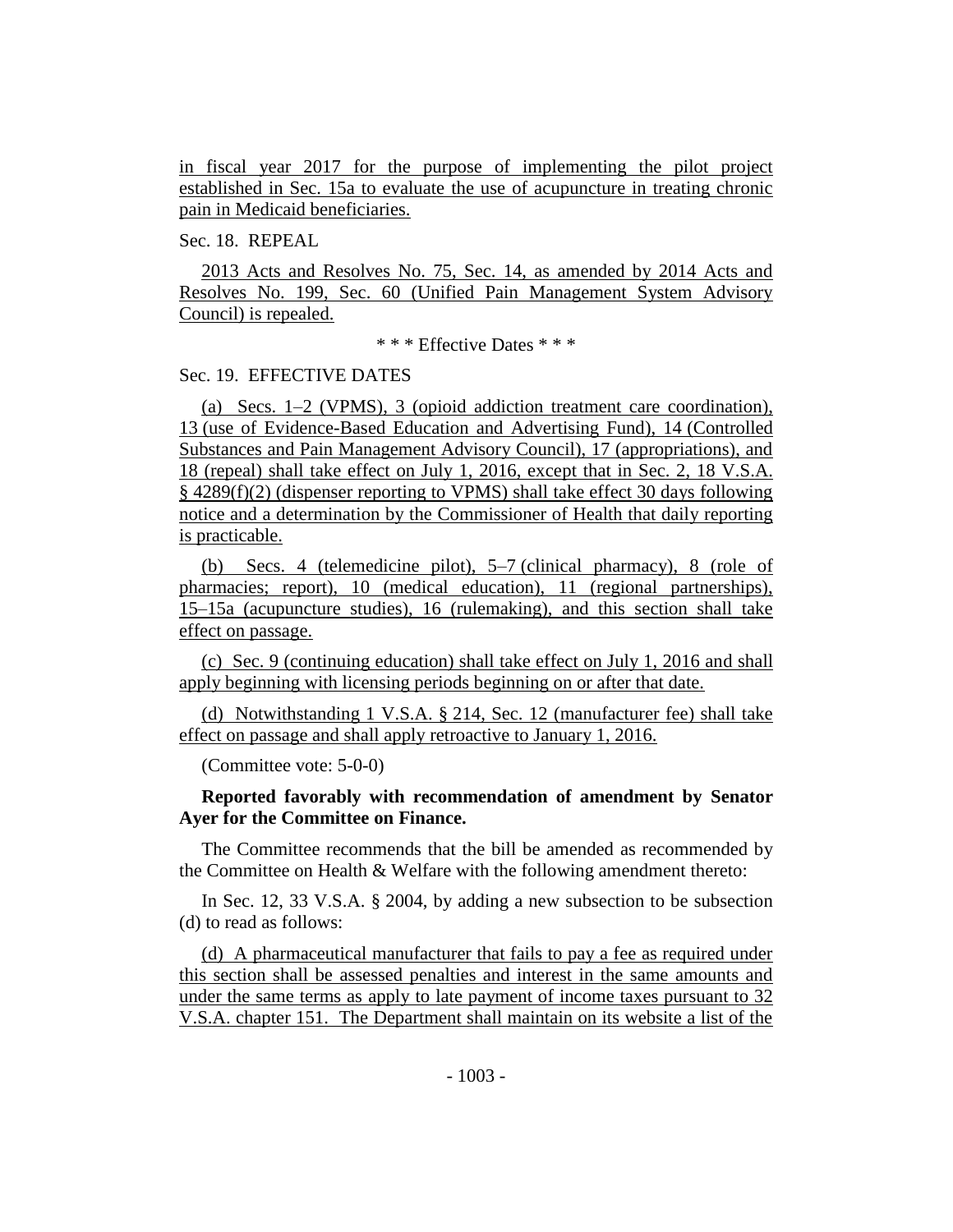manufacturers who have failed to provide timely payment as required under this section.

(Committee vote: 7-0-0)

## **Reported favorably by Senator Kitchel for the Committee on Appropriations.**

The Committee recommends that the bill ought to pass when amended as recommended by the Committees on Health and Welfare and Finance.

(Committee vote: 5-0-2)

#### **Senate Resolution for Second Reading**

#### **S.R. 9.**

Senate resolution relating to the proposed Trans-Pacific Partnership Agreement.

**Reported favorably with recommendation of amendment by Senator Mullin for the Committee on Economic Development, Housing & General Affairs.**

The Committee recommends that the resolution be amended as follows:

By striking out the first Whereas clause in its entirety and inserting in lieu thereof the following:

*Whereas*, many U.S. trade deals have incorporated rules that skew benefits, requiring working families to bear the brunt of such policies, and

(Committee vote: 5-0-0)

(For text of resolution, see Senate Journal of March 17, 2016, page 591)

## **PUBLIC HEARINGS**

## **SENATE APPROPRIATIONS COMMITTEE H.875 (FY 2017 Budget) ADVOCATES TESTIMONY**

On **Tuesday**, **April 5, 2016** beginning at **1:30 pm**, the Senate Appropriations Committee will be taking testimony from advocates regarding the Fiscal Year 2017 Budget (H.875) in Room 10 of the State House. To schedule time before the Committee contact Becky Buck at the Legislative Joint Fiscal Office located at 1 Baldwin Street; phone: 828-5969 or via email at:. rbuck@leg.state.vt.us